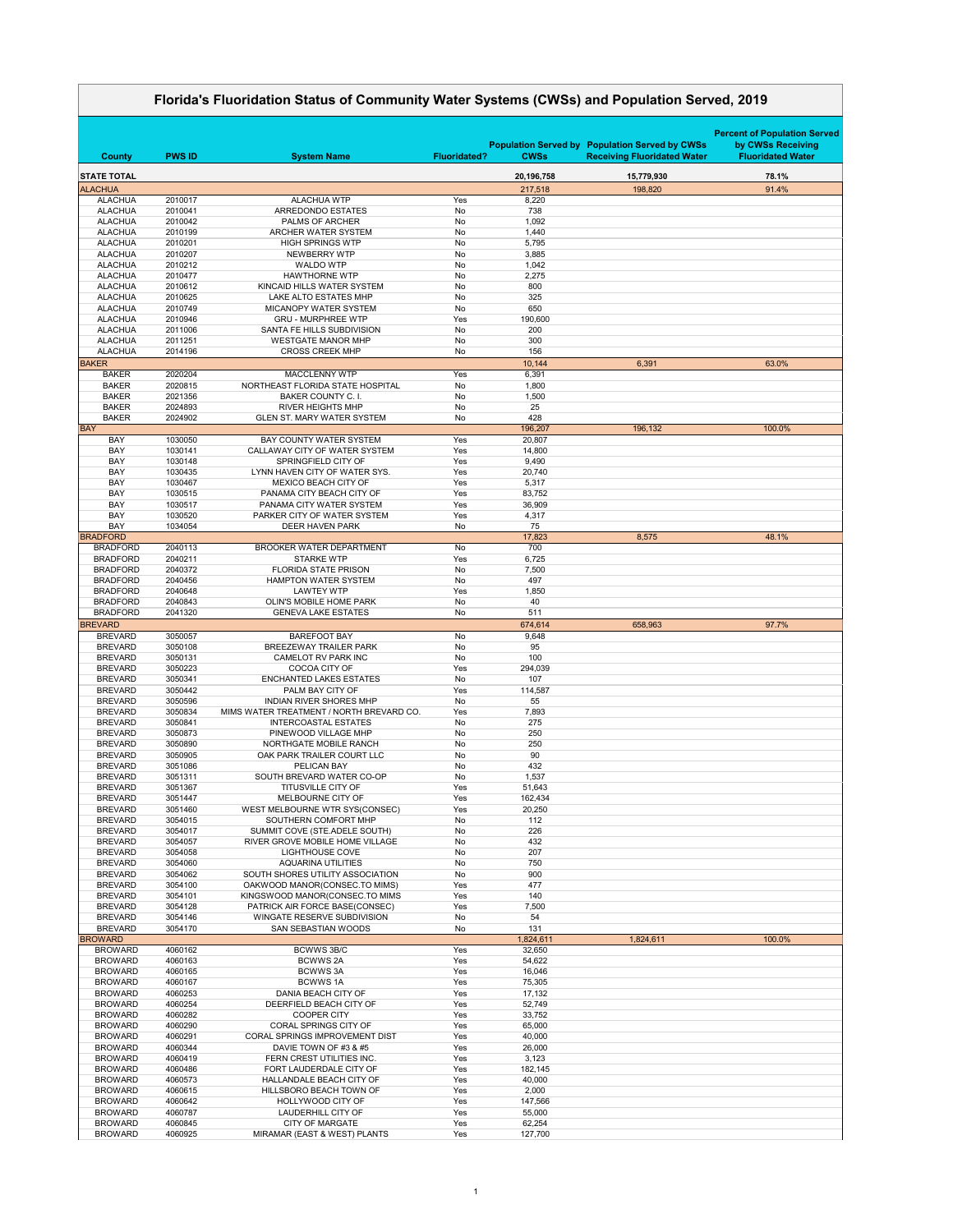|                                      |                    |                                                                              |                     |                  |                                                                                             | <b>Percent of Population Served</b>           |
|--------------------------------------|--------------------|------------------------------------------------------------------------------|---------------------|------------------|---------------------------------------------------------------------------------------------|-----------------------------------------------|
| <b>County</b>                        | <b>PWS ID</b>      | <b>System Name</b>                                                           | <b>Fluoridated?</b> | <b>CWSs</b>      | <b>Population Served by Population Served by CWSs</b><br><b>Receiving Fluoridated Water</b> | by CWSs Receiving<br><b>Fluoridated Water</b> |
| <b>BROWARD</b>                       | 4060976            | NORTH LAUDERDALE CITY OF                                                     | Yes                 | 35,709           |                                                                                             |                                               |
| <b>BROWARD</b>                       | 4060989            | OAKLAND PARK CITY OF                                                         | Yes                 | 27,984           |                                                                                             |                                               |
| <b>BROWARD</b>                       | 4061083            | PEMBROKE PINES CITY OF                                                       | Yes                 | 168,600          |                                                                                             |                                               |
| <b>BROWARD</b><br><b>BROWARD</b>     | 4061121<br>4061127 | PLANTATION EAST & CENTRAL<br>CITY OF WESTON (INDIAN TRACE)                   | Yes<br>Yes          | 85,496<br>54,620 |                                                                                             |                                               |
| <b>BROWARD</b>                       | 4061129            | POMPANO BEACH CITY OF                                                        | Yes                 | 82,995           |                                                                                             |                                               |
| <b>BROWARD</b>                       | 4061408            | SUNRISE #3 (SAWGRASS)                                                        | Yes                 | 69,524           |                                                                                             |                                               |
| <b>BROWARD</b><br><b>BROWARD</b>     | 4061410<br>4061429 | SUNRISE #1 CITY OF (SPRINGTREE)<br>TAMARAC (WEST) CITY OF                    | Yes<br>Yes          | 79,550<br>63,793 |                                                                                             |                                               |
| <b>BROWARD</b>                       | 4061517            | ROYAL UTILITY COMPANY                                                        | Yes                 | 4,481            |                                                                                             |                                               |
| <b>BROWARD</b>                       | 4061574            | <b>WILTON MANORS CITY OF</b>                                                 | Yes                 | 11,700           |                                                                                             |                                               |
| <b>BROWARD</b>                       | 4061584            | <b>COCONUT CREEK CITY OF</b>                                                 | Yes                 | 54,000           |                                                                                             |                                               |
| <b>BROWARD</b><br><b>BROWARD</b>     | 4061593<br>4061925 | TAMARAC (EAST) CITY OF<br>DAVIE (HACIENDA VILLAGE)                           | Yes<br>Yes          | 2,582<br>1,000   |                                                                                             |                                               |
| <b>BROWARD</b>                       | 4061957            | PARKLAND UTILITIES INC                                                       | Yes                 | 2,590            |                                                                                             |                                               |
| <b>BROWARD</b>                       | 4064326            | SOUTH BROWARD UTILITY/SUNRISE                                                | Yes                 | 9,457            |                                                                                             |                                               |
| <b>BROWARD</b><br><b>BROWARD</b>     | 4064390<br>4064409 | NORTH SPRINGS IMPROVEMENT DISTRICT<br><b>FERN CREST EAST</b>                 | Yes<br>Yes          | 37,371<br>115    |                                                                                             |                                               |
| <b>CALHOUN</b>                       |                    |                                                                              |                     | 4,700            | 3,900                                                                                       | 83.0%                                         |
| <b>CALHOUN</b>                       | 1070014            | ALTHA TOWN OF WATER SYSTEM                                                   | No                  | 800              |                                                                                             |                                               |
| <b>CALHOUN</b><br><b>CHARLOTTE</b>   | 1070685            | <b>BLOUNTSTOWN CITY OF</b>                                                   | Yes                 | 3,900<br>190,585 | $\overline{0}$                                                                              | 0.0%                                          |
| <b>CHARLOTTE</b>                     | 5084082            | CHARLOTTE CORRECTIONAL INSTITUTION                                           | No                  | 1,594            |                                                                                             |                                               |
| <b>CHARLOTTE</b>                     | 5084100            | <b>CHARLOTTE COUNTY UTILITIES</b>                                            | No                  | 128,967          |                                                                                             |                                               |
| <b>CHARLOTTE</b>                     | 5084110            | <b>NHC UTILITIES INC</b>                                                     | No                  | 401              |                                                                                             |                                               |
| <b>CHARLOTTE</b><br><b>CHARLOTTE</b> | 5084111<br>5084116 | RIVERWOOD COMMUNITY DEL. DIST.<br>TOWN AND COUNTRY UTILITY                   | No<br>No            | 2,133<br>1,090   |                                                                                             |                                               |
| <b>CHARLOTTE</b>                     | 5084117            | <b>GATOR WILDERNESS CAMP SCHOOL</b>                                          | No                  | 44               |                                                                                             |                                               |
| <b>CHARLOTTE</b>                     | 6080044            | CHARLOTTE HARBOR WATER ASSN.                                                 | No                  | 4,500            |                                                                                             |                                               |
| <b>CHARLOTTE</b>                     | 6080051            | PUNTA GORDA CITY OF                                                          | No                  | 36,302           |                                                                                             |                                               |
| <b>CHARLOTTE</b><br><b>CHARLOTTE</b> | 6080081<br>6080104 | EL JOBEAN WATER ASSOCIATION<br><b>GASPARILLA ISLAND WATER ASSOC</b>          | No<br>No            | 1,338<br>5,562   |                                                                                             |                                               |
| <b>CHARLOTTE</b>                     | 6080175            | LITTLE GASPARILLA UTILITY INC                                                | No                  | 450              |                                                                                             |                                               |
| <b>CHARLOTTE</b>                     | 6080256            | <b>SHELL CREEK PARK</b>                                                      | No                  | 465              |                                                                                             |                                               |
| <b>CHARLOTTE</b><br><b>CHARLOTTE</b> | 6080318<br>6080324 | <b>CHARLOTTE COUNTY UTILITIES / BURNT STORE</b><br><b>TROPICAL PALMS MHP</b> | No<br>No            | 6,300<br>508     |                                                                                             |                                               |
| <b>CHARLOTTE</b>                     | 6084074            | NORTH CHARLOTTE WATER WORKS                                                  | No                  | 90               |                                                                                             |                                               |
| <b>CHARLOTTE</b>                     | 6084075            | KNIGHT ISLAND UTILITIES INC.                                                 | No                  | 431              |                                                                                             |                                               |
| <b>CHARLOTTE</b><br><b>CITRUS</b>    | 6084079            | <b>BOCILLA UTILITIES INC.</b>                                                | No                  | 410<br>95,074    | 11,972                                                                                      | 12.6%                                         |
| <b>CITRUS</b>                        | 6090099            | SUNSHINE #6 (BACKWATER HEIGHTS)                                              | No                  | 267              |                                                                                             |                                               |
| <b>CITRUS</b>                        | 6090150            | BEVERLY HILLS / ROLLING OAKS SUBDIVISION                                     | No                  | 11,572           |                                                                                             |                                               |
| <b>CITRUS</b><br><b>CITRUS</b>       | 6090156<br>6090267 | <b>BIG PINE ACRES</b><br><b>CASTLE LAKE PARK</b>                             | No<br>No            | 70<br>196        |                                                                                             |                                               |
| <b>CITRUS</b>                        | 6090312            | <b>CITRUS SPRINGS</b>                                                        | No                  | 15,675           |                                                                                             |                                               |
| <b>CITRUS</b>                        | 6090317            | <b>CRYSTAL RIVER CITY OF</b>                                                 | No                  | 4,528            |                                                                                             |                                               |
| <b>CITRUS</b>                        | 6090411            | <b>CRYSTAL ACRES MHP</b>                                                     | No                  | 75               |                                                                                             |                                               |
| <b>CITRUS</b><br><b>CITRUS</b>       | 6090523<br>6090532 | SUNSHINE #7 (ELLSWORTH POINT)<br>THE OASIS MHP                               | No<br>No            | 84<br>100        |                                                                                             |                                               |
| <b>CITRUS</b>                        | 6090541            | <b>EVANRIDGE MHP</b>                                                         | No                  | 125              |                                                                                             |                                               |
| <b>CITRUS</b>                        | 6090588            | <b>FLORAL CITY WATER ASSN</b>                                                | No                  | 5,617            |                                                                                             |                                               |
| <b>CITRUS</b><br><b>CITRUS</b>       | 6090609<br>6090674 | FT COOPER MOBILE HOME COMM<br><b>GOLDEN TERRACE</b>                          | No<br>No            | 200<br>250       |                                                                                             |                                               |
| <b>CITRUS</b>                        | 6090729            | <b>HARBOR LIGHTS MOBILE RESORT</b>                                           | No                  | 63               |                                                                                             |                                               |
| <b>CITRUS</b>                        | 6090828            | HOMOSASSA SPECIAL WATER DISTRICT                                             | No                  | 5,548            |                                                                                             |                                               |
| <b>CITRUS</b><br><b>CITRUS</b>       | 6090860<br>6090861 | INVERNESS VILLAGE CONDO ASSOCIATION<br><b>INVERNESS WATER DEPT</b>           | No<br>No            | 250<br>7,194     |                                                                                             |                                               |
| <b>CITRUS</b>                        | 6090875            | <b>INVERNESS PARK</b>                                                        | No                  | 200              |                                                                                             |                                               |
| <b>CITRUS</b>                        | 6090898            | <b>CROFT BAY VILLAGE</b>                                                     | No                  | 48               |                                                                                             |                                               |
| <b>CITRUS</b>                        | 6091178            | <b>MEADOW DRIVE S</b>                                                        | No                  | 159              |                                                                                             |                                               |
| <b>CITRUS</b><br><b>CITRUS</b>       | 6091274<br>6091322 | <b>OAK FOREST</b><br><b>OZELLO WATER ASSOCIATION</b>                         | No<br>No            | 420<br>5,220     |                                                                                             |                                               |
| <b>CITRUS</b>                        | 6091422            | POINT O'WOODS                                                                | No                  | 878              |                                                                                             |                                               |
| <b>CITRUS</b>                        | 6091554            | ROYAL OAKS HOMEOWNER'S ASSOC.                                                | No                  | 340              |                                                                                             |                                               |
| <b>CITRUS</b><br><b>CITRUS</b>       | 6091672<br>6091735 | SOUTH DUNNELLON WATER ASSOC<br><b>SUGARMILL WOODS S/D</b>                    | No<br>No            | 300<br>10,308    |                                                                                             |                                               |
| <b>CITRUS</b>                        | 6091816            | <b>THUNDERBIRD MHP</b>                                                       | No                  | 46               |                                                                                             |                                               |
| <b>CITRUS</b>                        | 6091876            | <b>SUNCOAST MOBILE PARK</b>                                                  | No                  | 80               |                                                                                             |                                               |
| <b>CITRUS</b><br><b>CITRUS</b>       | 6092199<br>6092326 | <b>SPRING GARDENS</b><br><b>CEDAR LAKE ESTATES</b>                           | No<br>No            | 317<br>85        |                                                                                             |                                               |
| <b>CITRUS</b>                        | 6092327            | <b>FOREST HILLS WATER</b>                                                    | No                  | 93               |                                                                                             |                                               |
| <b>CITRUS</b>                        | 6092331            | <b>AURORA ACRES</b>                                                          | No                  | 170              |                                                                                             |                                               |
| <b>CITRUS</b><br><b>CITRUS</b>       | 6092334<br>6092338 | SANDY OAKS RV & MHP<br><b>MEADOW WOOD WATER</b>                              | No<br>No            | 90<br>86         |                                                                                             |                                               |
| <b>CITRUS</b>                        | 6094480            | THE MEADOWS                                                                  | No                  | 112              |                                                                                             |                                               |
| <b>CITRUS</b>                        | 6094523            | <b>SPRINGHORN WATER</b>                                                      | No                  | 25               |                                                                                             |                                               |
| <b>CITRUS</b><br><b>CITRUS</b>       | 6094656<br>6094773 | <b>WEST CITRUS UTILITIES</b><br>CONSTATE UTL/HILLS OF AVALON                 | No<br>No            | 192<br>800       |                                                                                             |                                               |
| <b>CITRUS</b>                        | 6094871            | <b>GREENBRIAR I</b>                                                          | No                  | 300              |                                                                                             |                                               |
| <b>CITRUS</b>                        | 6094874            | PINEWOOD WATER                                                               | No                  | 100              |                                                                                             |                                               |
| <b>CITRUS</b>                        | 6094875            | DUNNELLON HILLS WATER SYSTEM<br><b>ELDORADO ESTATES</b>                      | No                  | 100<br>188       |                                                                                             |                                               |
| <b>CITRUS</b><br><b>CITRUS</b>       | 6094886<br>6094892 | <b>WALDEN WOODS MHC</b>                                                      | No<br>No            | 850              |                                                                                             |                                               |
| <b>CITRUS</b>                        | 6094899            | LUCKY HILLS (AQUAWELL)                                                       | No                  | 80               |                                                                                             |                                               |
| <b>CITRUS</b>                        | 6094928            | <b>CRYSTAL POINTE</b>                                                        | No                  | 94               |                                                                                             |                                               |
| <b>CITRUS</b><br><b>CITRUS</b>       | 6094933<br>6094934 | CITRUS CO UTL/WATER OAKS S/D<br>PINE VALLEY                                  | No<br>No            | 148<br>164       |                                                                                             |                                               |
| <b>CITRUS</b>                        | 6094948            | CITRUS CO UTL/CHARLES A. BLACK                                               | No                  | 20,698           |                                                                                             |                                               |
| <b>CITRUS</b>                        | 6094953            | <b>GOSPEL ISLAND ESTATES</b>                                                 | No                  | 62               |                                                                                             |                                               |
| <b>CITRUS</b><br><b>CITRUS</b>       | 6094957<br>6094970 | <b>KENWOOD NORTH</b><br>OAK POND ADULT M.H. ESTATES                          | No<br>No            | 172<br>70        |                                                                                             |                                               |
| <b>CITRUS</b>                        | 6094994            | <b>VENTURA VILLAGE</b>                                                       | Yes                 | 100              |                                                                                             |                                               |
| <b>CITRUS</b>                        | 6095036            | TARAWOOD OF FLORAL CITY                                                      | Yes                 | 140              |                                                                                             |                                               |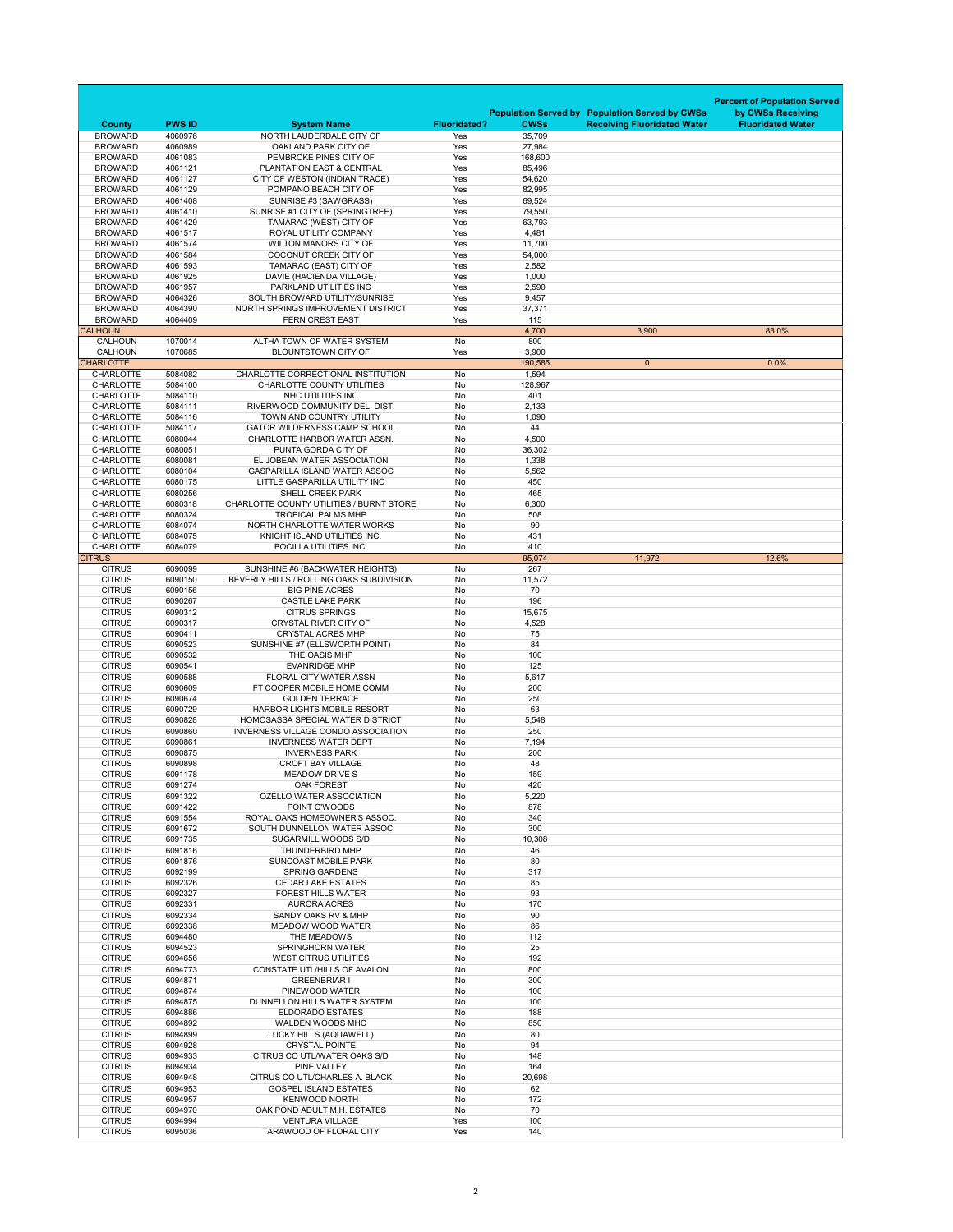|              | <b>County</b>                      | <b>PWS ID</b>      | <b>System Name</b>                                                  | <b>Fluoridated?</b> | <b>CWSs</b>      | <b>Population Served by Population Served by CWSs</b><br><b>Receiving Fluoridated Water</b> | <b>Percent of Population Served</b><br>by CWSs Receiving<br><b>Fluoridated Water</b> |
|--------------|------------------------------------|--------------------|---------------------------------------------------------------------|---------------------|------------------|---------------------------------------------------------------------------------------------|--------------------------------------------------------------------------------------|
| <b>CLAY</b>  | <b>CITRUS</b>                      | 6095046            | <b>CINNAMON RIDGE UTILITIES #2</b>                                  | Yes                 | 25<br>196,154    | $\overline{0}$                                                                              | 0.0%                                                                                 |
|              | <b>CLAY</b>                        | 2100150            | CAMP BLANDING JOINT TRAINING CENTER                                 | No                  | 900              |                                                                                             |                                                                                      |
|              | <b>CLAY</b>                        | 2100437            | <b>GREEN COVE SPRINGS WTP</b>                                       | <b>No</b>           | 6,500            |                                                                                             |                                                                                      |
|              | <b>CLAY</b>                        | 2100610            | <b>KEYSTONE POSTMASTER GRID</b>                                     | No                  | 6,255            |                                                                                             |                                                                                      |
|              | <b>CLAY</b>                        | 2100626            | <b>LAKE ASBURY WTP</b>                                              | No                  | 10,294           |                                                                                             |                                                                                      |
|              | <b>CLAY</b>                        | 2100636            | <b>LAKE GENEVA MHP</b>                                              | No                  | 95               |                                                                                             |                                                                                      |
|              | <b>CLAY</b><br><b>CLAY</b>         | 2100709<br>2100741 | <b>ST. JOHNS LANDING</b><br><b>ORANGE PARK GRID</b>                 | No<br><b>No</b>     | 1,172<br>118,692 |                                                                                             |                                                                                      |
|              | <b>CLAY</b>                        | 2100801            | <b>KINGSLEY COVE</b>                                                | No                  | 25               |                                                                                             |                                                                                      |
|              | <b>CLAY</b>                        | 2100882            | PENNEY FARMS RETIREMENT COMMUNITY WTP                               | No                  | 450              |                                                                                             |                                                                                      |
|              | <b>CLAY</b>                        | 2101019            | PENNEY FARMS WTP                                                    | No                  | 350              |                                                                                             |                                                                                      |
|              | <b>CLAY</b>                        | 2101182            | ORANGE PARK WATER PLANT                                             | No                  | 9,042            |                                                                                             |                                                                                      |
|              | <b>CLAY</b>                        | 2104332            | <b>RAVINES WTP</b>                                                  | No                  | 3,353            |                                                                                             |                                                                                      |
|              | <b>CLAY</b>                        | 2104345            | MIDDLEBURG BLUFF APARTMENTS                                         | No                  | 95               |                                                                                             |                                                                                      |
|              | <b>CLAY</b><br><b>CLAY</b>         | 2104351<br>2104391 | <b>PIER STATION WTP</b><br>PACE/FLEMING GRID                        | No<br>No            | 193<br>38,507    |                                                                                             |                                                                                      |
|              | <b>CLAY</b>                        | 2104448            | PETER'S CREEK WTP                                                   | No                  | 231              |                                                                                             |                                                                                      |
|              | <b>COLLIER</b>                     |                    |                                                                     |                     | 267,297          | 232,350                                                                                     | 86.9%                                                                                |
|              | <b>COLLIER</b>                     | 5110182            | <b>MARCO SHORES UTILITIES</b>                                       | Yes                 | 1,647            |                                                                                             |                                                                                      |
|              | <b>COLLIER</b>                     | 5110198            | NAPLES WATER DEPT                                                   | Yes                 | 52,906           |                                                                                             |                                                                                      |
|              | <b>COLLIER</b>                     | 5114069            | <b>COLLIER COUNTY REGIONAL WTP</b>                                  | Yes                 | 150,960          |                                                                                             |                                                                                      |
|              | <b>COLLIER</b>                     | 5110058            | LEE CYPRESS CO-OP                                                   | No                  | 250              |                                                                                             |                                                                                      |
|              | <b>COLLIER</b>                     | 5110087            | <b>BIG CYPRESS PARK HEADQUARTERS</b>                                | No                  | 100              |                                                                                             |                                                                                      |
|              | <b>COLLIER</b><br><b>COLLIER</b>   | 5110089<br>5110118 | <b>EVERGLADES CITY</b><br><b>GOODLAND WATER COMPANY</b>             | No<br>No            | 2,500<br>805     |                                                                                             |                                                                                      |
|              | <b>COLLIER</b>                     | 5110142            | <b>IMMOKALEE WATER</b>                                              | Yes                 | 26,837           |                                                                                             |                                                                                      |
|              | <b>COLLIER</b>                     | 5110183            | MARCO ISLAND UTILITIES (CITY OF)                                    | No.                 | 27,470           |                                                                                             |                                                                                      |
|              | <b>COLLIER</b>                     | 5110230            | PORT OF THE ISLANDS                                                 | No                  | 1,200            |                                                                                             |                                                                                      |
|              | <b>COLLIER</b>                     | 5114154            | AVE MARIA UTILITY COMPANY LLLP                                      | No                  | 2,622            |                                                                                             |                                                                                      |
|              | <b>COLUMBIA</b>                    |                    |                                                                     |                     | 20,955           | $\overline{0}$                                                                              | 0.0%                                                                                 |
|              | <b>COLUMBIA</b>                    | 2120043            | <b>CANNON CREEK MHP</b>                                             | No                  | 80               |                                                                                             |                                                                                      |
|              | <b>COLUMBIA</b>                    | 2120047            | <b>AZALEA PARK SUBDIVISON</b>                                       | No                  | 308              |                                                                                             |                                                                                      |
|              | <b>COLUMBIA</b><br><b>COLUMBIA</b> | 2120224<br>2120630 | <b>COLLEGE MANOR</b><br><b>LAKE CITY WTP</b>                        | No<br>No            | 130<br>17,775    |                                                                                             |                                                                                      |
|              | <b>COLUMBIA</b>                    | 2120921            | <b>QUAIL HEIGHTS COUNTRY CLUB</b>                                   | No                  | 114              |                                                                                             |                                                                                      |
|              | <b>COLUMBIA</b>                    | 2121023            | <b>SHADY OAKS SUBDIVISION</b>                                       | No                  | 318              |                                                                                             |                                                                                      |
|              | <b>COLUMBIA</b>                    | 2121366            | <b>SUWANNEE VALLEY ESTATES</b>                                      | No                  | 63               |                                                                                             |                                                                                      |
|              | <b>COLUMBIA</b>                    | 2124284            | <b>WOODGATE VILLAGE</b>                                             | No                  | 348              |                                                                                             |                                                                                      |
|              | <b>COLUMBIA</b>                    | 2124285            | <b>COOL BREEZE MHP</b>                                              | No                  | 73               |                                                                                             |                                                                                      |
|              | <b>COLUMBIA</b>                    | 2124287            | <b>COUNTRY DALE ESTATES</b>                                         | No                  | 70               |                                                                                             |                                                                                      |
|              | <b>COLUMBIA</b>                    | 2124295            | 242 VILLAGE SUBDIVISION                                             | No                  | 161              |                                                                                             |                                                                                      |
|              | <b>COLUMBIA</b>                    | 2124372            | <b>BRANDON-BRENT WTP</b>                                            | No                  | 240              |                                                                                             |                                                                                      |
|              |                                    |                    |                                                                     |                     |                  |                                                                                             |                                                                                      |
|              | <b>COLUMBIA</b>                    | 2124375            | <b>VERNDALE APARTMENTS</b>                                          | No                  | 375              |                                                                                             |                                                                                      |
|              | <b>COLUMBIA</b><br><b>COLUMBIA</b> | 2124399<br>2124409 | FORT WHITE TOWN OF<br><b>LANCE WATER</b>                            | No<br>No            | 750<br>75        |                                                                                             |                                                                                      |
|              | <b>COLUMBIA</b>                    | 2124413            | <b>COLUMBIA COUNTY WATER SYSTEM</b>                                 | No                  | 75               |                                                                                             |                                                                                      |
|              | <b>DESOTO</b>                      |                    |                                                                     |                     | 23,632           | 8,942                                                                                       | 37.8%                                                                                |
|              | <b>DESOTO</b>                      | 6140314            | ARCADIA WATER DEPT CITY OF                                          | Yes                 | 8,942            |                                                                                             |                                                                                      |
|              | <b>DESOTO</b>                      | 6140451            | <b>DESOTO CORRECTIONAL INST</b>                                     | No                  | 3,134            |                                                                                             |                                                                                      |
|              | <b>DESOTO</b>                      | 6142734            | PEACE RIVER REG WATER PLANT                                         | No                  | 3,301            |                                                                                             |                                                                                      |
|              | <b>DESOTO</b><br><b>DESOTO</b>     | 6144834<br>6144856 | <b>DESOTO VILLAGE MHP</b><br><b>LAKE SUZY SUBDIVISIO</b>            | No                  | 166              |                                                                                             |                                                                                      |
|              | <b>DESOTO</b>                      | 6144898            | <b>DESOTO COUNTY WATER SYSTEM</b>                                   | No<br>No            | 3,526<br>4,563   |                                                                                             |                                                                                      |
| <b>DIXIE</b> |                                    |                    |                                                                     |                     | 5,315            | $\overline{0}$                                                                              | $0.0\%$                                                                              |
|              | <b>DIXIE</b>                       | 2150243            | <b>CROSS CITY WTP</b>                                               | No                  | 2,850            |                                                                                             |                                                                                      |
|              | <b>DIXIE</b>                       | 2150512            | <b>HORSESHOE BEACH WTP</b>                                          | No                  | 300              |                                                                                             |                                                                                      |
|              | <b>DIXIE</b>                       | 2151026            | SHADY OAKS RV AND MHP                                               | No.                 | 75               |                                                                                             |                                                                                      |
|              | <b>DIXIE</b>                       | 2151140            | SUWANNEE WATER & SEWER DISTRICT                                     | No                  | 2,090            |                                                                                             |                                                                                      |
|              | <b>DUVAL</b>                       |                    |                                                                     |                     | 848,961          | 821,247                                                                                     | 96.7%                                                                                |
|              | <b>DUVAL</b><br><b>DUVAL</b>       | 2160053<br>2160110 | <b>BALDWIN WATER SYSTEM</b><br><b>SUNNY PINES</b>                   | No<br>No            | 1,790<br>80      |                                                                                             |                                                                                      |
|              | <b>DUVAL</b>                       | 2160200            | ATLANTIC BEACH WATER SYSTEM                                         | Yes                 | 23,503           |                                                                                             |                                                                                      |
|              | <b>DUVAL</b>                       | 2160206            | <b>NEPTUNE BEACH</b>                                                | Yes                 | 7,270            |                                                                                             |                                                                                      |
|              | <b>DUVAL</b>                       | 2160254            | <b>DANIEL MEMORIAL</b>                                              | No                  | 60               |                                                                                             |                                                                                      |
|              | <b>DUVAL</b>                       | 2160390            | <b>CRYSTAL SPRINGS ESTATES MHP</b>                                  | No                  | 350              |                                                                                             |                                                                                      |
|              | <b>DUVAL</b>                       | 2160563            | JACKSONVILLE BEACH WTP                                              | Yes                 | 23,279           |                                                                                             |                                                                                      |
|              | <b>DUVAL</b>                       | 2160568            | JACKSONVILLE UNIVERSITY                                             | No                  | 3,480            |                                                                                             |                                                                                      |
|              | <b>DUVAL</b><br><b>DUVAL</b>       | 2160601<br>2160654 | YUKON INDUSTRIES LTD.<br><b>STUDY ESTATES MHP</b>                   | No<br>No            | 43<br>60         |                                                                                             |                                                                                      |
|              | <b>DUVAL</b>                       | 2160734            | N.S. MAYPORT                                                        | No                  | 20,500           |                                                                                             |                                                                                      |
|              | <b>DUVAL</b>                       | 2160735            | <b>JEA: MAYPORT WTP</b>                                             | Yes                 | 251              |                                                                                             |                                                                                      |
|              | <b>DUVAL</b>                       | 2160811            | NORMANDY VILLAGE UTILITY CO.                                        | Yes                 | 3,373            |                                                                                             |                                                                                      |
|              | <b>DUVAL</b>                       | 2160824            | OCEANWAY OAKS LLC                                                   | No                  | 75               |                                                                                             |                                                                                      |
|              | <b>DUVAL</b>                       | 2161043            | <b>NEW KINGS MHP</b>                                                | No                  | 25               |                                                                                             |                                                                                      |
|              | <b>DUVAL</b>                       | 2161212            | N.A.S. JACKSONVILLE                                                 | Yes                 | 22,000           |                                                                                             |                                                                                      |
|              | <b>DUVAL</b><br><b>DUVAL</b>       | 2161276<br>2161328 | OAKS OF ATLANTIC BEACH<br><b>JEA MAJOR GRID</b>                     | Yes<br>Yes          | 572<br>739,834   |                                                                                             |                                                                                      |
|              | <b>DUVAL</b>                       | 2161333            | <b>BLAIR ROAD APARTMENTS</b>                                        | No                  | 60               |                                                                                             |                                                                                      |
|              | <b>DUVAL</b>                       | 2161337            | <b>BARCELONA APARTMENTS</b>                                         | No                  | 56               |                                                                                             |                                                                                      |
|              | <b>DUVAL</b>                       | 2164003            | SADDLE BROOK LANDINGS                                               | No                  | 1,000            |                                                                                             |                                                                                      |
|              | <b>DUVAL</b>                       | 2164279            | NEIGHBORHOOD UTILITIES (TIMBER CREEK)                               | Yes                 | 1,015            |                                                                                             |                                                                                      |
|              | <b>DUVAL</b>                       | 2164400            | <b>BELLE OAKS WTP</b>                                               | No                  | 60               |                                                                                             |                                                                                      |
|              | <b>DUVAL</b><br><b>DUVAL</b>       | 2164401<br>2164494 | THE TRANSITION HOUSE AT DINSMORE                                    | Yes<br>No           | 150<br>75        |                                                                                             |                                                                                      |
|              | <b>ESCAMBIA</b>                    |                    | <b>BAILEY'S MHP (NORTH)</b>                                         |                     | 353,478          | 276,959                                                                                     | 78.4%                                                                                |
|              | <b>ESCAMBIA</b>                    | 1170085            | <b>BRATT-DAVISVILLE WATER SYSTEM</b>                                | No                  | 2,825            |                                                                                             |                                                                                      |
|              | <b>ESCAMBIA</b>                    | 1170126            | CENTRAL WATER WORKS INC.                                            | No                  | 2,512            |                                                                                             |                                                                                      |
|              | <b>ESCAMBIA</b>                    | 1170168            | COTTAGE HILL WATER WORKS                                            | No                  | 3,889            |                                                                                             |                                                                                      |
|              | <b>ESCAMBIA</b>                    | 1170259            | FARM HILL UTILITIES INC.                                            | Yes                 | 6,062            |                                                                                             |                                                                                      |
|              | <b>ESCAMBIA</b><br><b>ESCAMBIA</b> | 1170302<br>1170475 | <b>GONZALEZ UTILITIES ASSOCIATION INC.</b><br>MOLINO UTILITIES INC. | No<br>No            | 6,356<br>7,746   |                                                                                             |                                                                                      |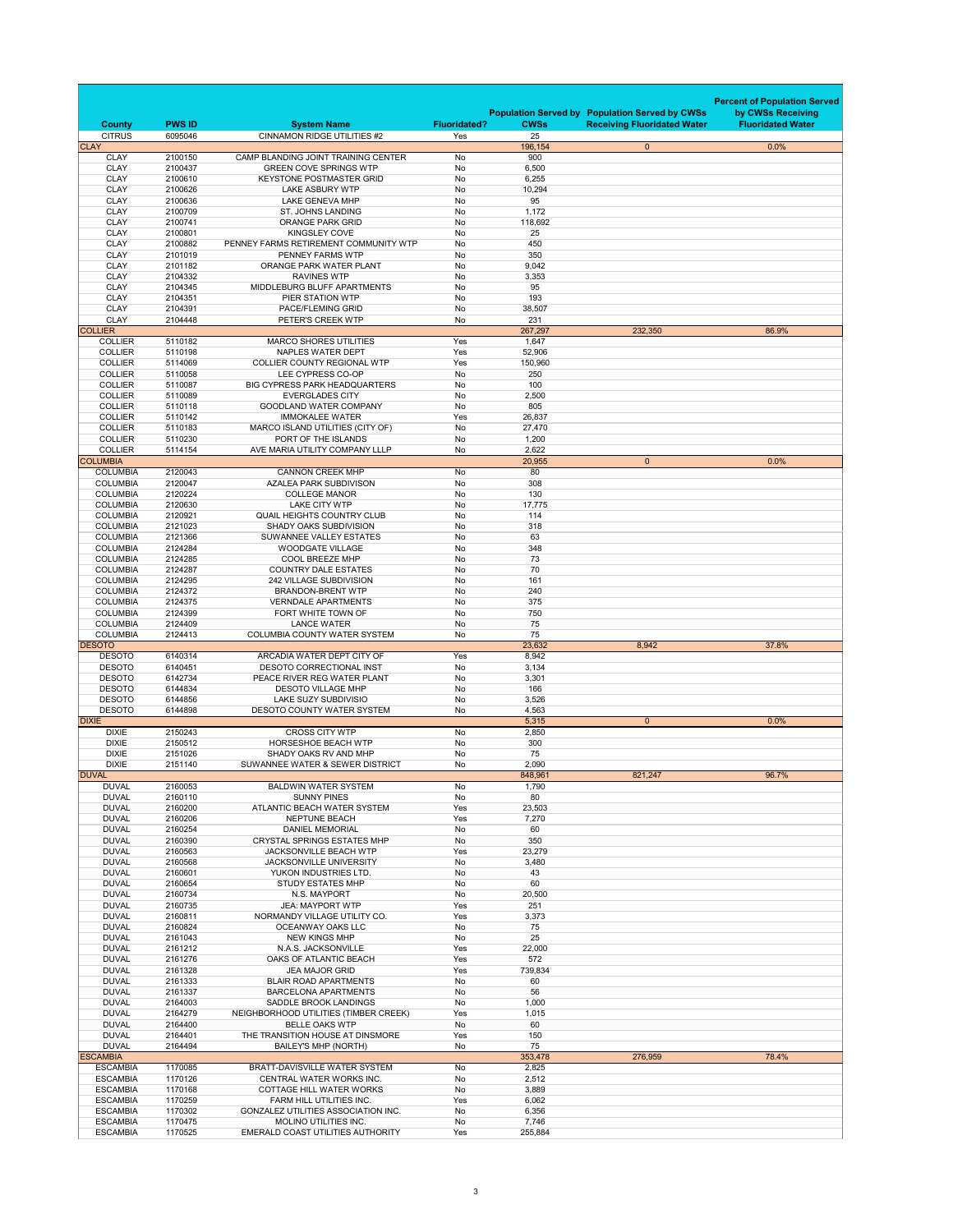|             |                                      |                          |                                                                     |                           |                       |                                                       | <b>Percent of Population Served</b> |
|-------------|--------------------------------------|--------------------------|---------------------------------------------------------------------|---------------------------|-----------------------|-------------------------------------------------------|-------------------------------------|
|             |                                      |                          |                                                                     |                           |                       | <b>Population Served by Population Served by CWSs</b> | by CWSs Receiving                   |
|             | <b>County</b><br><b>ESCAMBIA</b>     | <b>PWS ID</b><br>1170527 | <b>System Name</b><br>PEOPLES WATER SERVICE COMPANY                 | <b>Fluoridated?</b><br>No | <b>CWSs</b><br>24,081 | <b>Receiving Fluoridated Water</b>                    | <b>Fluoridated Water</b>            |
|             | <b>ESCAMBIA</b>                      | 1170613                  | <b>CENTURY TOWN OF</b>                                              | <b>No</b>                 | 4,056                 |                                                       |                                     |
|             | <b>ESCAMBIA</b>                      | 1170703                  | UNIVERSITY OF WEST FLORIDA                                          | Yes                       | 13,285                |                                                       |                                     |
|             | <b>ESCAMBIA</b><br><b>ESCAMBIA</b>   | 1170718<br>1170814       | <b>WALNUT HILL WATER WORKS</b><br>NAS PENSACOLA / CORRY STATION     | No<br><b>No</b>           | 2,454<br>22,600       |                                                       |                                     |
|             | <b>ESCAMBIA</b>                      | 1170899                  | <b>NAS SAUFLEY FIELD</b>                                            | Yes                       | 1,728                 |                                                       |                                     |
|             | <b>FLAGLER</b>                       |                          |                                                                     |                           | 98,523                | $\overline{0}$                                        | 0.0%                                |
|             | <b>FLAGLER</b><br><b>FLAGLER</b>     | 2180002<br>2180132       | BEVERLY BEACH WATER SYSTEM<br><b>BULOW PLANTATION</b>               | <b>No</b><br>No           | 1,413<br>1,001        |                                                       |                                     |
|             | <b>FLAGLER</b>                       | 2180134                  | <b>BUNNELL WATER PLANT</b>                                          | <b>No</b>                 | 2,648                 |                                                       |                                     |
|             | <b>FLAGLER</b>                       | 2180349                  | <b>FLAGLER BEACH WTP</b>                                            | No                        | 4,858                 |                                                       |                                     |
|             | <b>FLAGLER</b><br><b>FLAGLER</b>     | 2180863<br>2181288       | PALM COAST UTILITY<br><b>HOLIDAY TRAVEL PARK</b>                    | No<br><b>No</b>           | 80,325<br>82          |                                                       |                                     |
|             | <b>FLAGLER</b>                       | 2184251                  | PLANTATION BAY WTP                                                  | No                        | 3,500                 |                                                       |                                     |
|             | <b>FLAGLER</b>                       | 2184259                  | DUNES COMMUNITY DEVELOPMENT DISTRICT                                | No                        | 4,596                 |                                                       |                                     |
|             | <b>FLAGLER</b><br><b>FRANKLIN</b>    | 2184278                  | DAYTONA NORTH WATER SYSTEM                                          | <b>No</b>                 | 100<br>16,551         | 4,710                                                 | 28.5%                               |
|             | <b>FRANKLIN</b>                      | 1190013                  | ALLIGATOR POINT WATER RESOURCE DISTRICT                             | No                        | 671                   |                                                       |                                     |
|             | <b>FRANKLIN</b>                      | 1190118                  | CARRABELLE CITY OF WATER SYS.                                       | No                        | 2,500                 |                                                       |                                     |
|             | <b>FRANKLIN</b><br><b>FRANKLIN</b>   | 1190150<br>1190236       | APALACHICOLA CITY OF<br><b>EASTPOINT WATER &amp; SEWER DIST.</b>    | Yes<br>No                 | 4,710<br>2,452        |                                                       |                                     |
|             | <b>FRANKLIN</b>                      | 1190414                  | LANARK VILLAGE (CITY OF CARRABELLE)                                 | No                        | 1,625                 |                                                       |                                     |
|             | <b>FRANKLIN</b>                      | 1190789                  | WATER MGMT SERVICES (ST. GEORGE ISLAND)                             | No                        | 4,593                 |                                                       |                                     |
|             | <b>GADSDEN</b><br><b>GADSDEN</b>     | 1200134                  | CHATTAHOOCHEE CITY OF                                               | No                        | 37,760<br>2,775       | 10,112                                                | 26.8%                               |
|             | <b>GADSDEN</b>                       | 1200275                  | <b>FLORIDA STATE HOSPITAL</b>                                       | <b>No</b>                 | 4,500                 |                                                       |                                     |
|             | <b>GADSDEN</b>                       | 1200334                  | HAVANA TOWN OF WATER SYSTEM                                         | No                        | 3,977                 |                                                       |                                     |
|             | <b>GADSDEN</b>                       | 1200459                  | <b>RENTZ'S MOBILE HOME PARK</b>                                     | No                        | 85                    |                                                       |                                     |
|             | <b>GADSDEN</b><br><b>GADSDEN</b>     | 1200551<br>1200687       | QUINCY CITY OF W/S<br><b>GREENSBORO TOWN OF WATER SYS.</b>          | Yes<br>No                 | 10,112<br>794         |                                                       |                                     |
|             | <b>GADSDEN</b>                       | 1200688                  | <b>GRETNA CITY OF</b>                                               | No                        | 1,580                 |                                                       |                                     |
|             | <b>GADSDEN</b>                       | 1200797                  | <b>GADSDEN CO REGIONAL W/S</b>                                      | No                        | 12,852                |                                                       |                                     |
|             | <b>GADSDEN</b><br><b>GADSDEN</b>     | 1200885                  | <b>JAMIESON WATER SYSTEM</b>                                        | No                        | 71<br>98              |                                                       |                                     |
|             | <b>GADSDEN</b>                       | 1204029<br>1204051       | <b>ST. JAMES COMMUNITY</b><br><b>JOYLAND WATER SYSTEM</b>           | No<br>No                  | 125                   |                                                       |                                     |
|             | <b>GADSDEN</b>                       | 1204063                  | <b>HINSON HEIGHTS</b>                                               | No                        | 175                   |                                                       |                                     |
|             | <b>GADSDEN</b>                       | 1204064                  | <b>TOBACCO ROAD</b>                                                 | No                        | 151                   |                                                       |                                     |
|             | <b>GADSDEN</b><br><b>GADSDEN</b>     | 1204065<br>1204067       | <b>HAMMOCK CREEK</b><br><b>MEADOWS GROCERY</b>                      | No<br>No                  | 40<br>55              |                                                       |                                     |
|             | <b>GADSDEN</b>                       | 1204079                  | ROSEDALE WATER ASSOCIATION                                          | No                        | 370                   |                                                       |                                     |
|             | <b>GILCHRIST</b>                     |                          |                                                                     |                           | 2,575                 | $\overline{0}$                                        | 0.0%                                |
|             | <b>GILCHRIST</b><br><b>GILCHRIST</b> | 2210647<br>2211188       | LANCASTER CORRECTIONAL INSTITUTE<br><b>TRENTON WATER DEPARTMENT</b> | No<br>No                  | 1,175<br>1,400        |                                                       |                                     |
|             | <b>GLADES</b>                        |                          |                                                                     |                           | 6,404                 | 1,613                                                 | 25.2%                               |
|             | <b>GLADES</b>                        | 5220166                  | LAKEPORT WATER ASSOCIATION                                          | Yes                       | 1,613                 |                                                       |                                     |
|             | <b>GLADES</b>                        | 5220192                  | MOORE HAVEN WATER DEPT                                              | No                        | 3,735                 |                                                       |                                     |
|             | <b>GLADES</b><br><b>GLADES</b>       | 5220235<br>5224074       | <b>RIVER OAKS UTILITIES LLC</b><br><b>WHISPER CREEK R.V. PARK</b>   | No<br>No                  | 120<br>880            |                                                       |                                     |
|             | <b>GLADES</b>                        | 5224091                  | <b>MAPLE CORNER</b>                                                 | No                        | 56                    |                                                       |                                     |
| <b>GULF</b> |                                      |                          |                                                                     |                           | 24,068                | 24,068                                                | 100.0%                              |
|             | <b>GULF</b><br><b>GULF</b>           | 1230545<br>1230734       | PORT ST. JOE CITY OF<br><b>WEWAHITCHKA CITY OF</b>                  | Yes<br>Yes                | 13,836<br>1,949       |                                                       |                                     |
|             | <b>GULF</b>                          | 1230848                  | <b>LIGHTHOUSE UTILITIES</b>                                         | Yes                       | 4,433                 |                                                       |                                     |
|             | <b>GULF</b>                          | 1234011                  | <b>GULF FORESTRY WORK CAMP</b>                                      | Yes                       | 350                   |                                                       |                                     |
|             | <b>GULF</b><br><b>HAMILTON</b>       | 1234013                  | <b>GULF CORRECTIONAL INSTITUTION</b>                                | Yes                       | 3,500<br>5,934        | $\overline{0}$                                        | 0.0%                                |
|             | <b>HAMILTON</b>                      | 2240570                  | <b>JASPER WTP</b>                                                   | No                        | 4,221                 |                                                       |                                     |
|             | <b>HAMILTON</b>                      | 2240579                  | <b>JENNINGS WTP</b>                                                 | No                        | 894                   |                                                       |                                     |
|             | <b>HAMILTON</b><br><b>HARDEE</b>     | 2241264                  | <b>WHITE SPRINGS WTP</b>                                            | No                        | 819<br>15,176         | 9,215                                                 | 60.7%                               |
|             | <b>HARDEE</b>                        | 6250278                  | CHARLIE CREEK-THE VILLAGE OF                                        | No                        | 138                   |                                                       |                                     |
|             | <b>HARDEE</b>                        | 6250329                  | WAUCHULA CITY WATER DEPARTMENT                                      | Yes                       | 5,000                 |                                                       |                                     |
|             | <b>HARDEE</b>                        | 6250332                  | ZOLFO SPRINGS CITY OF<br>PEACE RIVER HEIGHTS                        | Yes                       | 1,800                 |                                                       |                                     |
|             | <b>HARDEE</b><br><b>HARDEE</b>       | 6251954<br>6252022       | <b>BOWLING GREEN CITY OF</b>                                        | No<br>No                  | 250<br>2,940          |                                                       |                                     |
|             | <b>HARDEE</b>                        | 6252030                  | <b>RESTHAVEN</b>                                                    | No                        | 34                    |                                                       |                                     |
|             | <b>HARDEE</b><br><b>HARDEE</b>       | 6254754<br>6254762       | HARDEE CORRECTIONAL INSTITUTE<br><b>BROOKSIDE BLUFF RV PARK</b>     | No<br>No                  | 1,900<br>300          |                                                       |                                     |
|             | <b>HARDEE</b>                        | 6254774                  | F.I.N.R.                                                            | No                        | 300                   |                                                       |                                     |
|             | <b>HARDEE</b>                        | 6254785                  | <b>TORREY OAKS SUBDIVISION</b>                                      | No                        | 99                    |                                                       |                                     |
|             | <b>HARDEE</b>                        | 6254799                  | WAUCHULA HILLS (HARDEE COUNTY UTILITIES)                            | Yes                       | 2,415                 |                                                       |                                     |
|             | <b>HENDRY</b><br><b>HENDRY</b>       | 5260050                  | <b>LABELLE CITY OF</b>                                              | Yes                       | 25,631<br>4,632       | 24,765                                                | 96.6%                               |
|             | <b>HENDRY</b>                        | 5260053                  | <b>CLEWISTON CITY OF</b>                                            | Yes                       | 9,185                 |                                                       |                                     |
|             | <b>HENDRY</b>                        | 5260226                  | PORT LABELLE                                                        | Yes                       | 6,198                 |                                                       |                                     |
|             | <b>HENDRY</b><br><b>HENDRY</b>       | 5260262<br>5264050       | SOUTH SHORE WATER ASSN. INC.<br>PALM AND PINES MOBILE HOME PK       | Yes<br>No                 | 4,750<br>150          |                                                       |                                     |
|             | <b>HENDRY</b>                        | 5264054                  | <b>RIVERBEND ESTATES</b>                                            | No                        | 120                   |                                                       |                                     |
|             | <b>HENDRY</b>                        | 5264103                  | RIVERBEND MOTORCOACH RESORT                                         | No                        | 596                   |                                                       |                                     |
|             | <b>HERNANDO</b><br><b>HERNANDO</b>   | 6270009                  | BIG TREE MOBILE HOME & RV VILLAGE                                   | No                        | 152,912<br>200        | 11,850                                                | 7.7%                                |
|             | <b>HERNANDO</b>                      | 6270246                  | <b>CAMP-A-WYLE LAKE RESORT</b>                                      | No                        | 400                   |                                                       |                                     |
|             | <b>HERNANDO</b>                      | 6270269                  | HERNANDO CO UTL-CEDAR LN                                            | No                        | 363                   |                                                       |                                     |
|             | <b>HERNANDO</b>                      | 6270468                  | HERNANDO CO UTL-DOGWOOD EST                                         | No                        | 793                   |                                                       |                                     |
|             | <b>HERNANDO</b><br><b>HERNANDO</b>   | 6270851<br>6271171       | <b>IMPERIAL ESTATES MHP</b><br><b>FRONTIER CAMPGROUND</b>           | No<br>No                  | 250<br>225            |                                                       |                                     |
|             | <b>HERNANDO</b>                      | 6271553                  | HERNANDO CO UTL-ROYAL OAKS                                          | No                        | 180                   |                                                       |                                     |
|             | <b>HERNANDO</b>                      | 6271934                  | WEEKI WACHEE NORTH TP                                               | No                        | 150                   |                                                       |                                     |
|             | <b>HERNANDO</b><br><b>HERNANDO</b>   | 6271942<br>6272180       | <b>WESLEYAN VILLAGE</b><br><b>BROOKSVILLE CITY OF</b>               | Yes<br>Yes                | 350<br>11,500         |                                                       |                                     |
|             | <b>HERNANDO</b>                      | 6272304                  | <b>CAMPER'S HOLIDAY</b>                                             | No                        | 400                   |                                                       |                                     |
|             | <b>HERNANDO</b>                      | 6272433                  | <b>LAKE LINDSEY WATER</b>                                           | No                        | 65                    |                                                       |                                     |
|             | <b>HERNANDO</b>                      | 6274859                  | <b>COUNTRYSIDE ESTATES</b>                                          | No                        | 140                   |                                                       |                                     |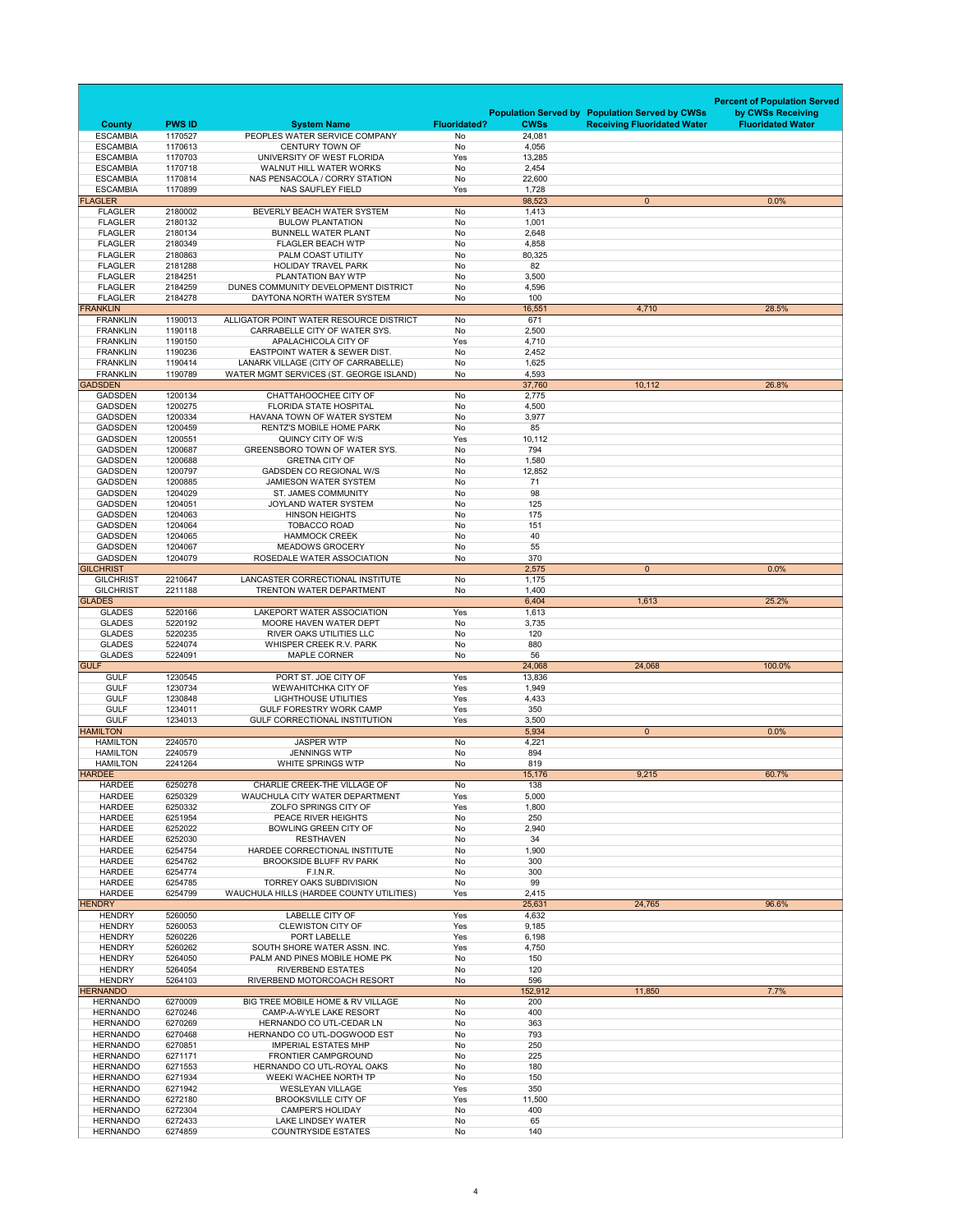|                                            |                          |                                                                                 |                                  |                        |                                                       | <b>Percent of Population Served</b> |
|--------------------------------------------|--------------------------|---------------------------------------------------------------------------------|----------------------------------|------------------------|-------------------------------------------------------|-------------------------------------|
|                                            |                          |                                                                                 |                                  |                        | <b>Population Served by Population Served by CWSs</b> | by CWSs Receiving                   |
| <b>County</b><br><b>HERNANDO</b>           | <b>PWS ID</b><br>6277059 | <b>System Name</b><br><b>HERNANDO CO UTL-WEST</b>                               | <b>Fluoridated?</b><br><b>No</b> | <b>CWSs</b><br>130,558 | <b>Receiving Fluoridated Water</b>                    | <b>Fluoridated Water</b>            |
| <b>HERNANDO</b>                            | 6277060                  | HERNANDO CO UTL-EAST                                                            | No                               | 7,258                  |                                                       |                                     |
| <b>HERNANDO</b><br><b>HIGHLANDS</b>        | 6277064                  | SEVILLE WATER SYSTEM                                                            | No                               | 80<br>88,715           |                                                       |                                     |
| <b>HIGHLANDS</b>                           | 5280129                  | <b>HIDDEN ACRES ESTATES</b>                                                     | No                               | 146                    | 36,202                                                | 40.8%                               |
| <b>HIGHLANDS</b>                           | 5280155                  | KISSIMMEE RIVER FISHING RESORT                                                  | No                               | 168                    |                                                       |                                     |
| <b>HIGHLANDS</b><br><b>HIGHLANDS</b>       | 5280180<br>5280211       | <b>MALLARD MOBILE HOME PARK</b><br>THE PALMS ESTATES WTP                        | No<br>No                         | 180<br>200             |                                                       |                                     |
| <b>HIGHLANDS</b>                           | 5280266                  | SPRING LAKE IMPROVEMENT DIST.                                                   | No                               | 3,370                  |                                                       |                                     |
| <b>HIGHLANDS</b>                           | 5284101                  | SILVER LAKE UTILITY- BUCKHORN HOUSING                                           | No                               | 75                     |                                                       |                                     |
| <b>HIGHLANDS</b><br><b>HIGHLANDS</b>       | 5284114<br>5284133       | <b>EAGLE'S NEST ESTATES</b><br><b>HIGHWAY PARK WTP</b>                          | No<br>No                         | 50<br>977              |                                                       |                                     |
| <b>HIGHLANDS</b>                           | 6280049                  | AVON PARK CITY OF                                                               | No                               | 21,208                 |                                                       |                                     |
| <b>HIGHLANDS</b><br><b>HIGHLANDS</b>       | 6280064<br>6280158       | <b>LEISURE LAKES</b><br><b>LAKE BONNET VILLAGE</b>                              | No<br>No                         | 632<br>501             |                                                       |                                     |
| <b>HIGHLANDS</b>                           | 6280162                  | <b>LAKE JOSEPHINE HEIGHTS</b>                                                   | No                               | 1,250                  |                                                       |                                     |
| <b>HIGHLANDS</b>                           | 6280167                  | <b>LAKESIDE VILLAGE MHP</b>                                                     | No                               | 325                    |                                                       |                                     |
| <b>HIGHLANDS</b><br><b>HIGHLANDS</b>       | 6280181<br>6280223       | <b>MARANATHA VILLAGE</b><br>PLACID LAKES UTILITY INC                            | No<br>No                         | 400<br>4,100           |                                                       |                                     |
| <b>HIGHLANDS</b>                           | 6280250                  | SEBRING WATER & SEWER SYSTEM                                                    | Yes                              | 36,202                 |                                                       |                                     |
| <b>HIGHLANDS</b><br><b>HIGHLANDS</b>       | 6280273<br>6280274       | SUN-N-LAKES OF LAKE PLACID<br>SUN N LAKES OF SEBRING WATER                      | No<br><b>No</b>                  | 378<br>7,710           |                                                       |                                     |
| <b>HIGHLANDS</b>                           | 6280286                  | LAKE PLACID TOWN OF                                                             | No                               | 4,369                  |                                                       |                                     |
| <b>HIGHLANDS</b>                           | 6280296                  | <b>TROPICAL HARBOR ESTATES</b>                                                  | <b>No</b>                        | 600                    |                                                       |                                     |
| <b>HIGHLANDS</b><br><b>HIGHLANDS</b>       | 6280304<br>6284074       | LP WATER WORKS INC.<br><b>TOMOKA HEIGHTS</b>                                    | No<br>No                         | 800<br>2,593           |                                                       |                                     |
| <b>HIGHLANDS</b>                           | 6284075                  | <b>BUTTONWOOD BAY MHP</b>                                                       | No                               | 2,000                  |                                                       |                                     |
| <b>HIGHLANDS</b>                           | 6284077                  | <b>ORANGE BLOSSOM FELLOWSHIP</b>                                                | No.                              | 100                    |                                                       |                                     |
| <b>HIGHLANDS</b><br><b>HIGHLANDS</b>       | 6284089<br>6284097       | MEADOWLAKE SUBDIVISION<br><b>DEEANN LAKEFRONT ESTATES</b>                       | No<br>No                         | 84<br>130              |                                                       |                                     |
| <b>HIGHLANDS</b>                           | 6284114                  | <b>COUNTRY WALK UTILITIES INC.</b>                                              | No                               | 167                    |                                                       |                                     |
| <b>HILLSBOROUGH</b>                        |                          |                                                                                 |                                  | 1,359,827              | 1,279,920                                             | 94.1%                               |
| <b>HILLSBOROUGH</b><br><b>HILLSBOROUGH</b> | 6291288<br>6290017       | <b>HCPUD/OAKVIEW ESTATES</b><br>THE WOODLANDS ON CLAY                           | Yes<br>No                        | 649<br>75              |                                                       |                                     |
| <b>HILLSBOROUGH</b>                        | 6290047                  | <b>PARKVIEW MHP</b>                                                             | No                               | 60                     |                                                       |                                     |
| <b>HILLSBOROUGH</b><br><b>HILLSBOROUGH</b> | 6290072<br>6290112       | ANNA MARY MHP<br><b>VALRICO HILLS TRAILER PARK</b>                              | No<br>No                         | 38<br>162              |                                                       |                                     |
| <b>HILLSBOROUGH</b>                        | 6290116                  | <b>WINDEMERE UTILITY</b>                                                        | No                               | 2,776                  |                                                       |                                     |
| <b>HILLSBOROUGH</b>                        | 6290157                  | THE OAKS OF THONOTOSASSA MHP                                                    | No                               | 330                    |                                                       |                                     |
| <b>HILLSBOROUGH</b><br><b>HILLSBOROUGH</b> | 6290186<br>6290189       | <b>MOUNT CARMEL RIDGE</b><br><b>BRIARWOOD MOBILE HOME PARK</b>                  | No<br>No                         | 250<br>275             |                                                       |                                     |
| <b>HILLSBOROUGH</b>                        | 6290190                  | <b>MCN MOBILE HOME PARK</b>                                                     | No                               | 95                     |                                                       |                                     |
| <b>HILLSBOROUGH</b>                        | 6290222                  | <b>HCPUD/CALM HARBOR SUBDIVISION</b>                                            | No                               | 58                     |                                                       |                                     |
| <b>HILLSBOROUGH</b><br><b>HILLSBOROUGH</b> | 6290227<br>6290251       | <b>CAMELOT MHP</b><br>PALMS OF LUTZ                                             | No<br>No                         | 240<br>45              |                                                       |                                     |
| <b>HILLSBOROUGH</b>                        | 6290256                  | <b>CAROUSEL VILLAGE MHP</b>                                                     | No                               | 82                     |                                                       |                                     |
| <b>HILLSBOROUGH</b><br><b>HILLSBOROUGH</b> | 6290276<br>6290279       | <b>CHALET VILLAGE MHP</b><br><b>CHARLIES MHP</b>                                | No<br>No                         | 130<br>218             |                                                       |                                     |
| <b>HILLSBOROUGH</b>                        | 6290298                  | <b>CHULA VISTA LANDINGS</b>                                                     | No                               | 380                    |                                                       |                                     |
| <b>HILLSBOROUGH</b>                        | 6290309                  | <b>CITRUS KNOLL MHP</b>                                                         | No                               | 52                     |                                                       |                                     |
| <b>HILLSBOROUGH</b><br><b>HILLSBOROUGH</b> | 6290323<br>6290327       | CITY OF PLANT CITY UTILITY<br>CITY OF TAMPA WATER DEPARTMENT                    | Yes<br>Yes                       | 36,889<br>603,000      |                                                       |                                     |
| <b>HILLSBOROUGH</b>                        | 6290333                  | <b>HCPUD/SEABOARD UTILITIES</b>                                                 | Yes                              | 12,867                 |                                                       |                                     |
| <b>HILLSBOROUGH</b><br><b>HILLSBOROUGH</b> | 6290388                  | <b>HCPUD/NORTHWEST UTILITIES</b><br><b>COUNTRYSIDE MHP</b>                      | Yes<br>No                        | 197,879<br>50          |                                                       |                                     |
| <b>HILLSBOROUGH</b>                        | 6290392<br>6290401       | <b>CRENSHAW LK RD MHP</b>                                                       | No                               | 48                     |                                                       |                                     |
| <b>HILLSBOROUGH</b>                        | 6290406                  | <b>STRAWBERRY FIELDS MHP</b>                                                    | No                               | 250                    |                                                       |                                     |
| <b>HILLSBOROUGH</b><br><b>HILLSBOROUGH</b> | 6290416<br>6290430       | <b>HCPUD/CYPRESS COVE SUBDIVISION</b><br>CASA VERDE MANUFACTURED HOME COMMUNITY | No<br>No.                        | 67<br>1,250            |                                                       |                                     |
| <b>HILLSBOROUGH</b>                        | 6290474                  | TRIPLE T MHP                                                                    | No                               | 126                    |                                                       |                                     |
| <b>HILLSBOROUGH</b>                        | 6290482                  | <b>DUFFEY'S TRAILER PARK</b>                                                    | No                               | 85                     |                                                       |                                     |
| <b>HILLSBOROUGH</b><br><b>HILLSBOROUGH</b> | 6290497<br>6290505       | <b>HCPUD/EASTLAKE</b><br><b>FAMILY RENTALS OF SEFFNER</b>                       | Yes<br>No                        | 2,054<br>75            |                                                       |                                     |
| <b>HILLSBOROUGH</b>                        | 6290548                  | HENRY GEORGE MOBILE HOME PARK                                                   | No                               | 40                     |                                                       |                                     |
| <b>HILLSBOROUGH</b><br><b>HILLSBOROUGH</b> | 6290595<br>6290607       | <b>FLORIDA LIGHT &amp; LIFE MHP</b><br>FLYING CLOUD TP                          | No<br>No                         | 490<br>60              |                                                       |                                     |
| <b>HILLSBOROUGH</b>                        | 6290631                  | <b>GALAXY MHP</b>                                                               | No                               | 80                     |                                                       |                                     |
| <b>HILLSBOROUGH</b>                        | 6290685                  | SUNBURST RV PARK-TAMPA EAST                                                     | No                               | 300                    |                                                       |                                     |
| <b>HILLSBOROUGH</b><br><b>HILLSBOROUGH</b> | 6290696<br>6290728       | <b>GROVE MHC</b><br><b>HAPPY TRAVELER'S RVP</b>                                 | No<br>No                         | 68<br>300              |                                                       |                                     |
| <b>HILLSBOROUGH</b>                        | 6290740                  | <b>MAGNOLIA TP</b>                                                              | No                               | 30                     |                                                       |                                     |
| <b>HILLSBOROUGH</b><br><b>HILLSBOROUGH</b> | 6290741<br>6290758       | <b>HAWAIIAN ISLES MHP</b>                                                       | No<br>No                         | 365<br>72              |                                                       |                                     |
| <b>HILLSBOROUGH</b>                        | 6290787                  | HI PINES MOBILE HOME PARK<br>HCPUD/SOUTH-CENTRAL                                | Yes                              | 373,436                |                                                       |                                     |
| <b>HILLSBOROUGH</b>                        | 6290800                  | <b>HILLTOP MHP</b>                                                              | No                               | 82                     |                                                       |                                     |
| <b>HILLSBOROUGH</b><br><b>HILLSBOROUGH</b> | 6290937<br>6290960       | KING RICHARD'S COURT MOBILE HOME PARK<br><b>LAZY ACRES MHP</b>                  | No<br>No                         | 150<br>50              |                                                       |                                     |
| <b>HILLSBOROUGH</b>                        | 6290997                  | <b>LAKE ROSE VILLAGE</b>                                                        | No                               | 25                     |                                                       |                                     |
| <b>HILLSBOROUGH</b><br><b>HILLSBOROUGH</b> | 6291018<br>6291023       | <b>CAX-LAKESHORE LLC</b><br>PINE TREE VILLAGE MHP                               | No                               | 590<br>40              |                                                       |                                     |
| <b>HILLSBOROUGH</b>                        | 6291037                  | MORNINGSTAR MOBILE HOME PARK                                                    | No<br>No                         | 90                     |                                                       |                                     |
| <b>HILLSBOROUGH</b>                        | 6291087                  | <b>LITTLE MANATEE ISLES</b>                                                     | No                               | 140                    |                                                       |                                     |
| <b>HILLSBOROUGH</b><br><b>HILLSBOROUGH</b> | 6291088<br>6291096       | LITTLE MANATEE SPRINGS MHP<br><b>LIVINGSTON MHP</b>                             | No<br>No                         | 530<br>130             |                                                       |                                     |
| <b>HILLSBOROUGH</b>                        | 6291104                  | <b>STONE LEDGE MANOR</b>                                                        | No                               | 64                     |                                                       |                                     |
| <b>HILLSBOROUGH</b>                        | 6291139                  | <b>BUNGALOW OAKS</b>                                                            | Yes                              | 1,344                  |                                                       |                                     |
| HILLSBOROUGH<br><b>HILLSBOROUGH</b>        | 6291170<br>6291213       | <b>DUNCAN'S MHP</b><br><b>EZ LIVING MHP</b>                                     | No<br>No                         | 54<br>132              |                                                       |                                     |
| <b>HILLSBOROUGH</b>                        | 6291251                  | <b>HIDDEN OAKS MHP</b>                                                          | No                               | 135                    |                                                       |                                     |
| <b>HILLSBOROUGH</b><br><b>HILLSBOROUGH</b> | 6291252<br>6291276       | NEPTUNE VILLAGE MHP<br>MGM MOBILE HOME COMMUNITY                                | No<br>No                         | 244<br>78              |                                                       |                                     |
| <b>HILLSBOROUGH</b>                        | 6291280                  | OAK HILL VILLAGE MHP                                                            | No                               | 320                    |                                                       |                                     |
| <b>HILLSBOROUGH</b>                        | 6291341                  | PARADISE VILLAGE                                                                | No                               | 1,228                  |                                                       |                                     |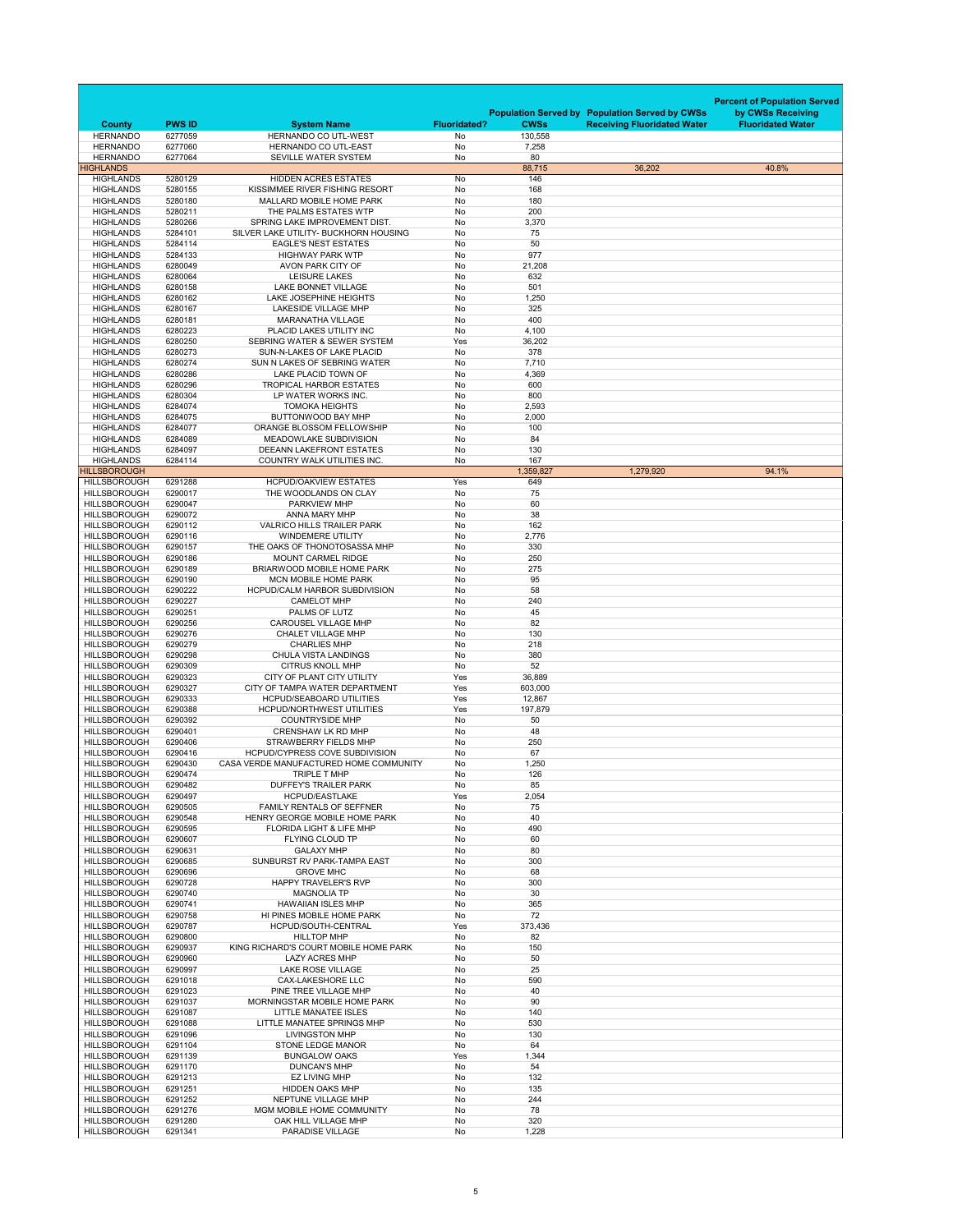|                                            |                    |                                                                     |                     |               |                                                       | <b>Percent of Population Served</b> |
|--------------------------------------------|--------------------|---------------------------------------------------------------------|---------------------|---------------|-------------------------------------------------------|-------------------------------------|
|                                            |                    |                                                                     |                     |               | <b>Population Served by Population Served by CWSs</b> | by CWSs Receiving                   |
| <b>County</b>                              | <b>PWS ID</b>      | <b>System Name</b>                                                  | <b>Fluoridated?</b> | <b>CWSs</b>   | <b>Receiving Fluoridated Water</b>                    | <b>Fluoridated Water</b>            |
| <b>HILLSBOROUGH</b><br><b>HILLSBOROUGH</b> | 6291372<br>6291445 | <b>HCPUD/PEBBLE CREEK SUBDIVISION</b><br><b>BLACK DAIRY ROAD TP</b> | Yes<br>No           | 5,405<br>80   |                                                       |                                     |
| <b>HILLSBOROUGH</b>                        | 6291481            | <b>RANCH OAKS ESTATES</b>                                           | No                  | 164           |                                                       |                                     |
| <b>HILLSBOROUGH</b>                        | 6291483            | <b>RAY-MAR MHP</b>                                                  | No                  | 89            |                                                       |                                     |
| <b>HILLSBOROUGH</b><br><b>HILLSBOROUGH</b> | 6291521<br>6291524 | RIVERSIDE MOBILE HOME PARK<br><b>RIVIERA MHP</b>                    | No<br><b>No</b>     | 40<br>25      |                                                       |                                     |
| <b>HILLSBOROUGH</b>                        | 6291529            | <b>GUTHRIES SUNSHINE PARK</b>                                       | No                  | 40            |                                                       |                                     |
| <b>HILLSBOROUGH</b>                        | 6291531            | <b>ROBINSON ORANGE MHP</b>                                          | No                  | 250           |                                                       |                                     |
| <b>HILLSBOROUGH</b>                        | 6291541            | <b>FEATHEROCK MHP</b>                                               | No                  | 1,044         |                                                       |                                     |
| <b>HILLSBOROUGH</b><br><b>HILLSBOROUGH</b> | 6291547<br>6291575 | <b>ROSEBROOK MHP</b><br><b>SAFFOLD FARMS#1</b>                      | No<br><b>No</b>     | 130<br>29     |                                                       |                                     |
| <b>HILLSBOROUGH</b>                        | 6291581            | <b>HCPUD/SAN REMO SUBDIVISION</b>                                   | No                  | 245           |                                                       |                                     |
| <b>HILLSBOROUGH</b>                        | 6291597            | RIVERSIDE GOLF COURSE COMMUNITY LLC                                 | No                  | 1,106         |                                                       |                                     |
| <b>HILLSBOROUGH</b>                        | 6291610            | <b>SHADY GROVE MHP</b>                                              | No                  | 42            |                                                       |                                     |
| <b>HILLSBOROUGH</b><br><b>HILLSBOROUGH</b> | 6291684<br>6291687 | SPANISH MAIN TRAVEL RESORT<br><b>SPEER MHP</b>                      | No<br>No            | 270<br>270    |                                                       |                                     |
| <b>HILLSBOROUGH</b>                        | 6291761            | <b>SUNRISE MHP</b>                                                  | No                  | 375           |                                                       |                                     |
| <b>HILLSBOROUGH</b>                        | 6291767            | <b>SUNSHINE TP</b>                                                  | No                  | 25            |                                                       |                                     |
| <b>HILLSBOROUGH</b>                        | 6291776            | <b>GARDEN SPRINGS MHP</b>                                           | No                  | 40            |                                                       |                                     |
| <b>HILLSBOROUGH</b><br><b>HILLSBOROUGH</b> | 6291791<br>6291810 | CITY OF TEMPLE TERRACE UTILITY<br><b>CRAWFORD 3 B'S MHP</b>         | Yes<br>No           | 31,250<br>70  |                                                       |                                     |
| <b>HILLSBOROUGH</b>                        | 6291840            | <b>TOWN &amp; COUNTRY MHP</b>                                       | No                  | 160           |                                                       |                                     |
| <b>HILLSBOROUGH</b>                        | 6291847            | STRAWBERRY PATCH MOBILE HOME PARK                                   | No                  | 90            |                                                       |                                     |
| <b>HILLSBOROUGH</b>                        | 6291870            | <b>TWIN PALMS MHP</b>                                               | No                  | 136           |                                                       |                                     |
| <b>HILLSBOROUGH</b><br><b>HILLSBOROUGH</b> | 6291882<br>6291969 | UNIVERSITY OF SOUTH FLORIDA<br>PINE OAKS MHP                        | No<br>No            | 50,000<br>312 |                                                       |                                     |
| <b>HILLSBOROUGH</b>                        | 6291984            | <b>SUN CITY MOBILE HOME PARK</b>                                    | No                  | 94            |                                                       |                                     |
| <b>HILLSBOROUGH</b>                        | 6291988            | WINDWARD KNOLL MHP                                                  | No                  | 248           |                                                       |                                     |
| <b>HILLSBOROUGH</b>                        | 6292076            | <b>RAINTREE OAKS</b>                                                | No                  | 35            |                                                       |                                     |
| <b>HILLSBOROUGH</b><br><b>HILLSBOROUGH</b> | 6292080<br>6292081 | 42ND STREET APARTMENTS<br><b>HCPUD/HERSHEL HEIGHTS</b>              | No<br>Yes           | 160<br>775    |                                                       |                                     |
| <b>HILLSBOROUGH</b>                        | 6292089            | <b>LA CASA MIA</b>                                                  | No                  | 55            |                                                       |                                     |
| <b>HILLSBOROUGH</b>                        | 6292096            | <b>SPRINGTREE APTS</b>                                              | No                  | 52            |                                                       |                                     |
| <b>HILLSBOROUGH</b><br><b>HILLSBOROUGH</b> | 6292099<br>6292235 | <b>TERRACE SQUARE APTS</b><br><b>MEGCHAD MHP</b>                    | No                  | 45<br>75      |                                                       |                                     |
| <b>HILLSBOROUGH</b>                        | 6292453            | OAKWOOD ACRES APARTMENTS                                            | No<br>Yes           | 80            |                                                       |                                     |
| <b>HILLSBOROUGH</b>                        | 6292643            | <b>REGENCY OAKS</b>                                                 | No                  | 58            |                                                       |                                     |
| <b>HILLSBOROUGH</b>                        | 6292645            | <b>RIVERBREEZE MHP</b>                                              | No                  | 30            |                                                       |                                     |
| <b>HILLSBOROUGH</b><br><b>HILLSBOROUGH</b> | 6292647<br>6292653 | <b>WHISPERING PINES PARK</b><br><b>LARRET MHP</b>                   | No<br>No            | 44<br>50      |                                                       |                                     |
| <b>HILLSBOROUGH</b>                        | 6292654            | <b>OAKBROOK MHP</b>                                                 | No                  | 400           |                                                       |                                     |
| <b>HILLSBOROUGH</b>                        | 6292655            | <b>STRAWBERRY SQUARE MHP</b>                                        | No                  | 200           |                                                       |                                     |
| <b>HILLSBOROUGH</b>                        | 6292755            | <b>RAINBOW ROCK MHP</b>                                             | No                  | 75            |                                                       |                                     |
| <b>HILLSBOROUGH</b><br><b>HILLSBOROUGH</b> | 6292786<br>6292787 | CHURCH OF GOD CAMPGROUND<br><b>CRYSTAL-KAY MOBILE HOME PARK</b>     | No<br>No            | 80<br>50      |                                                       |                                     |
| <b>HILLSBOROUGH</b>                        | 6294172            | <b>GREEN OAKS MHP</b>                                               | No                  | 62            |                                                       |                                     |
| <b>HILLSBOROUGH</b>                        | 6294343            | <b>HOLLY COURT I</b>                                                | No                  | 40            |                                                       |                                     |
| <b>HILLSBOROUGH</b>                        | 6294344            | <b>HOLLY COURT II</b>                                               | No                  | 35            |                                                       |                                     |
| <b>HILLSBOROUGH</b><br><b>HILLSBOROUGH</b> | 6294409<br>6294552 | THE OASIS AT GRANDFIELD<br><b>CASITA BELLA</b>                      | No<br>No            | 48<br>32      |                                                       |                                     |
| <b>HILLSBOROUGH</b>                        | 6294612            | <b>RIVER PALM RV RESORT</b>                                         | No                  | 600           |                                                       |                                     |
| <b>HILLSBOROUGH</b>                        | 6294714            | THE PALMS AT DOVER MHP                                              | No                  | 114           |                                                       |                                     |
| <b>HILLSBOROUGH</b><br><b>HILLSBOROUGH</b> | 6294733<br>6294775 | SILVER DOLLAR GOLF CLUB<br><b>MANATEE RVP</b>                       | No<br>Yes           | 660<br>66     |                                                       |                                     |
| <b>HILLSBOROUGH</b>                        | 6294792            | SOUTHERN AIRE RVP                                                   | No                  | 100           |                                                       |                                     |
| <b>HILLSBOROUGH</b>                        | 6294850            | MEADOWS OF COUNTRYWOOD                                              | No                  | 2,342         |                                                       |                                     |
| <b>HILLSBOROUGH</b>                        | 6294856            | EASTFIELD SLOPES CONDO ASSOC                                        | No                  | 300           |                                                       |                                     |
| <b>HILLSBOROUGH</b><br><b>HILLSBOROUGH</b> | 6295112<br>6295151 | OAKWOOD CT APTS<br><b>DOWNING LLC</b>                               | No<br>No            | 52<br>67      |                                                       |                                     |
| <b>HILLSBOROUGH</b>                        | 6295172            | <b>SUNRISE MOBILE HOME PARK</b>                                     | No                  | 45            |                                                       |                                     |
| <b>HILLSBOROUGH</b>                        | 6295177            | <b>WOODARD MANOR</b>                                                | No                  | 100           |                                                       |                                     |
| <b>HILLSBOROUGH</b>                        | 6295183            | BAY HILLS VILLAGE CONDO ASSOCIATION                                 | No                  | 218           |                                                       |                                     |
| <b>HILLSBOROUGH</b><br><b>HILLSBOROUGH</b> | 6295184<br>6295191 | SHARK TAIL DBA PINE HAVEN MH COMMUNITY<br><b>PARKWOOD ESTATES</b>   | No<br>No            | 71<br>430     |                                                       |                                     |
| <b>HILLSBOROUGH</b>                        | 6295240            | <b>COUNTRYSIDE VILLAGE</b>                                          | No                  | 55            |                                                       |                                     |
| <b>HILLSBOROUGH</b>                        | 6295265            | <b>COUNTRY OAKS ADULT MHP</b>                                       | No                  | 36            |                                                       |                                     |
| <b>HILLSBOROUGH</b><br><b>HILLSBOROUGH</b> | 6295275<br>6295310 | <b>CITRUS HILLS RVP</b><br>THE PALMS OF PLANT CITY II               | No<br>No            | 180<br>50     |                                                       |                                     |
| <b>HILLSBOROUGH</b>                        | 6295311            | <b>MAGNOLIA HILL MOBILE HOME PARK</b>                               | No                  | 90            |                                                       |                                     |
| <b>HILLSBOROUGH</b>                        | 6295355            | <b>HOPE CHILDREN'S HOME</b>                                         | No                  | 272           |                                                       |                                     |
| <b>HILLSBOROUGH</b>                        | 6295376            | SUNDIAL MHP AND CAMPGROUND                                          | No                  | 130           |                                                       |                                     |
| <b>HILLSBOROUGH</b><br><b>HILLSBOROUGH</b> | 6295398<br>6295413 | <b>SUNLAND MHP</b><br><b>SUNSET MANOR</b>                           | No<br>No            | 50<br>74      |                                                       |                                     |
| <b>HILLSBOROUGH</b>                        | 6295453            | <b>PARK VILLAGE MHP</b>                                             | No                  | 72            |                                                       |                                     |
| <b>HILLSBOROUGH</b>                        | 6295471            | ASHLEY OAKS MOBILE HOME PARK                                        | No                  | 60            |                                                       |                                     |
| <b>HILLSBOROUGH</b>                        | 6295491            | PLEASANT GROVE ASSEMBLY OF GOD                                      | No                  | 100           |                                                       |                                     |
| <b>HILLSBOROUGH</b><br><b>HILLSBOROUGH</b> | 6295507<br>6295523 | <b>DALIA MHP</b><br><b>RIVER VISTA RV VILLAGE</b>                   | No<br>No            | 75<br>622     |                                                       |                                     |
| <b>HILLSBOROUGH</b>                        | 6295569            | <b>MOJ REALTY CORP.</b>                                             | No                  | 60            |                                                       |                                     |
| <b>HILLSBOROUGH</b>                        | 6295577            | <b>NATURE'S TRAIL MHP</b>                                           | No                  | 50            |                                                       |                                     |
| <b>HILLSBOROUGH</b>                        | 6295604            | <b>FRESH START MHP</b>                                              | No                  | 41            |                                                       |                                     |
| <b>HILLSBOROUGH</b><br><b>HILLSBOROUGH</b> | 6295613<br>6295614 | <b>CYPRESS MOBILE HOME PARK</b><br>RAINBOW FOREST MHP/ WIG-WAM RV   | No<br>No            | 61<br>100     |                                                       |                                     |
| <b>HILLSBOROUGH</b>                        | 6295621            | SHERWOOD MHP-EAST                                                   | No                  | 37            |                                                       |                                     |
| <b>HILLSBOROUGH</b>                        | 6295629            | P AND P MOBILE HOME PARK                                            | No                  | 45            |                                                       |                                     |
| <b>HILLSBOROUGH</b><br><b>HILLSBOROUGH</b> | 6295647<br>6295649 | ORANGE BLOSSOM TRAILER PARK<br><b>GREEN ACRES</b>                   | No<br>No            | 63<br>45      |                                                       |                                     |
| <b>HILLSBOROUGH</b>                        | 6295970            | IRIS COURT APARTMENTS SOUTH                                         | No                  | 36            |                                                       |                                     |
| <b>HILLSBOROUGH</b>                        | 6295971            | PATRICIA HEARD MLC                                                  | No                  | 88            |                                                       |                                     |
| <b>HILLSBOROUGH</b>                        | 6295983            | HAPPY HOMES MOBILE HOME PARK                                        | No                  | 215           |                                                       |                                     |
| <b>HILLSBOROUGH</b><br><b>HILLSBOROUGH</b> | 6295994<br>6296005 | SILVER DOLLAR SHOOTERS CLUB<br>ST FRANCIS FOUNDATION INC            | No<br>No            | 175<br>50     |                                                       |                                     |
| <b>HILLSBOROUGH</b>                        | 6296039            | EAST POINT ASSEMBLY OF GOD                                          | No                  | 25            |                                                       |                                     |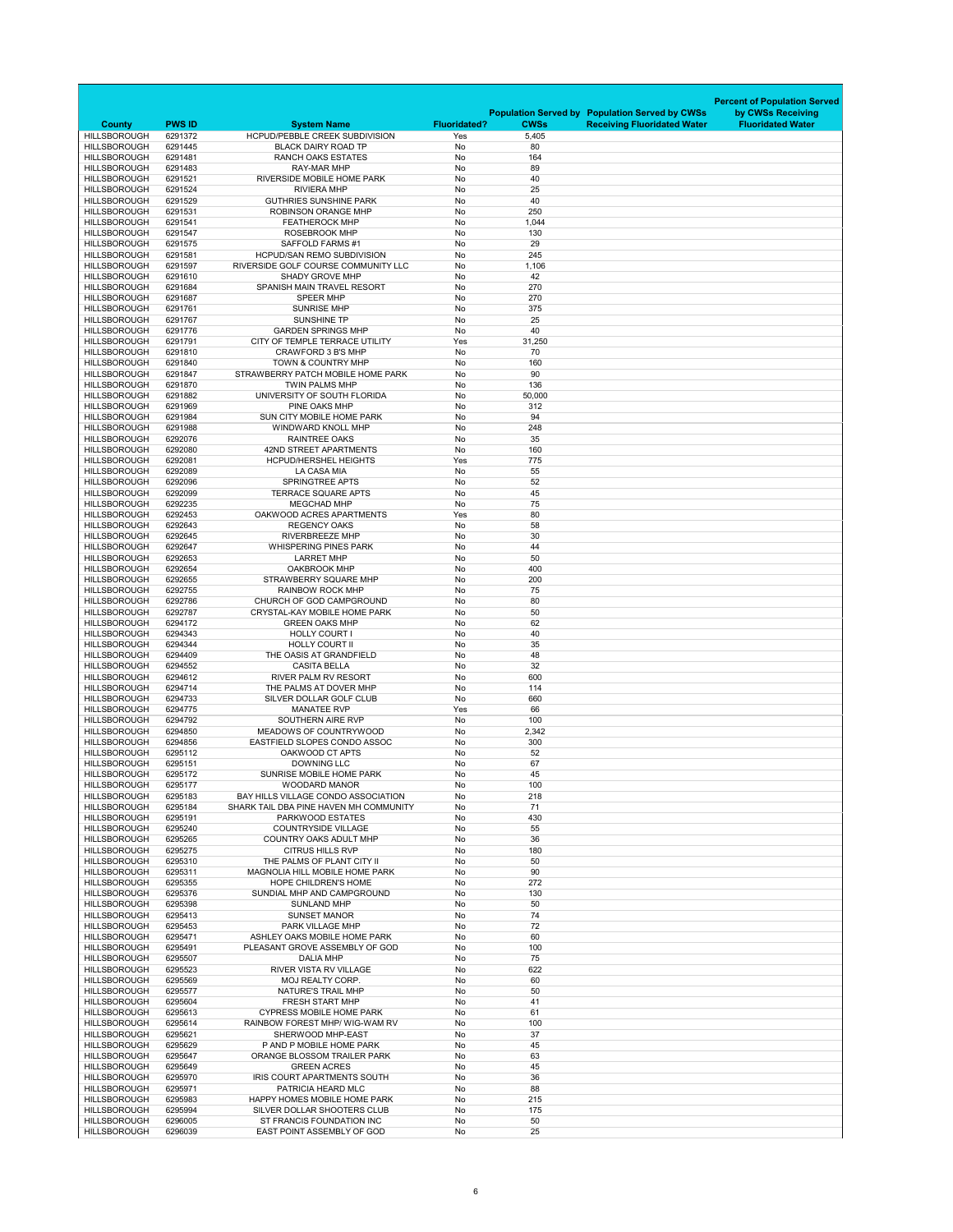|                                            |                    |                                                                              |                     |                |                                                       | <b>Percent of Population Served</b> |
|--------------------------------------------|--------------------|------------------------------------------------------------------------------|---------------------|----------------|-------------------------------------------------------|-------------------------------------|
|                                            |                    |                                                                              |                     |                | <b>Population Served by Population Served by CWSs</b> | by CWSs Receiving                   |
| <b>County</b>                              | <b>PWS ID</b>      | <b>System Name</b>                                                           | <b>Fluoridated?</b> | <b>CWSs</b>    | <b>Receiving Fluoridated Water</b>                    | <b>Fluoridated Water</b>            |
| <b>HILLSBOROUGH</b><br><b>HILLSBOROUGH</b> | 6296085<br>6296139 | THE LAKES OF WELLINGTON<br>TAMPA BAY WATER REG. SURFACE WATER PLANT          | No<br>No            | 260<br>25      |                                                       |                                     |
| <b>HILLSBOROUGH</b>                        | 6296143            | <b>JAY MAR VILLAS</b>                                                        | No                  | 546            |                                                       |                                     |
| <b>HILLSBOROUGH</b>                        | 6296145            | <b>HCPUD/FAIRVIEW MHP</b>                                                    | Yes                 | 95             |                                                       |                                     |
| <b>HILLSBOROUGH</b>                        | 6296153            | TAMPA BAY SEAWATER DESALINATION FACILITY                                     | No                  | 25             |                                                       |                                     |
| <b>HILLSBOROUGH</b><br><b>HILLSBOROUGH</b> | 6296175<br>6296177 | <b>SUNPOINT MOBILE HOME PARK</b><br>TAMPA BAY WATER MORRIS BRIDGE PUMP STATI | No<br><b>No</b>     | 68<br>25       |                                                       |                                     |
| <b>HILLSBOROUGH</b>                        | 6296193            | FLORIDA GOVERMENTAL UTILITY AUTHORITY                                        | Yes                 | 11,965         |                                                       |                                     |
| <b>HILLSBOROUGH</b>                        | 6296194            | <b>BARRINGTON HOA</b>                                                        | No                  | 130            |                                                       |                                     |
| <b>HILLSBOROUGH</b>                        | 6296199            | PROMENADE SUBDIVISION                                                        | Yes                 | 200            |                                                       |                                     |
| <b>HILLSBOROUGH</b>                        | 6296217            | <b>BURRELL DUPLEXES</b>                                                      | No                  | 30             |                                                       |                                     |
| <b>HILLSBOROUGH</b><br><b>HILLSBOROUGH</b> | 6296224<br>6296243 | <b>SAN JOSE MISSION</b><br><b>FISHHAWK RIDGE ASSOCIATION INC</b>             | <b>No</b><br>Yes    | 375<br>1,001   |                                                       |                                     |
| <b>HILLSBOROUGH</b>                        | 6296249            | ON THE PARK TOWNHOMES                                                        | Yes                 | 65             |                                                       |                                     |
| <b>HILLSBOROUGH</b>                        | 6296250            | SOUTH SHORE FALLS NORTH MASTER METER #2                                      | Yes                 | 320            |                                                       |                                     |
| <b>HILLSBOROUGH</b>                        | 6296251            | SOUTH SHORE FALLS SOUTH MASTER METER #1                                      | Yes                 | 400            |                                                       |                                     |
| <b>HILLSBOROUGH</b>                        | 6296281            | <b>VILLAGE CENTRE TOWNHOMES</b>                                              | Yes                 | 180            |                                                       |                                     |
| <b>HILLSBOROUGH</b><br><b>HILLSBOROUGH</b> | 6296291<br>6296317 | <b>RUSKIN MOBILES</b><br><b>SKIPPER MHP</b>                                  | No<br>No            | 50<br>70       |                                                       |                                     |
| <b>HILLSBOROUGH</b>                        | 6296319            | <b>BUD WELL #7 WTP</b>                                                       | No                  | 25             |                                                       |                                     |
| <b>HILLSBOROUGH</b>                        | 6296320            | <b>BUD WELL #5 WTP</b>                                                       | No                  | 25             |                                                       |                                     |
| <b>HILLSBOROUGH</b>                        | 6296364            | <b>RICHARD HIGGINS MHP</b>                                                   | No                  | 48             |                                                       |                                     |
| <b>HILLSBOROUGH</b>                        | 6296389            | SHERWOOD MHP WEST                                                            | No                  | 45             |                                                       |                                     |
| <b>HOLMES</b><br><b>HOLMES</b>             | 1300083            | BONIFAY CITY OF WATER DEPT.                                                  | No                  | 6,247<br>4,048 | $\overline{0}$                                        | 0.0%                                |
| <b>HOLMES</b>                              | 1300214            | JOYCE E. SNARE WATER WORKS                                                   | No                  | 319            |                                                       |                                     |
| <b>HOLMES</b>                              | 1300247            | <b>ESTO TOWN OF</b>                                                          | No                  | 379            |                                                       |                                     |
| <b>HOLMES</b>                              | 1300498            | <b>NOMA WATER WORKS</b>                                                      | No                  | 276            |                                                       |                                     |
| <b>HOLMES</b>                              | 1302006            | TEEN CHALLENGE WEST FLORIDA                                                  | No                  | 77             |                                                       |                                     |
| <b>HOLMES</b><br><b>HOLMES</b>             | 1304033<br>1304034 | <b>WESTVILLE TOWN OF</b><br>PONCE DE LEON TOWN OF                            | No<br>No            | 298<br>850     |                                                       |                                     |
| <b>INDIAN RIVER</b>                        |                    |                                                                              |                     | 151,059        | 151,059                                               | 100.0%                              |
| <b>INDIAN RIVER</b>                        | 3310206            | <b>VERO BEACH CITY OF</b>                                                    | Yes                 | 37,308         |                                                       |                                     |
| <b>INDIAN RIVER</b>                        | 3314052            | INDIAN RIVER COUNTY UTILITIES (2 WTPS)                                       | Yes                 | 109,286        |                                                       |                                     |
| <b>INDIAN RIVER</b>                        | 3314280            | FELLSMERE CITY OF                                                            | Yes                 | 4,465          |                                                       |                                     |
| <b>JACKSON</b><br><b>JACKSON</b>           | 1320011            | ALFORD TOWN OF                                                               | No                  | 23,554<br>497  | $\overline{0}$                                        | 0.0%                                |
| <b>JACKSON</b>                             | 1320025            | APALACHEE CORRECTIONAL INSTITUTION                                           | No                  | 2,100          |                                                       |                                     |
| <b>JACKSON</b>                             | 1320111            | <b>CAMPBELLTON WATER DEPARTMENT</b>                                          | No                  | 232            |                                                       |                                     |
| <b>JACKSON</b>                             | 1320143            | <b>COTTONDALE WATER SYSTEM</b>                                               | No                  | 950            |                                                       |                                     |
| <b>JACKSON</b><br><b>JACKSON</b>           | 1320145<br>1320311 | <b>GRACEVILLE CITY OF</b><br><b>GREENWOOD WATER SYSTEM</b>                   | No<br>No            | 4,000<br>890   |                                                       |                                     |
| <b>JACKSON</b>                             | 1320440            | MALONE TOWN OF WATER SYSTEM                                                  | No                  | 565            |                                                       |                                     |
| <b>JACKSON</b>                             | 1320449            | <b>MARIANNA CITY OF</b>                                                      | No                  | 8,227          |                                                       |                                     |
| <b>JACKSON</b>                             | 1320686            | <b>GRAND RIDGE TOWN OF</b>                                                   | No                  | 892            |                                                       |                                     |
| <b>JACKSON</b>                             | 1320689            | SNEADS TOWN OF WATER SYSTEM                                                  | No                  | 2,106          |                                                       |                                     |
| <b>JACKSON</b><br><b>JACKSON</b>           | 1320879<br>1324031 | <b>QUIET HAVEN TRAILER PARK</b><br>JACOB CITY OF                             | No<br>No            | 66<br>297      |                                                       |                                     |
| <b>JACKSON</b>                             | 1324064            | BLUE SPRINGS MHP (AKA SPRINGSIDE)                                            | No                  | 50             |                                                       |                                     |
| <b>JACKSON</b>                             | 1324074            | <b>JACKSON CORRECTIONAL INSTITUTION</b>                                      | No                  | 2,032          |                                                       |                                     |
| <b>JACKSON</b>                             | 1324098            | <b>JACKSON COUNTY UTILITIES NO. 1</b>                                        | No                  | 650            |                                                       |                                     |
| <b>JEFFERSON</b>                           |                    | <b>CROSS LANDINGS HEALTH &amp; REHAB CENTER</b>                              |                     | 8,398<br>79    | $\overline{0}$                                        | 0.0%                                |
| <b>JEFFERSON</b><br><b>JEFFERSON</b>       | 1330374<br>1330478 | MONTICELLO CITY OF                                                           | No<br>No            | 4,502          |                                                       |                                     |
| <b>JEFFERSON</b>                           | 1330748            | JEFFERSON COMMUNITIES WATER SYSTEM                                           | No                  | 2,275          |                                                       |                                     |
| <b>JEFFERSON</b>                           | 1330754            | <b>LAMONT WATER SYSTEM</b>                                                   | No                  | 242            |                                                       |                                     |
| <b>JEFFERSON</b>                           | 2331185            | JEFFERSON CORRECTIONAL INSTITUTION                                           | No                  | 1,300          |                                                       |                                     |
| <b>LAFAYETTE</b><br><b>LAFAYETTE</b>       | 2341181            | <b>MAYO WTP</b>                                                              | No                  | 2,300<br>800   | $\overline{0}$                                        | 0.0%                                |
| <b>LAFAYETTE</b>                           | 2341182            | MAYO CORRECTIONAL INSTITUTION                                                | No                  | 1,500          |                                                       |                                     |
| <b>LAKE</b>                                |                    |                                                                              |                     | 380,036        | 76,802                                                | 20.2%                               |
| <b>LAKE</b>                                | 3350005            | <b>FORTY-EIGHT ESTATES</b>                                                   | No                  | 87             |                                                       |                                     |
| <b>LAKE</b>                                | 3350044            | ST. JOHN'S RIVER UTILITY INC                                                 | No                  | 2,498          |                                                       |                                     |
| <b>LAKE</b><br><b>LAKE</b>                 | 3350062<br>3350094 | <b>CYPRESS COVE MHP</b><br><b>BLUE PARROT RV PARK</b>                        | No<br>No            | 60<br>100      |                                                       |                                     |
| <b>LAKE</b>                                | 3350102            | BONFIRE MOBILE HOME PARK                                                     | No                  | 270            |                                                       |                                     |
| <b>LAKE</b>                                | 3350117            | <b>BRITTANY ESTATES</b>                                                      | No                  | 383            |                                                       |                                     |
| <b>LAKE</b>                                | 3350152            | <b>CARLTON VILLAGE</b>                                                       | No                  | 474            |                                                       |                                     |
| <b>LAKE</b><br><b>LAKE</b>                 | 3350172            | <b>GRAND ISLAND RESORT MHP (2 WPS)</b>                                       | No<br>No            | 480<br>300     |                                                       |                                     |
| <b>LAKE</b>                                | 3350191<br>3350215 | LEISURE MEADOWS MH RANCH<br>CLERMONT CITY OF (2 WPS)                         | No                  | 11,628         |                                                       |                                     |
| <b>LAKE</b>                                | 3350240            | <b>CORLEY ISLAND MOBILE MANOR</b>                                            | No                  | 250            |                                                       |                                     |
| <b>LAKE</b>                                | 3350249            | <b>COUNTRY SQUIRE MOBILE HOME PK</b>                                         | No                  | 240            |                                                       |                                     |
| <b>LAKE</b>                                | 3350319            | <b>EAGLES NEST MOBILE HOME ESTATE</b>                                        | No                  | 340            |                                                       |                                     |
| <b>LAKE</b>                                | 3350322            | <b>EAST LAKE HARRIS ESTATES</b>                                              | No                  | 458            |                                                       |                                     |
| <b>LAKE</b><br><b>LAKE</b>                 | 3350346<br>3350370 | EUSTIS CITY OF (4 WPS)<br>FERN TERRACE SUBDIVISION                           | Yes<br>No           | 35,089<br>283  |                                                       |                                     |
| <b>LAKE</b>                                | 3350417            | <b>FORESTER HAVEN II</b>                                                     | No                  | 38             |                                                       |                                     |
| <b>LAKE</b>                                | 3350426            | FRIENDLY CENTER SUBDIVISION                                                  | No                  | 80             |                                                       |                                     |
| <b>LAKE</b>                                | 3350427            | FRUITLAND PARK CITY OF (3 WPS)                                               | No                  | 5,127          |                                                       |                                     |
| <b>LAKE</b><br><b>LAKE</b>                 | 3350474<br>3350476 | <b>GRIFFWOOD MOBILE HOME PARK</b><br>GROVELAND WATER DEPARTMENT (3 WPS)      | No<br>No            | 295<br>12,985  |                                                       |                                     |
| <b>LAKE</b>                                | 3350481            | HAINES CREEK MOBILE HOME PARK                                                | No                  | 220            |                                                       |                                     |
| <b>LAKE</b>                                | 3350495            | HARBOR OAKS MOBILE HOME PARK                                                 | No                  | 421            |                                                       |                                     |
| <b>LAKE</b>                                | 3350506            | <b>HASELTON VILLAGE</b>                                                      | No                  | 500            |                                                       |                                     |
| <b>LAKE</b>                                | 3350507            | <b>HAWTHORNE AT LEESBURG</b>                                                 | No                  | 1,883          |                                                       |                                     |
| <b>LAKE</b><br><b>LAKE</b>                 | 3350523<br>3350536 | <b>HICKORY HOLLOW ESTATES</b><br><b>HIGHLANDS MOBILE HOME PARK</b>           | No<br>No            | 223<br>130     |                                                       |                                     |
| <b>LAKE</b>                                | 3350544            | <b>HOBBY HILL SUBDIVISION</b>                                                | <b>No</b>           | 265            |                                                       |                                     |
| <b>LAKE</b>                                | 3350573            | HOWEY IN THE HILLS (2 WPS)                                                   | No                  | 1,150          |                                                       |                                     |
| LAKE                                       | 3350584            | <b>IMPERIAL TERRACE WEST</b>                                                 | No                  | 498            |                                                       |                                     |
| <b>LAKE</b><br><b>LAKE</b>                 | 3350655<br>3350679 | KING'S COVE SUBDIVISION<br>LADY LAKE MOBILE HOME PARK                        | No<br>No            | 732<br>270     |                                                       |                                     |
|                                            |                    |                                                                              |                     |                |                                                       |                                     |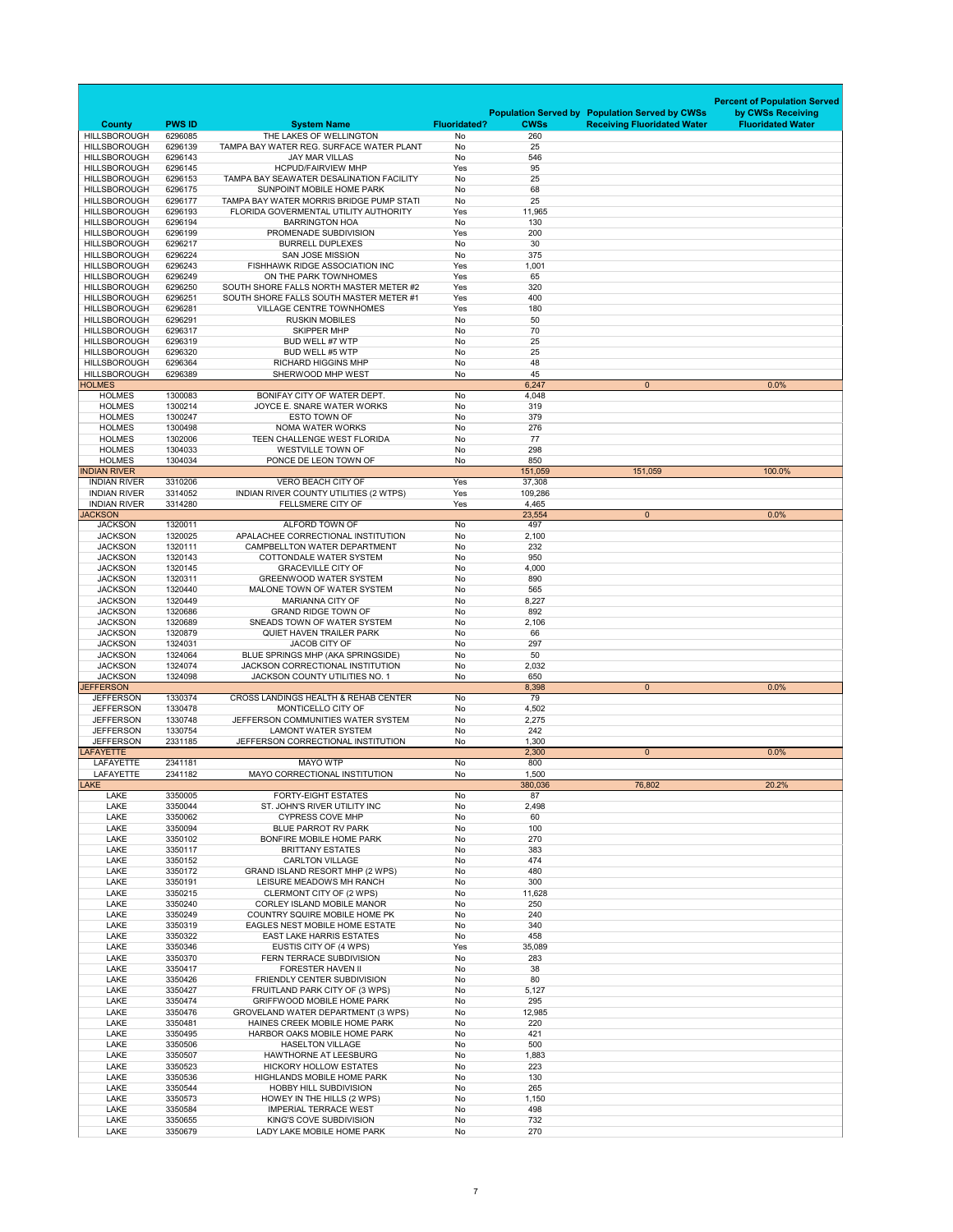|                              |                          |                                                                           |                                  |                      |                                                       | <b>Percent of Population Served</b> |
|------------------------------|--------------------------|---------------------------------------------------------------------------|----------------------------------|----------------------|-------------------------------------------------------|-------------------------------------|
|                              |                          |                                                                           |                                  |                      | <b>Population Served by Population Served by CWSs</b> | by CWSs Receiving                   |
| <b>County</b><br><b>LAKE</b> | <b>PWS ID</b><br>3350690 | <b>System Name</b><br>LAKE CORRECTIONAL INSTITUTION                       | <b>Fluoridated?</b><br><b>No</b> | <b>CWSs</b><br>1,500 | <b>Receiving Fluoridated Water</b>                    | <b>Fluoridated Water</b>            |
| <b>LAKE</b>                  | 3350691                  | SUNSHINE PARKWAY SYSTEMS                                                  | No                               | 1,447                |                                                       |                                     |
| <b>LAKE</b>                  | 3350730                  | LAKEVIEW TERRACE RETIREMENT SERVICES                                      | No                               | 324                  |                                                       |                                     |
| <b>LAKE</b>                  | 3350744                  | <b>LAKESIDE VILLAGE I</b>                                                 | No                               | 280                  |                                                       |                                     |
| <b>LAKE</b>                  | 3350745                  | LEESBURG CITY OF                                                          | <b>No</b>                        | 38,241               |                                                       |                                     |
| <b>LAKE</b>                  | 3350760                  | LITTLE LAKE HARRIS SHORES ASSOC                                           | No                               | 340                  |                                                       |                                     |
| <b>LAKE</b><br><b>LAKE</b>   | 3350783<br>3350812       | YOUTH WITH A MISSION (2WPS)<br>MASCOTTE WATER DEPARTMENT                  | No<br>No                         | 120                  |                                                       |                                     |
| <b>LAKE</b>                  | 3350825                  | MID-FLORIDA LAKES YACHT CLUB                                              | No                               | 6,752<br>3,065       |                                                       |                                     |
| <b>LAKE</b>                  | 3350836                  | MINNEOLA WATER DEPARTMENT (2 WPS)                                         | No                               | 14,182               |                                                       |                                     |
| <b>LAKE</b>                  | 3350842                  | MOLOKAI MOBILE COMMUNITY                                                  | No                               | 498                  |                                                       |                                     |
| <b>LAKE</b>                  | 3350846                  | MONTVERDE MOBILE HOME SD                                                  | No                               | 800                  |                                                       |                                     |
| <b>LAKE</b>                  | 3350847                  | MONTVERDE WATER DEPARTMENT (2WPS)                                         | No                               | 1,198                |                                                       |                                     |
| <b>LAKE</b>                  | 3350851                  | DUKES LANDING (MORGAN'S MHP & FISH CAMP)                                  | No                               | 30                   |                                                       |                                     |
| <b>LAKE</b><br><b>LAKE</b>   | 3350852                  | MORNINGVIEW SUBDIVISION<br>MOUNT DORA CITY OF (2WPS)                      | No<br>No                         | 123                  |                                                       |                                     |
| <b>LAKE</b>                  | 3350858<br>3350900       | OAK LANE TRAILER PARK                                                     | No                               | 33,862<br>109        |                                                       |                                     |
| <b>LAKE</b>                  | 3350907                  | OAK SPRINGS MOBILE HOME PARK                                              | No                               | 993                  |                                                       |                                     |
| <b>LAKE</b>                  | 3350942                  | VILLAGES OF LAKE-SUMTER - WTPS 1 3 & 5                                    | No                               | 18,603               |                                                       |                                     |
| <b>LAKE</b>                  | 3350977                  | LADY LAKE CENTRAL - WPS 1 2 3                                             | No                               | 6,413                |                                                       |                                     |
| <b>LAKE</b>                  | 3350980                  | PALM GARDENS MOBILE HOME PARK                                             | No                               | 75                   |                                                       |                                     |
| <b>LAKE</b>                  | 3350981                  | PALMS MOBILE HOME ESTATES                                                 | No                               | 158                  |                                                       |                                     |
| <b>LAKE</b>                  | 3350984                  | PALM SHORES RV RESORT                                                     | No                               | 80                   |                                                       |                                     |
| <b>LAKE</b><br><b>LAKE</b>   | 3351009<br>3351021       | PICCIOLA ISLAND SUBDIVISION<br>PINEY WOODS SUBDIVISION - 2 WTPS           | No<br>No                         | 374<br>437           |                                                       |                                     |
| <b>LAKE</b>                  | 3351062                  | RAVENSWOOD WATER SYSTEM                                                   | No                               | 161                  |                                                       |                                     |
| <b>LAKE</b>                  | 3351115                  | SANDPIPER MOBILE HOME MANOR                                               | No                               | 270                  |                                                       |                                     |
| LAKE                         | 3351182                  | <b>SILVER LAKE ESTATES</b>                                                | No                               | 2,355                |                                                       |                                     |
| <b>LAKE</b>                  | 3351205                  | <b>SKYCREST SUBDIVISION</b>                                               | No                               | 308                  |                                                       |                                     |
| <b>LAKE</b>                  | 3351254                  | SPRINGS PARK AREA INC                                                     | No                               | 334                  |                                                       |                                     |
| <b>LAKE</b><br><b>LAKE</b>   | 3351331                  | <b>TARA VILLAGE</b>                                                       | No                               | 283                  |                                                       |                                     |
| LAKE                         | 3351333<br>3351335       | TAVARES WATER DEPARTMENT (4 WPS)<br>RIDGECREST RESORT COMMUNITY           | Yes<br>No                        | 38,231<br>476        |                                                       |                                     |
| LAKE                         | 3351348                  | <b>HILL THE</b>                                                           | No                               | 90                   |                                                       |                                     |
| <b>LAKE</b>                  | 3351366                  | TIMBER VILLAGE MOBILE HOME PK                                             | No                               | 176                  |                                                       |                                     |
| <b>LAKE</b>                  | 3351376                  | <b>TORCHLIGHT TRAILER PARK</b>                                            | No                               | 230                  |                                                       |                                     |
| <b>LAKE</b>                  | 3351402                  | <b>UMATILLA WATER WORKS (2 WPS)</b>                                       | Yes                              | 3,482                |                                                       |                                     |
| <b>LAKE</b>                  | 3351421                  | <b>VALENCIA TERRACE SUBDIVISION</b>                                       | No                               | 750                  |                                                       |                                     |
| LAKE                         | 3351426                  | <b>VENETIAN VILLAGE</b>                                                   | No                               | 440                  |                                                       |                                     |
| <b>LAKE</b><br><b>LAKE</b>   | 3351464<br>3351555       | <b>WESTERN SHORES SUBDIVISION</b><br><b>SUNLAKE ESTATES</b>               | No<br>No                         | 963<br>751           |                                                       |                                     |
| <b>LAKE</b>                  | 3351561                  | <b>CYPRESS CREEK</b>                                                      | No                               | 191                  |                                                       |                                     |
| <b>LAKE</b>                  | 3351563                  | THE WOODLANDS AT CHURCH LAKE                                              | No                               | 286                  |                                                       |                                     |
| <b>LAKE</b>                  | 3351564                  | CITRUS CIRCLE MOBILE HOME S/D                                             | No                               | 88                   |                                                       |                                     |
| <b>LAKE</b>                  | 3351566                  | LEESBURG EAST (2WPS)                                                      | No                               | 9,524                |                                                       |                                     |
| LAKE                         | 3351567                  | <b>BAYWOOD CONDOMINIUMS</b>                                               | No                               | 200                  |                                                       |                                     |
| <b>LAKE</b>                  | 3354005                  | COVE WATER SYSTEM INC.                                                    | No                               | 300                  |                                                       |                                     |
| <b>LAKE</b><br><b>LAKE</b>   | 3354010<br>3354027       | WATER OAK COUNTRY CLUB ESTATES<br><b>CENTURY ESTATES UTILITIES INC.</b>   | No<br>No                         | 1,465<br>343         |                                                       |                                     |
| <b>LAKE</b>                  | 3354028                  | SHANGRI-LA BY THE LAKE UTILITIES INC.                                     | No                               | 328                  |                                                       |                                     |
| LAKE                         | 3354038                  | THE MEADOWS OF ASTATULA                                                   | No                               | 122                  |                                                       |                                     |
| <b>LAKE</b>                  | 3354043                  | BRENDENWOOD WATERWORKS                                                    | No                               | 130                  |                                                       |                                     |
| <b>LAKE</b>                  | 3354044                  | <b>LAKE JOANNA ESTATES</b>                                                | No                               | 140                  |                                                       |                                     |
| <b>LAKE</b>                  | 3354053                  | <b>CITRUS COVE SUBDIVISION</b>                                            | No                               | 130                  |                                                       |                                     |
| <b>LAKE</b>                  | 3354054                  | LAKE GRIFFIN ISLES MHP (2 WPS)                                            | No                               | 1,212                |                                                       |                                     |
| <b>LAKE</b><br><b>LAKE</b>   | 3354055<br>3354104       | <b>WATERWOOD SUBDIVISION</b><br><b>CLERBROOK RV RESORTS (2 WPS)</b>       | No<br>No                         | 295<br>3,142         |                                                       |                                     |
| <b>LAKE</b>                  | 3354106                  | <b>BEE'S RV RESORT</b>                                                    | No                               | 158                  |                                                       |                                     |
| <b>LAKE</b>                  | 3354110                  | <b>LAKESIDE VILLAGE II</b>                                                | No                               | 191                  |                                                       |                                     |
| <b>LAKE</b>                  | 3354112                  | <b>SUMMIT CHASE VILLAS</b>                                                | No                               | 770                  |                                                       |                                     |
| <b>LAKE</b>                  | 3354142                  | <b>COUNTRY LIFE FAMILY PARK</b>                                           | No                               | 215                  |                                                       |                                     |
| <b>LAKE</b>                  | 3354644                  | PINE HARBOUR WATERWORKS INC                                               | No                               | 132                  |                                                       |                                     |
| <b>LAKE</b>                  | 3354646                  | ORANGE LAKE MH COMMUNITY                                                  | No                               | 615                  |                                                       |                                     |
| <b>LAKE</b><br><b>LAKE</b>   | 3354647<br>3354650       | <b>FOUR LAKES</b><br>LEESBURG/THE PLANTATION                              | No<br>No                         | 228<br>5,139         |                                                       |                                     |
| <b>LAKE</b>                  | 3354651                  | <b>HAINES CREEK RV PARK</b>                                               | No                               | 215                  |                                                       |                                     |
| <b>LAKE</b>                  | 3354653                  | <b>PENNBROOKE</b>                                                         | No                               | 2,488                |                                                       |                                     |
| <b>LAKE</b>                  | 3354655                  | <b>CARLTON PALMS EDUCATIONAL CTR</b>                                      | No                               | 145                  |                                                       |                                     |
| <b>LAKE</b>                  | 3354656                  | LAKE IDLEWILD UTILITY COMPANY                                             | No                               | 170                  |                                                       |                                     |
| <b>LAKE</b>                  | 3354657                  | <b>DIAMOND POINT</b>                                                      | No                               | 250                  |                                                       |                                     |
| <b>LAKE</b>                  | 3354660                  | <b>SILVER OAKS SUBDIVISION</b>                                            | No                               | 123                  |                                                       |                                     |
| <b>LAKE</b><br><b>LAKE</b>   | 3354661<br>3354662       | PICCIOLA LANDING<br>LAKE BEAUCLAIRE S/D                                   | No<br>No                         | 125<br>98            |                                                       |                                     |
| <b>LAKE</b>                  | 3354664                  | <b>TREASURE COVE</b>                                                      | No                               | 126                  |                                                       |                                     |
| <b>LAKE</b>                  | 3354687                  | <b>RAINTREE WATERWORKS</b>                                                | No                               | 265                  |                                                       |                                     |
| <b>LAKE</b>                  | 3354688                  | <b>LAKE YALE ESTATES</b>                                                  | No                               | 101                  |                                                       |                                     |
| <b>LAKE</b>                  | 3354695                  | <b>LAKE SAUNDERS</b>                                                      | No                               | 161                  |                                                       |                                     |
| <b>LAKE</b>                  | 3354697                  | <b>GRAND TERRACE SUBDIVISION</b>                                          | No                               | 256                  |                                                       |                                     |
| <b>LAKE</b>                  | 3354701                  | WEDGEWOOD SUBDIVISION                                                     | No                               | 980                  |                                                       |                                     |
| <b>LAKE</b><br><b>LAKE</b>   | 3354779<br>3354781       | <b>CLERMONT EAST WATER SYSTEM (2 WPS)</b><br><b>HARBOR HILLS - 2 WTPS</b> | No<br>No                         | 36,603<br>1,219      |                                                       |                                     |
| <b>LAKE</b>                  | 3354836                  | BISHOPS GATE PROPERTY COMPANY LLC                                         | <b>No</b>                        | 244                  |                                                       |                                     |
| <b>LAKE</b>                  | 3354867                  | <b>QUAIL RIDGE</b>                                                        | No                               | 240                  |                                                       |                                     |
| <b>LAKE</b>                  | 3354869                  | LEESBURG/HIGHLAND LAKES                                                   | No                               | 2,440                |                                                       |                                     |
| <b>LAKE</b>                  | 3354877                  | PALISADES COUNTRY CLUB                                                    | No                               | 1,967                |                                                       |                                     |
| <b>LAKE</b>                  | 3354881                  | LAKE UTILITY SERVICES INC SOUTH                                           | No                               | 10,266               |                                                       |                                     |
| LAKE                         | 3354883                  | LAKE UTILITY SERVICES INC NORTH (8 WPS)                                   | No                               | 21,518               |                                                       |                                     |
| <b>LAKE</b><br><b>LAKE</b>   | 3354886<br>3354916       | <b>HOLIDAY HAVEN (CONSEC.)</b><br><b>SOUTHLAKE UTILITIES</b>              | No<br>No                         | 295<br>8,300         |                                                       |                                     |
| <b>LAKE</b>                  | 3354926                  | THE LAKE OF LADY LAKE HOMEOWNERS ASSOC.                                   | No                               | 100                  |                                                       |                                     |
| <b>LAKE</b>                  | 3354929                  | LEESBURG/ROYAL HIGHLANDS                                                  | No                               | 3,246                |                                                       |                                     |
| <b>LAKE</b>                  | 3354935                  | THE PARK AT WOLF BRANCH OAKS                                              | No                               | 406                  |                                                       |                                     |
| <b>LAKE</b>                  | 3354938                  | <b>BLACK BEAR RESERVE</b>                                                 | No                               | 625                  |                                                       |                                     |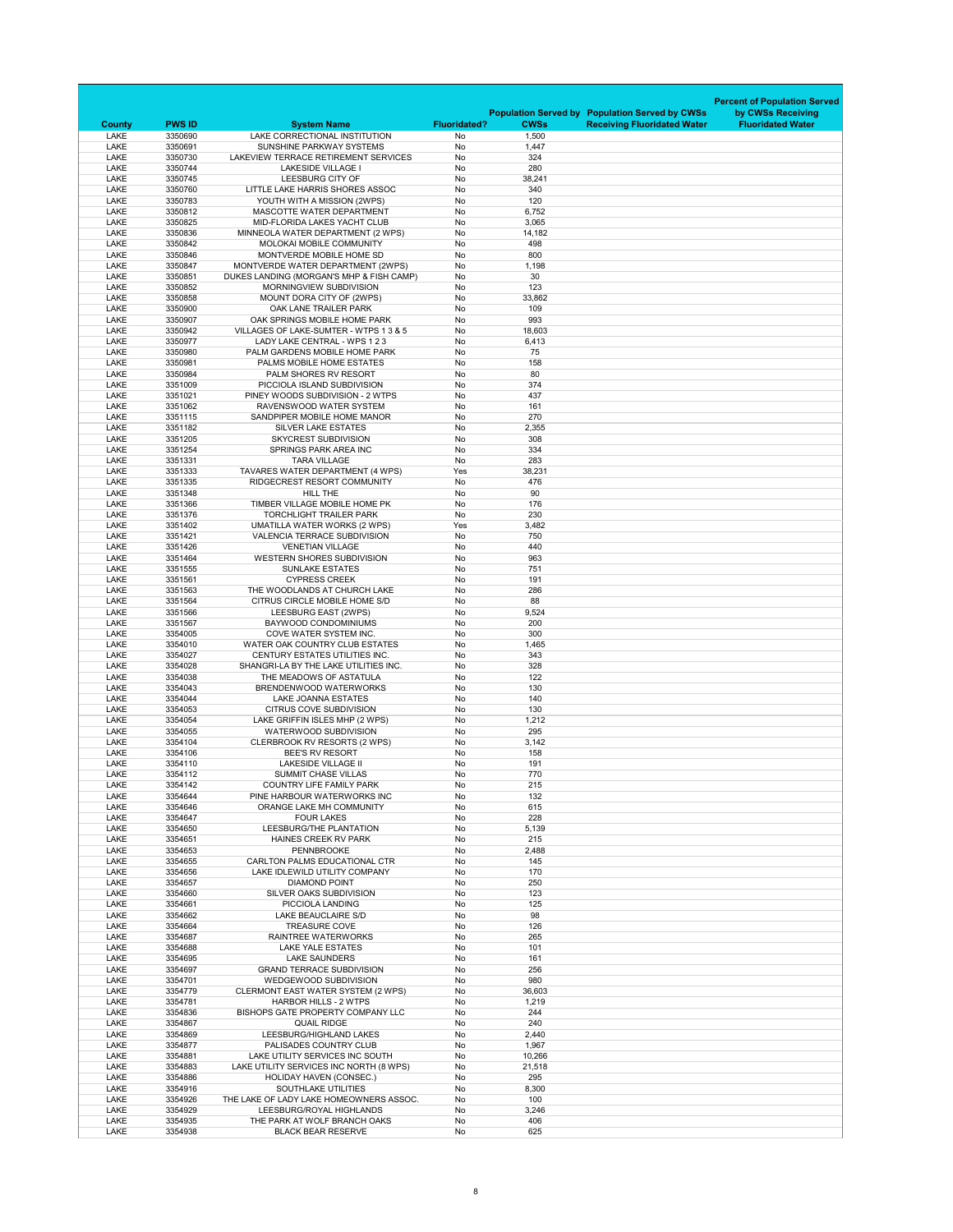|                                  |                          |                                                                               |                           |                   |                                                       | <b>Percent of Population Served</b> |
|----------------------------------|--------------------------|-------------------------------------------------------------------------------|---------------------------|-------------------|-------------------------------------------------------|-------------------------------------|
|                                  |                          |                                                                               |                           |                   | <b>Population Served by Population Served by CWSs</b> | by CWSs Receiving                   |
| <b>County</b><br><b>LAKE</b>     | <b>PWS ID</b><br>3354943 | <b>System Name</b><br>POMEROSA PARK                                           | <b>Fluoridated?</b><br>No | <b>CWSs</b><br>53 | <b>Receiving Fluoridated Water</b>                    | <b>Fluoridated Water</b>            |
| <b>LAKE</b>                      | 3354944                  | LAS COLINAS WATER PLANT                                                       | No                        | 260               |                                                       |                                     |
| <b>LAKE</b><br><b>LAKE</b>       | 3354945<br>3354953       | FAIRWAYS AT MOUNT PLYMOUTH<br><b>EUSTIS EASTERN WTP</b>                       | No<br>No                  | 843<br>2,180      |                                                       |                                     |
| <b>LAKE</b>                      | 3354954                  | <b>HEATHROW COUNTRY ESTATES</b>                                               | No                        | 1,057             |                                                       |                                     |
| <b>LAKE</b><br><b>LAKE</b>       | 3354956<br>3354967       | <b>PINE ISLAND</b><br><b>WOLF BRANCH MEADOWS</b>                              | No<br>No                  | 35<br>56          |                                                       |                                     |
| <b>LAKE</b>                      | 3354969                  | <b>COLINA BAY</b>                                                             | No                        | 175               |                                                       |                                     |
| LEE                              |                          |                                                                               |                           | 629,130           | 492,360                                               | 78.3%                               |
| <b>LEE</b><br>LEE                | 5360025<br>5360048       | <b>BONITA SPRINGS UTILITIES</b><br><b>CITRUS PARK RV RESORT</b>               | No<br>No                  | 69,948<br>3,282   |                                                       |                                     |
| LEE                              | 5360102                  | CITY OF FORT MYERS WATER TREATMENT PLANT                                      | Yes                       | 80,016            |                                                       |                                     |
| LEE                              | 5360146                  | <b>ISLAND WATER ASSOCIATION</b>                                               | No                        | 14,664            |                                                       |                                     |
| LEE<br><b>LEE</b>                | 5360172<br>5360204       | FLORIDA GOVERNMENTAL UTILITY AUTHORITY<br>OAK PARK MOBILE HOME VILLAGE        | No<br>No                  | 29,656<br>400     |                                                       |                                     |
| <b>LEE</b>                       | 5360299                  | <b>USEPPA ISLAND CLUB</b>                                                     | No                        | 200               |                                                       |                                     |
| LEE<br>LEE                       | 5360322<br>5360325       | <b>GREATER PINE ISLAND WATER ASSOCIATION</b><br>CAPE CORAL CITY OF            | No<br>Yes                 | 15,739<br>142,890 |                                                       |                                     |
| LEE                              | 5364002                  | <b>SUNSET ACRES</b>                                                           | No                        | 69                |                                                       |                                     |
| <b>LEE</b>                       | 5364040                  | LAKE FAIRWAYS MOBILE HOME PARK                                                | No                        | 2,000             |                                                       |                                     |
| <b>LEE</b><br>LEE                | 5364048<br>5364062       | LEE COUNTY UTILITIES<br>FOUNTAIN VIEW RV PARK                                 | Yes<br>No                 | 245,935<br>500    |                                                       |                                     |
| <b>LEE</b>                       | 5364068                  | <b>CHARLESTON PARK</b>                                                        | No                        | 312               |                                                       |                                     |
| LEE                              | 5364143                  | <b>GATEWAY SERVICES DISTRICT</b>                                              | Yes                       | 12,717            |                                                       |                                     |
| <b>LEE</b><br><b>LEE</b>         | 5364145<br>5364149       | TOWN OF FORT MYERS BEACH (BEACH WATER)<br>OLD BRIDGE VILLAGE MOBILE HOME PARK | Yes<br>Yes                | 6,900<br>1,000    |                                                       |                                     |
| <b>LEE</b>                       | 5364150                  | PINE LAKES MOBILE HOME PARK                                                   | Yes                       | 1,220             |                                                       |                                     |
| <b>LEE</b>                       | 5364151<br>5364152       | TAMIAMI VILLAGE MOBILE HOME PARK                                              | Yes                       | 1,200             |                                                       |                                     |
| <b>LEE</b><br><b>LEON</b>        |                          | MOBILE MANOR MOBILE HOME PARK                                                 | Yes                       | 482<br>225,471    | 204,210                                               | 90.6%                               |
| <b>LEON</b>                      | 1370023                  | ANNAWOOD SUBDIVISION                                                          | Yes                       | 115               |                                                       |                                     |
| <b>LEON</b><br><b>LEON</b>       | 1370077<br>1370096       | <b>BLOUNT'S LANDING WATER SYSTEM</b><br><b>BURGESS CIRCLE SUBDIVISION</b>     | No<br>No                  | 291<br>70         |                                                       |                                     |
| <b>LEON</b>                      | 1370288                  | TWIN LAKES MOBILE HOME PARK                                                   | No                        | 174               |                                                       |                                     |
| <b>LEON</b>                      | 1370353                  | <b>LEON CO. REGIONAL SYSTEM EAST</b>                                          | No                        | 1,654             |                                                       |                                     |
| <b>LEON</b><br><b>LEON</b>       | 1370393<br>1370403       | <b>BRADFORDVILLE REGIONAL W/S</b><br>LAKE TALQUIN WATER COMPANY               | No<br>No                  | 10,641<br>165     |                                                       |                                     |
| <b>LEON</b>                      | 1370419                  | <b>EAGLE'S NEST MHP</b>                                                       | No                        | 32                |                                                       |                                     |
| <b>LEON</b>                      | 1370461                  | MEADOW HILLS S/D WATER SYSTEM                                                 | No                        | 263               |                                                       |                                     |
| <b>LEON</b><br><b>LEON</b>       | 1370463<br>1370598       | <b>MERIDIAN HILLS WATER SYSTEM</b><br><b>SEDGEFIELD SUBDIVISION</b>           | No<br>No                  | 234<br>263        |                                                       |                                     |
| <b>LEON</b>                      | 1370616                  | <b>GRAND VILLAGE MHP WEST</b>                                                 | No                        | 126               |                                                       |                                     |
| <b>LEON</b><br><b>LEON</b>       | 1370617<br>1370640       | LEON CO. REGIONAL SYSTEM SOUTH<br><b>STONEGATE SUBDIVISION</b>                | No<br>No                  | 763<br>70         |                                                       |                                     |
| <b>LEON</b>                      | 1370655                  | <b>TALLAHASSEE CITY OF</b>                                                    | Yes                       | 193,927           |                                                       |                                     |
| <b>LEON</b>                      | 1370669                  | MEADOWS-AT-WOODRUN                                                            | No                        | 3,545             |                                                       |                                     |
| <b>LEON</b><br><b>LEON</b>       | 1370745<br>1370791       | LEON CO. REGIONAL SYSTEM WEST<br>LAKE BRADFORD ESTATES MHP                    | No<br>No                  | 2,026<br>167      |                                                       |                                     |
| <b>LEON</b>                      | 1370888                  | LAKE JACKSON AREA WATER SYSTEM                                                | Yes                       | 9,804             |                                                       |                                     |
| <b>LEON</b>                      | 1370898                  | <b>BREWSTER SUBDIVISION</b>                                                   | Yes                       | 364               |                                                       |                                     |
| <b>LEON</b><br><b>LEON</b>       | 1374008<br>1374049       | <b>BUCK LAKE ESTATES</b><br>NORTH LAKE MEADOW WATER SYSTEM                    | No<br>No                  | 150<br>200        |                                                       |                                     |
| <b>LEON</b>                      | 1374054                  | <b>PLANTATION ESTATES</b>                                                     | No                        | 369               |                                                       |                                     |
| <b>LEON</b>                      | 1374072                  | DOGWOOD MHP                                                                   | No                        | 30<br>28          |                                                       |                                     |
| <b>LEON</b><br><b>LEVY</b>       | 1374104                  | <b>GRAND VILLAGE MHP-EAST</b>                                                 | No                        | 10,536            | $\overline{0}$                                        | 0.0%                                |
| <b>LEVY</b>                      | 2380178                  | <b>CEDAR KEY WTP</b>                                                          | No                        | 1,500             |                                                       |                                     |
| <b>LEVY</b><br><b>LEVY</b>       | 2380188<br>2380189       | <b>MANATEE UTILITIES</b><br><b>CHIEFLAND WTP</b>                              | No<br>No                  | 290<br>2,031      |                                                       |                                     |
| <b>LEVY</b>                      | 2380387                  | <b>FOWLERS BLUFF WTP</b>                                                      | No                        | 300               |                                                       |                                     |
| <b>LEVY</b>                      | 2380854                  | <b>OTTER CREEK</b>                                                            | No                        | 135               |                                                       |                                     |
| <b>LEVY</b><br><b>LEVY</b>       | 2381178<br>2381208       | <b>BRONSON WTP</b><br>UNIVERSITY OAKS MHP                                     | No<br>No                  | 1,125<br>369      |                                                       |                                     |
| <b>LEVY</b>                      | 2381409                  | FIMC HIDEAWAY INC                                                             | No                        | 275               |                                                       |                                     |
| <b>LEVY</b>                      | 2381411                  | <b>FANNING SPRINGS WS</b>                                                     | No                        | 900               |                                                       |                                     |
| <b>LEVY</b><br><b>LEVY</b>       | 6382055<br>6382056       | <b>WILLISTON WTP</b><br><b>TOWN OF INGLIS</b>                                 | No<br>No                  | 1,250<br>1,500    |                                                       |                                     |
| <b>LEVY</b>                      | 6382108                  | INGLEWOOD ESTATES MH S/D                                                      | No                        | 150               |                                                       |                                     |
| <b>LEVY</b><br><b>LIBERTY</b>    | 6382116                  | YANKEETOWN WTP                                                                | No                        | 711<br>5,848      | $\overline{0}$                                        | 0.0%                                |
| <b>LIBERTY</b>                   | 1390087                  | <b>BRISTOL CITY OF WATER SYSTEM</b>                                           | No                        | 1,954             |                                                       |                                     |
| <b>LIBERTY</b>                   | 1390651                  | SWEETWATER WATER SYSTEM                                                       | No                        | 65                |                                                       |                                     |
| <b>LIBERTY</b><br><b>LIBERTY</b> | 1390901<br>1394001       | HOSFORD TOWN OF WATER SYSTEM<br><b>LIBERTY CORRECTIONAL INSTITUTION</b>       | No<br>No                  | 1,290<br>1,615    |                                                       |                                     |
| <b>LIBERTY</b>                   | 1394003                  | <b>SUMATRA WATER SYSTEM</b>                                                   | No                        | 163               |                                                       |                                     |
| <b>LIBERTY</b><br><b>LIBERTY</b> | 1394006<br>1394009       | ESTIFFANULGA WATER SYSTEM<br>LAKE MYSTIC WATER SYSTEM                         | No<br>No                  | 281<br>314        |                                                       |                                     |
| <b>LIBERTY</b>                   | 1394012                  | <b>ROCK BLUFF WATER SYSTEM</b>                                                | No                        | 166               |                                                       |                                     |
| <b>MADISON</b>                   |                          |                                                                               |                           | 9,317             | 7,737                                                 | 83.0%                               |
| <b>MADISON</b><br><b>MADISON</b> | 2400205<br>2400185       | <b>MADISON WATER DEPARTMENT</b><br><b>CHERRY LAKE UTILITIES</b>               | Yes<br>No                 | 7,350<br>750      |                                                       |                                     |
| <b>MADISON</b>                   | 2400440                  | <b>GREENVILLE WTP</b>                                                         | No                        | 800               |                                                       |                                     |
| <b>MADISON</b>                   | 2401296                  | LEE WTP                                                                       | Yes                       | 387               |                                                       |                                     |
| <b>MADISON</b><br><b>MANATEE</b> | 2401312                  | <b>FUMCH-MADISON YOUTH RANCH</b>                                              | No                        | 30<br>523,600     | 523,350                                               | 100.0%                              |
| <b>MANATEE</b>                   | 6410182                  | <b>BRADENTON CITY OF</b>                                                      | Yes                       | 54,409            |                                                       |                                     |
| <b>MANATEE</b><br><b>MANATEE</b> | 6410322<br>6411078       | PALMETTO WATER DEPT<br>LINGER LODGE TR TRAILER PARK                           | Yes<br>No                 | 12,606<br>250     |                                                       |                                     |
| <b>MANATEE</b>                   | 6411098                  | TOWN OF LONGBOAT KEY                                                          | Yes                       | 7,603             |                                                       |                                     |
| <b>MANATEE</b>                   | 6411132                  | MANATEE COUNTY UTILITIES DEPT                                                 | Yes                       | 447,382           |                                                       |                                     |
| <b>MANATEE</b><br><b>MANATEE</b> | 6412418<br>6412533       | SUNNY SHORE WATER COMPANY<br><b>HEATHER HILLS ESTATES</b>                     | Yes<br>Yes                | 450<br>700        |                                                       |                                     |
| <b>MANATEE</b>                   | 6412551                  | HARBOUR ISLES MASTER ASSOCIATION                                              | Yes                       | 200               |                                                       |                                     |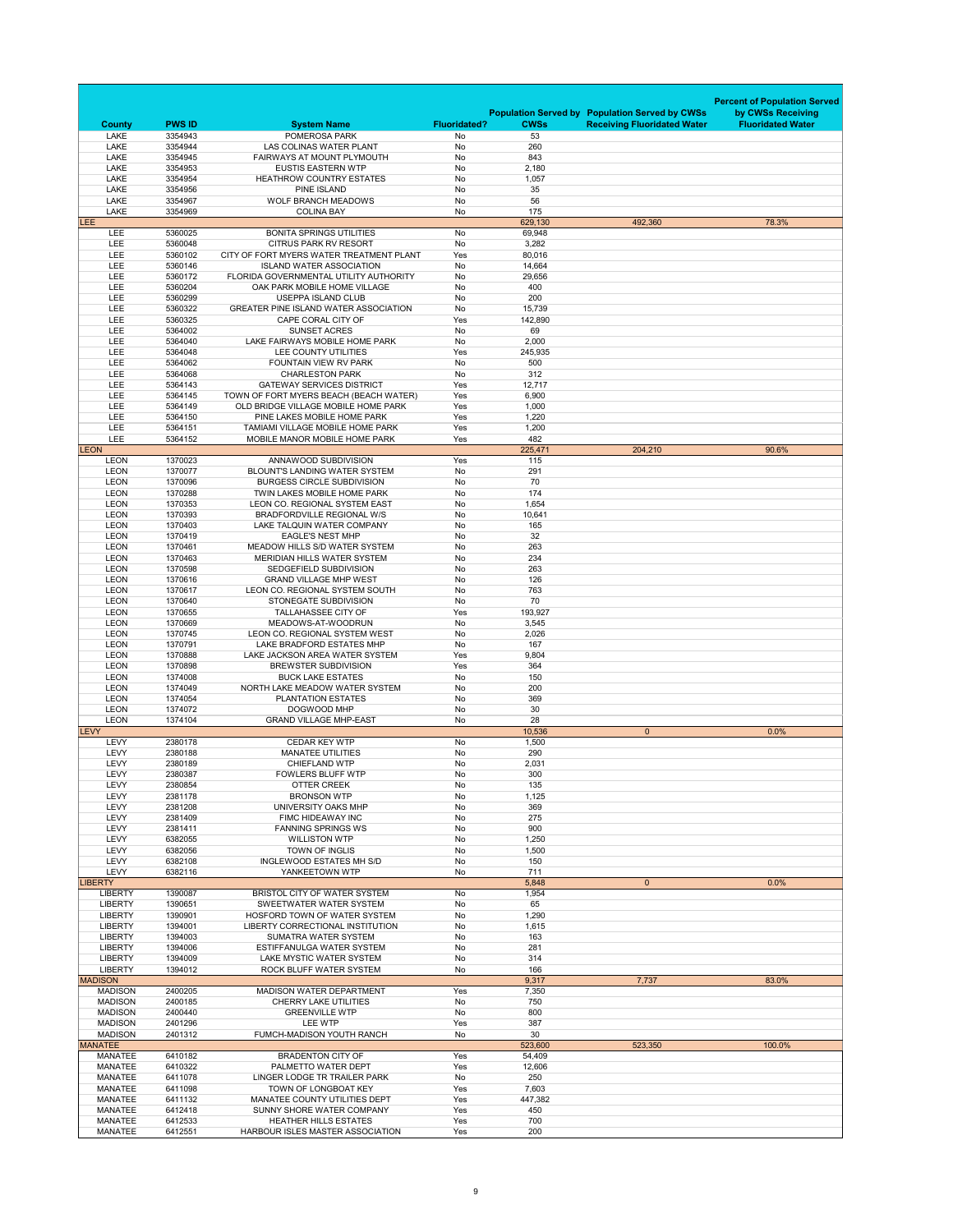|                                |                    |                                                                          |                     |               |                                                                                             | <b>Percent of Population Served</b>           |
|--------------------------------|--------------------|--------------------------------------------------------------------------|---------------------|---------------|---------------------------------------------------------------------------------------------|-----------------------------------------------|
| <b>County</b>                  | <b>PWS ID</b>      | <b>System Name</b>                                                       | <b>Fluoridated?</b> | <b>CWSs</b>   | <b>Population Served by Population Served by CWSs</b><br><b>Receiving Fluoridated Water</b> | by CWSs Receiving<br><b>Fluoridated Water</b> |
| <b>MARION</b>                  |                    |                                                                          |                     | 223,792       | 58,712                                                                                      | 26.2%                                         |
| <b>MARION</b><br><b>MARION</b> | 3420074<br>3420095 | BELLEVIEW CITY OF (2 WPS)<br><b>BLUE SKIES ESTATES</b>                   | No<br>No            | 8,433<br>195  |                                                                                             |                                               |
| <b>MARION</b>                  | 3420124            | <b>BUCKSKIN LAKE MANOR</b>                                               | No                  | 242           |                                                                                             |                                               |
| <b>MARION</b><br><b>MARION</b> | 3420162<br>3420216 | <b>CEDAR HILLS</b><br><b>CLIFTWOOD MOBILE HOME PARK</b>                  | No<br>No            | 1,404<br>54   |                                                                                             |                                               |
| <b>MARION</b>                  | 3420340            | <b>EMIL-MAR SUBDIVISION</b>                                              | No                  | 255           |                                                                                             |                                               |
| <b>MARION</b>                  | 3420386            | LOWELL CORRECTIONAL INSTITUTION ANNEX                                    | No                  | 2,800         |                                                                                             |                                               |
| <b>MARION</b><br><b>MARION</b> | 3420387<br>3420408 | MARION CORRECTIONAL INSTITUTION<br><b>SALT SPRINGS VILLAGE</b>           | No<br>No            | 1,500<br>342  |                                                                                             |                                               |
| <b>MARION</b>                  | 3420411            | <b>FLOYD CLARK SUBDIVISION</b>                                           | No                  | 251           |                                                                                             |                                               |
| <b>MARION</b>                  | 3420419            | <b>FORT KING FOREST</b>                                                  | No                  | 327           |                                                                                             |                                               |
| <b>MARION</b>                  | 3420456            | <b>GOLDEN HOLIDAY MHP (2 WPS)</b>                                        | No                  | 613           |                                                                                             |                                               |
| <b>MARION</b><br><b>MARION</b> | 3420484<br>3420509 | MILL DAM MHP LLC<br>HAZEL GARDENS MOBILE HOME PARK                       | No<br>No            | 155<br>66     |                                                                                             |                                               |
| <b>MARION</b>                  | 3420531            | WANDERING OAKS RV RESORT (2WPS/1POE)                                     | No                  | 122           |                                                                                             |                                               |
| <b>MARION</b>                  | 3420533            | HI-CLIFF ESTATES/SLEEPY HOLLOW                                           | No                  | 1,025         |                                                                                             |                                               |
| <b>MARION</b><br><b>MARION</b> | 3420608<br>3420761 | <b>FORE ACRES</b><br>LITTLE LAKE WEIR SUBDIVISION                        | No<br>No            | 1,688<br>963  |                                                                                             |                                               |
| <b>MARION</b>                  | 3420763            | LIVE OAKS MOBILE HOME PARK                                               | No                  | 217           |                                                                                             |                                               |
| <b>MARION</b>                  | 3420781            | <b>EDGEWOOD MHP</b>                                                      | No                  | 42            |                                                                                             |                                               |
| <b>MARION</b><br><b>MARION</b> | 3420805<br>3420870 | <b>MARIE'S MHP</b>                                                       | No<br>No            | 88            |                                                                                             |                                               |
| <b>MARION</b>                  | 3420904            | <b>NELSON'S FISH CAMP</b><br><b>OAK PARK VILLAGE</b>                     | No                  | 210<br>95     |                                                                                             |                                               |
| <b>MARION</b>                  | 3420916            | OAKWOOD MOBILE MANOR                                                     | No                  | 252           |                                                                                             |                                               |
| <b>MARION</b>                  | 3420922            | <b>OCALA CITY OF (2 WTPS)</b>                                            | Yes                 | 57,410        |                                                                                             |                                               |
| <b>MARION</b><br><b>MARION</b> | 3420924<br>3420939 | <b>OCALA EAST VILLAS</b><br>OCKLAWAHA WATER WORKS (2 WTPS)               | <b>No</b><br>No     | 608<br>816    |                                                                                             |                                               |
| <b>MARION</b>                  | 3421018            | <b>PINE RIDGE ESTATES</b>                                                | No                  | 754           |                                                                                             |                                               |
| <b>MARION</b>                  | 3421098            | <b>ROLLING GREENS</b>                                                    | No                  | 2,498         |                                                                                             |                                               |
| <b>MARION</b>                  | 3421118            | <b>SANDY ACRES</b>                                                       | No                  | 607           |                                                                                             |                                               |
| <b>MARION</b><br><b>MARION</b> | 3421159<br>3421197 | SHARPES FERRY MANUFACTURED HOME CMNTY<br>SILVER SPRINGS SHORES (5 WPS)   | No<br>No            | 207<br>19,569 |                                                                                             |                                               |
| <b>MARION</b>                  | 3421201            | OAKCREST VILLAS/SUN RESORT                                               | No                  | 80            |                                                                                             |                                               |
| <b>MARION</b>                  | 3421283            | STONE OAKS MOBILE HOME PARK                                              | No                  | 302           |                                                                                             |                                               |
| <b>MARION</b><br><b>MARION</b> | 3421314<br>3421379 | <b>SUN RAY ESTATES</b><br>MCINTOSH TOWN OF                               | No<br>No            | 1,999<br>484  |                                                                                             |                                               |
| <b>MARION</b>                  | 3421467            | <b>WHISPERING OAKS MHP</b>                                               | No                  | 160           |                                                                                             |                                               |
| <b>MARION</b>                  | 3421490            | WOODS AND LAKES SUBDIVISION                                              | No                  | 275           |                                                                                             |                                               |
| <b>MARION</b><br><b>MARION</b> | 3421495<br>3421520 | <b>COUNTRY OAKS MHP</b><br>SUNLIGHT ACRES SUBDIVISION                    | No<br>No            | 95<br>198     |                                                                                             |                                               |
| <b>MARION</b>                  | 3421528            | TALL TIMBER TRAVEL TRAILER PARK                                          | No                  | 95            |                                                                                             |                                               |
| <b>MARION</b>                  | 3421554            | <b>OCALA GARDEN APARTMENTS</b>                                           | No                  | 48            |                                                                                             |                                               |
| <b>MARION</b>                  | 3421559            | VICTORY MOBILE HOME PARK LLC                                             | No                  | 248           |                                                                                             |                                               |
| <b>MARION</b><br><b>MARION</b> | 3421560<br>3421573 | <b>OCALA OAKS SUBDIVISION (2 WPS)</b><br><b>GOLDEN POND VILLAGE MHP</b>  | No<br>No            | 2,202<br>135  |                                                                                             |                                               |
| <b>MARION</b>                  | 3421574            | <b>SERENITY OAKS MHP</b>                                                 | No                  | 135           |                                                                                             |                                               |
| <b>MARION</b>                  | 3421576            | <b>WINDGATE ESTATES</b>                                                  | No                  | 512           |                                                                                             |                                               |
| <b>MARION</b><br><b>MARION</b> | 3424000<br>3424001 | BELLEAIR SUBDIVISION (CONSEC)<br><b>MARION HILLS</b>                     | No<br>No            | 763<br>102    |                                                                                             |                                               |
| <b>MARION</b>                  | 3424009            | <b>WHISPERING SANDS S/D</b>                                              | No                  | 437           |                                                                                             |                                               |
| <b>MARION</b>                  | 3424029            | <b>CHAPPELL HILLS</b>                                                    | No                  | 144           |                                                                                             |                                               |
| <b>MARION</b><br><b>MARION</b> | 3424030<br>3424031 | BELLEVIEW HILLS SUBDIVISION (CONSEC)<br><b>FLORIDA HEIGHTS S/D</b>       | <b>No</b><br>No     | 378<br>346    |                                                                                             |                                               |
| <b>MARION</b>                  | 3424032            | OAKHURST SUBDIVISION                                                     | No                  | 346           |                                                                                             |                                               |
| <b>MARION</b>                  | 3424034            | <b>VILLAGES OF OCALA</b>                                                 | No                  | 130           |                                                                                             |                                               |
| <b>MARION</b><br><b>MARION</b> | 3424036<br>3424042 | <b>WESTVIEW SUBDIVISION (CONSEC)</b><br><b>FAIRFAX HILLS SUBDIVISION</b> | Yes<br>No           | 102<br>287    |                                                                                             |                                               |
| <b>MARION</b>                  | 3424046            | <b>QUAIL RUN SUBDIVISION</b>                                             | No                  | 230           |                                                                                             |                                               |
| <b>MARION</b>                  | 3424061            | <b>PARADISE MHP</b>                                                      | No                  | 95            |                                                                                             |                                               |
| <b>MARION</b><br><b>MARION</b> | 3424062<br>3424087 | PONDEROSA PINES (2 WPS)<br>OAK BEND MHP                                  | No<br>No            | 465<br>410    |                                                                                             |                                               |
| <b>MARION</b>                  | 3424099            | ELEVEN OAKS SUBDIVISION                                                  | No                  | 136           |                                                                                             |                                               |
| <b>MARION</b>                  | 3424106            | OAK HAVEN QUADRUPLEXES                                                   | No                  | 103           |                                                                                             |                                               |
| <b>MARION</b>                  | 3424620            | <b>TRADEWINDS VILLAGE</b>                                                | No                  | 1,313         |                                                                                             |                                               |
| <b>MARION</b><br><b>MARION</b> | 3424621<br>3424622 | <b>BELLEVIEW OAKS ESTATES</b><br><b>SPRINGLAKE VILLAGE</b>               | No<br>No            | 294<br>162    |                                                                                             |                                               |
| <b>MARION</b>                  | 3424625            | <b>RESIDENTIAL WATER SYSTEMS INC</b>                                     | No                  | 1,796         |                                                                                             |                                               |
| <b>MARION</b>                  | 3424628            | SMITH LAKE SHORES VILLAGE                                                | No                  | 368           |                                                                                             |                                               |
| <b>MARION</b><br><b>MARION</b> | 3424637<br>3424638 | SHERI OAKS SUBDIVISION<br><b>OAK CREEK CAVERNS</b>                       | No<br>No            | 70<br>147     |                                                                                             |                                               |
| <b>MARION</b>                  | 3424643            | <b>MCATEER ACRES</b>                                                     | No                  | 234           |                                                                                             |                                               |
| <b>MARION</b>                  | 3424644            | <b>FORE OAKS ESTATES</b>                                                 | No                  | 793           |                                                                                             |                                               |
| <b>MARION</b><br><b>MARION</b> | 3424646<br>3424648 | WOODBERRY FOREST SUBDIVISION (CONSEC)<br><b>HILLTOP ESTATES MHP S/D</b>  | No<br>No            | 193<br>230    |                                                                                             |                                               |
| <b>MARION</b>                  | 3424649            | <b>SUMMERFIELD PINES</b>                                                 | No                  | 55            |                                                                                             |                                               |
| <b>MARION</b>                  | 3424651            | <b>OCALA HEIGHTS S/D</b>                                                 | No                  | 825           |                                                                                             |                                               |
| <b>MARION</b><br><b>MARION</b> | 3424652<br>3424654 | SHADY ROAD VILLAS TRAILER PARK<br><b>WILDERNESS RV PARK ESTATES</b>      | No<br>No            | 183<br>60     |                                                                                             |                                               |
| <b>MARION</b>                  | 3424655            | HIGH HOPES MOBILE HOME PARK                                              | No                  | 68            |                                                                                             |                                               |
| <b>MARION</b>                  | 3424657            | <b>COUNTRY WALK</b>                                                      | No                  | 189           |                                                                                             |                                               |
| <b>MARION</b>                  | 3424658            | PADDOCK PARK SOUTH MHP                                                   | No                  | 386           |                                                                                             |                                               |
| <b>MARION</b><br><b>MARION</b> | 3424659<br>3424662 | <b>TROPICANA VILLAGE SUBDIVISION</b><br><b>HILLTOP AT LAKE WEIR</b>      | No<br>No            | 115<br>448    |                                                                                             |                                               |
| <b>MARION</b>                  | 3424664            | <b>JACK MOBILE HOME PARK</b>                                             | No                  | 50            |                                                                                             |                                               |
| <b>MARION</b>                  | 3424685            | <b>HAWKS POINT SUBDIVISION</b>                                           | No                  | 462           |                                                                                             |                                               |
| <b>MARION</b><br><b>MARION</b> | 3424689<br>3424690 | SILVER SPRINGS WOODS/VILLAGE<br><b>LANDFAIR SUBDIVISION</b>              | No<br>No            | 1,141<br>580  |                                                                                             |                                               |
| <b>MARION</b>                  | 3424691            | <b>WINDING WATERS</b>                                                    | No                  | 473           |                                                                                             |                                               |
| <b>MARION</b>                  | 3424789            | LAKEVIEW WOODS/TRAILS EAST S/D                                           | No                  | 224           |                                                                                             |                                               |
| <b>MARION</b><br><b>MARION</b> | 3424808<br>3424827 | PONDEROSA M.H./SUBDIVISION<br><b>CITRA HIGHLANDS</b>                     | No<br>No            | 67<br>88      |                                                                                             |                                               |
| <b>MARION</b>                  | 3424839            | <b>BELLEVIEW HILLS ESTATES</b>                                           | No                  | 758           |                                                                                             |                                               |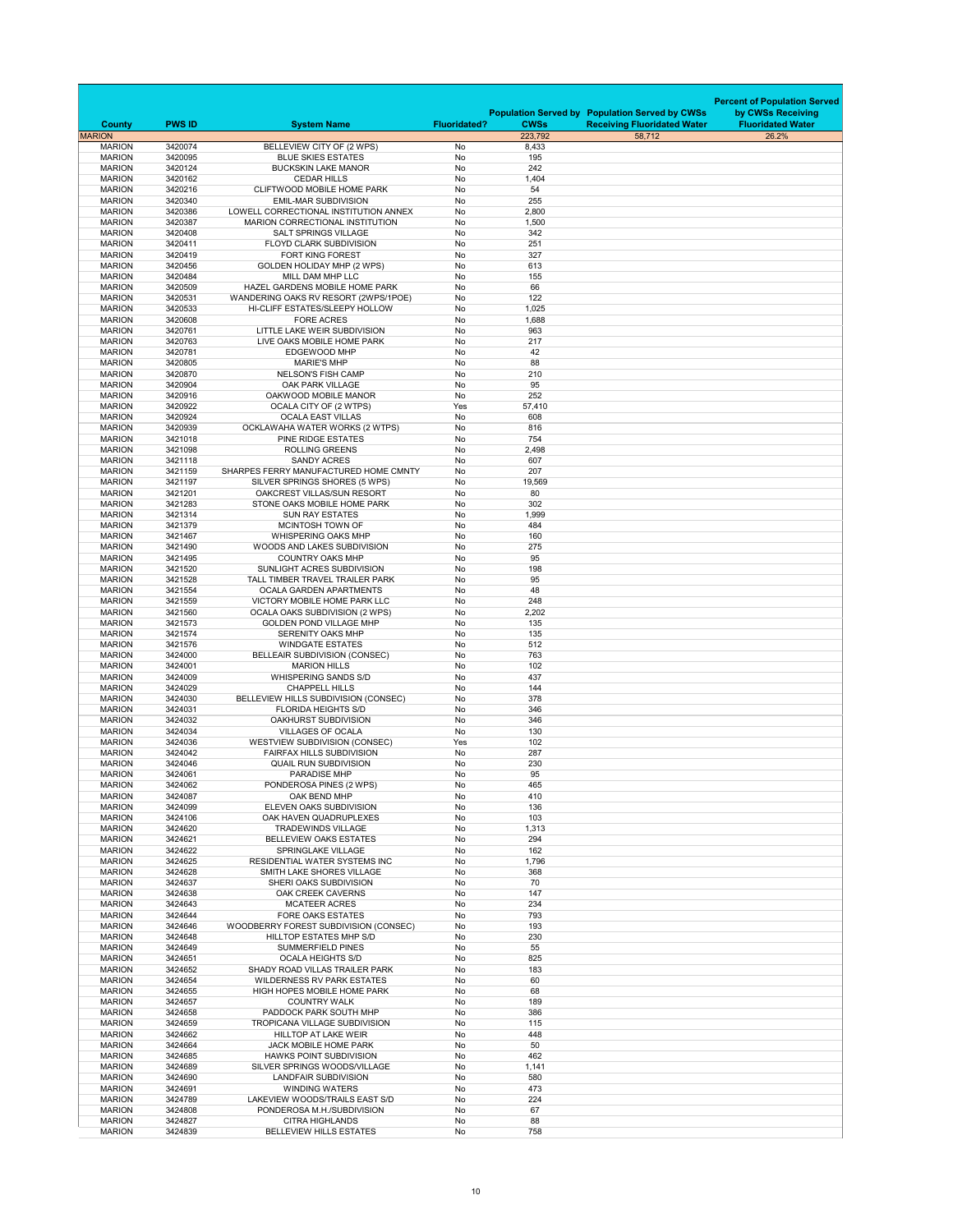|                                 |                    |                                                                         |                     |                  |                                                       | <b>Percent of Population Served</b> |
|---------------------------------|--------------------|-------------------------------------------------------------------------|---------------------|------------------|-------------------------------------------------------|-------------------------------------|
|                                 |                    |                                                                         |                     |                  | <b>Population Served by Population Served by CWSs</b> | by CWSs Receiving                   |
| <b>County</b>                   | <b>PWS ID</b>      | <b>System Name</b>                                                      | <b>Fluoridated?</b> | <b>CWSs</b>      | <b>Receiving Fluoridated Water</b>                    | <b>Fluoridated Water</b>            |
| <b>MARION</b><br><b>MARION</b>  | 3424841<br>3424857 | <b>TURNING POINTE ESTATES</b><br><b>VETERANS OF FOREIGN WARS</b>        | No<br><b>No</b>     | 282<br>45        |                                                       |                                     |
| <b>MARION</b>                   | 3424897            | STONECREST SUBDIVISION (4WPS)                                           | No                  | 18,693           |                                                       |                                     |
| <b>MARION</b>                   | 3424962            | <b>ASHLEY HEIGHTS S/D</b>                                               | No                  | 154              |                                                       |                                     |
| <b>MARION</b>                   | 3425006            | <b>GREENFIELDS/INDIAN PINES</b>                                         | No                  | 1,622            |                                                       |                                     |
| <b>MARION</b><br><b>MARION</b>  | 3425029<br>3425039 | <b>FOREST GREEN SUBDIVISION</b><br>PLANTATION LANDING MHP               | No<br>No            | 270<br>36        |                                                       |                                     |
| <b>MARION</b>                   | 3425108            | LEIGHTON ESTATES WATER SYSTEM                                           | No                  | 104              |                                                       |                                     |
| <b>MARION</b>                   | 3425111            | SUNSET HARBOR WATER SYSTEM                                              | No                  | 25               |                                                       |                                     |
| <b>MARION</b>                   | 3425126            | <b>IRISH ACRES</b>                                                      | No                  | 90               |                                                       |                                     |
| <b>MARION</b><br><b>MARION</b>  | 3425127<br>6420103 | <b>ASHLEY FARMS (2 WPS)</b>                                             | No<br>Yes           | 1,102            |                                                       |                                     |
| <b>MARION</b>                   | 6420467            | <b>BAHIA OAKS (CONSEC.)</b><br><b>DOGWOOD ACRES</b>                     | No                  | 1,200<br>181     |                                                       |                                     |
| <b>MARION</b>                   | 6420619            | <b>FOXWOOD FARMS</b>                                                    | No                  | 332              |                                                       |                                     |
| <b>MARION</b>                   | 6421144            | MARION OAKS SUBDIVISION (5 WTPS)                                        | No                  | 19,401           |                                                       |                                     |
| <b>MARION</b>                   | 6421512            | RIO VISTA (2 WPS)                                                       | No                  | 400              |                                                       |                                     |
| <b>MARION</b><br><b>MARION</b>  | 6421952<br>6422359 | MHP OCALA AIR LLC<br>OAK TREE VILLAGE APTS & CAMPGROUND                 | No<br>No            | 150<br>412       |                                                       |                                     |
| <b>MARION</b>                   | 6422362            | <b>ARROWHEAD CAMPSITES</b>                                              | No                  | 99               |                                                       |                                     |
| <b>MARION</b>                   | 6422679            | <b>RAINBOW SPRINGS CC ESTATES</b>                                       | No                  | 1,826            |                                                       |                                     |
| <b>MARION</b>                   | 6424073            | DUNNELLON CITY OF (2 WPS)                                               | No                  | 1,922            |                                                       |                                     |
| <b>MARION</b><br><b>MARION</b>  | 6424076<br>6424083 | <b>GOLDEN HILLS GOLF &amp; TURF WTP</b><br><b>RAINBOW LAKES ESTATES</b> | No<br>No            | 1,859<br>1,814   |                                                       |                                     |
| <b>MARION</b>                   | 6424352            | <b>COUNTRY OAKS</b>                                                     | No                  | 92               |                                                       |                                     |
| <b>MARION</b>                   | 6424371            | <b>SATEKE VILLAGE</b>                                                   | No                  | 86               |                                                       |                                     |
| <b>MARION</b>                   | 6424589            | <b>INTERNATIONAL VILLAS</b>                                             | No                  | 95               |                                                       |                                     |
| <b>MARION</b><br><b>MARION</b>  | 6424590<br>6424591 | <b>LIBRA OAKS</b><br><b>RIDGE MEADOWS</b>                               | No<br>No            | 320<br>228       |                                                       |                                     |
| <b>MARION</b>                   | 6424618            | PADDOCK DOWNS                                                           | No                  | 385              |                                                       |                                     |
| <b>MARION</b>                   | 6424619            | ON TOP OF THE WORLD (2 WPS)                                             | No                  | 12,901           |                                                       |                                     |
| <b>MARION</b>                   | 6424620            | SADDLE OAK CLUB MHP                                                     | No                  | 650              |                                                       |                                     |
| <b>MARION</b><br><b>MARION</b>  | 6424621<br>6424623 | <b>OCALA JOCKEY CLUB S/D</b><br><b>GOLDEN HILLS MHP</b>                 | No<br>No            | 100<br>323       |                                                       |                                     |
| <b>MARION</b>                   | 6424627            | <b>MARION LANDING</b>                                                   | No                  | 1,000            |                                                       |                                     |
| <b>MARION</b>                   | 6424629            | THE FALLS OF OCALA                                                      | No                  | 120              |                                                       |                                     |
| <b>MARION</b>                   | 6424630            | OAK RUN ESTATES (6 WTPS)                                                | No                  | 11,788           |                                                       |                                     |
| <b>MARION</b>                   | 6424632            | <b>WOODS AND MEADOWS</b>                                                | No                  | 1,736            |                                                       |                                     |
| <b>MARION</b><br><b>MARION</b>  | 6424652<br>6424653 | SPRUCE CREEK UTILITY CO INC.<br>DEER CREEK MOBILE HOME S/D              | No<br>No            | 8,662<br>166     |                                                       |                                     |
| <b>MARION</b>                   | 6424673            | THE CENTERS                                                             | No                  | 100              |                                                       |                                     |
| <b>MARION</b>                   | 6424678            | <b>MAJESTIC OAKS - PIGEON PARK</b>                                      | No                  | 1,445            |                                                       |                                     |
| <b>MARION</b>                   | 6424689            | <b>SWEETWATER OAKS</b>                                                  | No                  | 240              |                                                       |                                     |
| <b>MARION</b><br><b>MARION</b>  | 6424704<br>6424706 | <b>FAIRFIELD VILLAGE</b><br>THE HAVEN HOUSE AT OCALA                    | No<br>No            | 500<br>50        |                                                       |                                     |
| <b>MARION</b>                   | 6424741            | THE HARBOR HOUSE AT OCALA                                               | No                  | 75               |                                                       |                                     |
|                                 |                    |                                                                         |                     |                  |                                                       |                                     |
| <b>MARION</b>                   | 6424749            | SPRUCE CREEK PRESERVE                                                   | No                  | 1,456            |                                                       |                                     |
| <b>MARION</b>                   | 6424768            | <b>GOLDEN OCALA</b>                                                     | No                  | 182              |                                                       |                                     |
| <b>MARION</b>                   | 6424785            | <b>OCALA PALMS (CONSEC.)</b>                                            | No                  | 2,015            |                                                       |                                     |
| <b>MARION</b><br><b>MARTIN</b>  | 6424804            | <b>JULIETTE FALLS</b>                                                   | No                  | 36<br>148,153    | 19,000                                                | 12.8%                               |
| <b>MARTIN</b>                   | 4430259            | STUART CITY OF - WATER PLANT                                            | Yes                 | 19,000           |                                                       |                                     |
| <b>MARTIN</b>                   | 4430484            | SOUTH FORK HOMEOWNER UTIL CORP                                          | No                  | 200              |                                                       |                                     |
| <b>MARTIN</b>                   | 4430624            | SOUTH MARTIN REGIONAL UTILITIES                                         | No                  | 27,000           |                                                       |                                     |
| <b>MARTIN</b><br><b>MARTIN</b>  | 4430667<br>4430774 | <b>INDIANTOWN COMPANY</b><br><b>LAKESIDE VILLAGE MHP</b>                | No<br>No            | 5,000            |                                                       |                                     |
| <b>MARTIN</b>                   | 4430956            | NATALIE ESTATES MOBILE HOME PK #200                                     | No                  | 220<br>250       |                                                       |                                     |
| <b>MARTIN</b>                   | 4431050            | PALM CIRCLE COTTAGES AND MHP                                            | No                  | 99               |                                                       |                                     |
| <b>MARTIN</b>                   | 4431235            | <b>RONNY'S MOBILE RANCH</b>                                             | No                  | 90               |                                                       |                                     |
| <b>MARTIN</b><br><b>MARTIN</b>  | 4431379<br>4431456 | <b>ST. LUCIE MOBILE VILLAGE</b><br>SOUNDINGS YACHT & TENNIS CLUB        | No                  | 750              |                                                       |                                     |
| <b>MARTIN</b>                   | 4431582            | <b>WOODBRIDGE MOBILE VILLAGE</b>                                        | No<br>No            | 450<br>189       |                                                       |                                     |
| <b>MARTIN</b>                   | 4431870            | J & S FISH CAMP                                                         | No                  | 40               |                                                       |                                     |
| <b>MARTIN</b>                   | 4431883            | <b>CORA-WIN COVE</b>                                                    | No                  | 165              |                                                       |                                     |
| <b>MARTIN</b>                   | 4431891            | <b>MARTIN CO UTILITIES</b>                                              | No                  | 93,056           |                                                       |                                     |
| <b>MARTIN</b><br><b>MARTIN</b>  | 4434000<br>4434014 | <b>SAILFISH POINT</b><br><b>ST. LUCIE FALLS</b>                         | No<br>No            | 1,145<br>499     |                                                       |                                     |
| <b>MIAMI-DADE</b>               |                    |                                                                         |                     | 3,099,646        | 3,039,801                                             | 98.1%                               |
| MIAMI-DADE                      | 4131206            | <b>REX UTILITIES INC/REDAVO</b>                                         | Yes                 | 350              |                                                       |                                     |
| <b>MIAMI-DADE</b>               | 4130077            | <b>BAL HARBOUR VILLAGE</b>                                              | Yes                 | 2,613            |                                                       |                                     |
| MIAMI-DADE<br>MIAMI-DADE        | 4130089<br>4130255 | BAY HARBOR ISLANDS TOWN OF<br><b>FLORIDA CITY</b>                       | Yes<br>No           | 6,007<br>12,000  |                                                       |                                     |
| MIAMI-DADE                      | 4130588            | REDLANDS MOBILE HOME PARK                                               | No                  | 100              |                                                       |                                     |
| MIAMI-DADE                      | 4130604            | <b>HIALEAH CITY OF</b>                                                  | Yes                 | 240,000          |                                                       |                                     |
| MIAMI-DADE                      | 4130645            | HOMESTEAD CITY OF                                                       | Yes                 | 70,000           |                                                       |                                     |
| MIAMI-DADE<br>MIAMI-DADE        | 4130662<br>4130833 | <b>INDIAN CREEK VILLAGE</b><br><b>JONES' TRAILER PARK</b>               | Yes<br>No           | 86<br>120        |                                                       |                                     |
| MIAMI-DADE                      | 4130871            | <b>MDWASA - MAIN SYSTEM</b>                                             | Yes                 | 2,300,000        |                                                       |                                     |
| MIAMI-DADE                      | 4130901            | <b>MIAMI BEACH CITY OF</b>                                              | Yes                 | 90,000           |                                                       |                                     |
| MIAMI-DADE                      | 4130970            | NORTH BAY VILLAGE CITY OF                                               | Yes                 | 8,949            |                                                       |                                     |
| MIAMI-DADE<br><b>MIAMI-DADE</b> | 4130977<br>4131001 | NORTH MIAMI CITY OF<br>OPA LOCKA CITY OF                                | Yes<br>Yes          | 88,349<br>15,701 |                                                       |                                     |
| MIAMI-DADE                      | 4131202            | <b>MDWASA/REX UTILITIES</b>                                             | No                  | 45,200           |                                                       |                                     |
| MIAMI-DADE                      | 4131312            | <b>SILVER PALM MOBILE HOMES</b>                                         | No                  | 250              |                                                       |                                     |
| <b>MIAMI-DADE</b>               | 4131403            | <b>AMERICANA VILLAGE</b>                                                | No                  | 2,100            |                                                       |                                     |
| MIAMI-DADE                      | 4131424            | <b>SURFSIDE TOWN OF</b>                                                 | Yes                 | 5,744            |                                                       |                                     |
| MIAMI-DADE<br><b>MIAMI-DADE</b> | 4131474<br>4131531 | MEDLEY WATER DEPARTMENT<br><b>VIRGINIA GARDENS VILLAGE OF</b>           | Yes<br>Yes          | 1,059<br>2,200   |                                                       |                                     |
| MIAMI-DADE                      | 4131558            | <b>WEST MIAMI CITY OF</b>                                               | Yes                 | 6,100            |                                                       |                                     |
| MIAMI-DADE                      | 4131618            | <b>NORTH MIAMI BEACH</b>                                                | Yes                 | 180,000          |                                                       |                                     |
| MIAMI-DADE                      | 4134358            | DADE JUVENILE RESIDENTIAL CENTER                                        | No                  | 75               |                                                       |                                     |
| MIAMI-DADE<br><b>MONROE</b>     | 4134365            | <b>HIALEAH GARDENS</b>                                                  | Yes                 | 22,643<br>77,500 | 77,500                                                | 100.0%                              |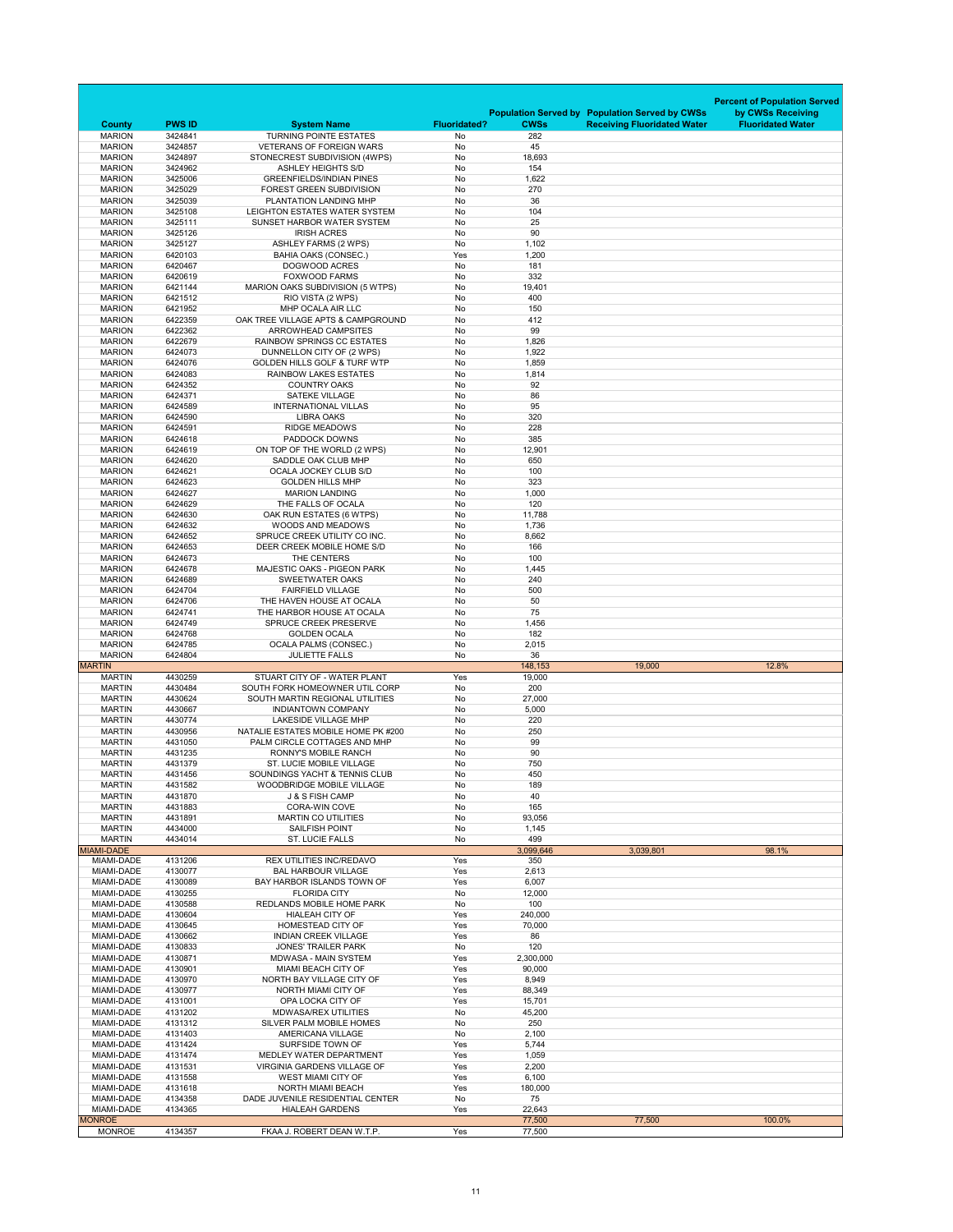|                                        |                    |                                                                        |                     |                  |                                                                                             | <b>Percent of Population Served</b>           |
|----------------------------------------|--------------------|------------------------------------------------------------------------|---------------------|------------------|---------------------------------------------------------------------------------------------|-----------------------------------------------|
| <b>County</b>                          | <b>PWS ID</b>      | <b>System Name</b>                                                     | <b>Fluoridated?</b> | <b>CWSs</b>      | <b>Population Served by Population Served by CWSs</b><br><b>Receiving Fluoridated Water</b> | by CWSs Receiving<br><b>Fluoridated Water</b> |
| <b>NASSAU</b>                          |                    |                                                                        |                     | 47,736           | 41,993                                                                                      | 88.0%                                         |
| <b>NASSAU</b>                          | 2450022            | NASSAU-AMELIA UTILITIES                                                | Yes                 | 9,540            |                                                                                             |                                               |
| <b>NASSAU</b><br><b>NASSAU</b>         | 2450146<br>2450364 | <b>CALLAHAN WTP</b><br>FERNANDINA BEACH WTP                            | No<br>Yes           | 1,587<br>16,000  |                                                                                             |                                               |
| <b>NASSAU</b>                          | 2450431            | <b>DUCK POND MHP</b>                                                   | No                  | 60               |                                                                                             |                                               |
| <b>NASSAU</b>                          | 2451002            | SANDPIPER MOBILE HOME PARK                                             | No                  | 30               |                                                                                             |                                               |
| <b>NASSAU</b>                          | 2451147            | <b>TEAKWOOD MHP</b>                                                    | <b>No</b>           | 80               |                                                                                             |                                               |
| <b>NASSAU</b>                          | 2451179            | <b>HILLIARD WTP</b>                                                    | No                  | 3,000            |                                                                                             |                                               |
| <b>NASSAU</b>                          | 2451322            | MARSH COVE CONDOS                                                      | No                  | 415              |                                                                                             |                                               |
| <b>NASSAU</b>                          | 2451323            | <b>NASSAU ACRES MHP</b>                                                | No                  | 52               |                                                                                             |                                               |
| <b>NASSAU</b>                          | 2454138<br>2454282 | <b>DAYSPRING VILLAGE</b><br>YULEE VILLAS APARTMENTS                    | No<br>No            | 116<br>171       |                                                                                             |                                               |
| <b>NASSAU</b><br><b>NASSAU</b>         | 2454300            | <b>GREEN ACRES OF YULEE</b>                                            | No                  | 168              |                                                                                             |                                               |
| <b>NASSAU</b>                          | 2454338            | <b>LOFTON OAKS GRID</b>                                                | Yes                 | 16,453           |                                                                                             |                                               |
| <b>NASSAU</b>                          | 2454378            | DAYSPRING SENIOR LIVING                                                | No                  | 64               |                                                                                             |                                               |
| <b>OKALOOSA</b>                        |                    |                                                                        |                     | 269,649          | 154,380                                                                                     | 57.3%                                         |
| <b>OKALOOSA</b>                        | 1460035            | <b>AUBURN WATER SYSTEM</b>                                             | No                  | 24,567           |                                                                                             |                                               |
| <b>OKALOOSA</b>                        | 1460043            | <b>BAKER WATER SYSTEM INC.</b>                                         | No                  | 2,522            |                                                                                             |                                               |
| <b>OKALOOSA</b>                        | 1460144            | FORT WALTON BEACH CITY OF                                              | Yes                 | 24,113           |                                                                                             |                                               |
| <b>OKALOOSA</b><br><b>OKALOOSA</b>     | 1460147<br>1460149 | NICEVILLE CITY OF<br><b>VALPARAISO CITY OF</b>                         | Yes<br>No           | 20,313<br>4,523  |                                                                                             |                                               |
| <b>OKALOOSA</b>                        | 1460182            | CRESTVIEW CITY OF WATER DEPT.                                          | No                  | 32,309           |                                                                                             |                                               |
| <b>OKALOOSA</b>                        | 1460202            | <b>DESTIN WATER USERS INC.</b>                                         | Yes                 | 29,799           |                                                                                             |                                               |
| <b>OKALOOSA</b>                        | 1460352            | <b>HOLT WATER WORKS INC.</b>                                           | No                  | 3,042            |                                                                                             |                                               |
| <b>OKALOOSA</b>                        | 1460416            | <b>LAUREL HILL CITY OF</b>                                             | No                  | 2,121            |                                                                                             |                                               |
| <b>OKALOOSA</b>                        | 1460455            | <b>MARY ESTHER CITY OF</b>                                             | Yes                 | 3,950            |                                                                                             |                                               |
| <b>OKALOOSA</b>                        | 1460472            | MILLIGAN WATER SYSTEM INC.                                             | No                  | 2,450            |                                                                                             |                                               |
| <b>OKALOOSA</b><br><b>OKALOOSA</b>     | 1460506<br>1460775 | OKALOOSA CO.WTR.& SWR.SYSTEM<br>OKALOOSA COUNTY BLUEWATER BAY-RAINTREE | Yes<br>No           | 76,205<br>13,760 |                                                                                             |                                               |
| <b>OKALOOSA</b>                        | 1460782            | HURLBURT FIELD AFB WATER SYSTEM                                        | No                  | 10,608           |                                                                                             |                                               |
| <b>OKALOOSA</b>                        | 1460826            | <b>EGLIN MAIN</b>                                                      | <b>No</b>           | 4,169            |                                                                                             |                                               |
| <b>OKALOOSA</b>                        | 1460828            | <b>EGLIN WEST/HOUSING</b>                                              | No                  | 3,500            |                                                                                             |                                               |
| <b>OKALOOSA</b>                        | 1460830            | EGLIN AUX. 6 RANGER CAMP                                               | No                  | 125              |                                                                                             |                                               |
| <b>OKALOOSA</b>                        | 1464034            | OKALOOSA CORRECTIONAL INST.                                            | No                  | 1,800            |                                                                                             |                                               |
| <b>OKALOOSA</b>                        | 1464044            | OKALOOSA COUNTY MID SYSTEM (CRESTVIEW)                                 | No                  | 7,300            |                                                                                             |                                               |
| <b>OKALOOSA</b><br><b>OKALOOSA</b>     | 1464067<br>1464068 | <b>EGLIN 7TH SPECIAL FORCES GROUP</b><br><b>BLACKMAN COMMUNITY</b>     | No<br>No            | 1,500<br>973     |                                                                                             |                                               |
| <b>OKEECHOBEE</b>                      |                    |                                                                        |                     | 23,645           | $\mathbf{0}$                                                                                | 0.0%                                          |
| <b>OKEECHOBEE</b>                      | 4470257            | OKEECHOBEE UTILITY AUTHORITY                                           | No                  | 20,000           |                                                                                             |                                               |
| <b>OKEECHOBEE</b>                      | 4470472            | OKEECHOBEE YOUTH DEVELOPMENT                                           | No                  | 350              |                                                                                             |                                               |
| <b>OKEECHOBEE</b>                      | 4471736            | <b>VILLA MARGARET</b>                                                  | No                  | 132              |                                                                                             |                                               |
| <b>OKEECHOBEE</b>                      | 4474396            | ANCIENT OAKS RV RESORT                                                 | No                  | 745              |                                                                                             |                                               |
| <b>OKEECHOBEE</b>                      | 4474453            | BLUE CYPRESS GOLF & RV PARK                                            | No                  | 418              |                                                                                             |                                               |
| <b>OKEECHOBEE</b><br><b>OKEECHOBEE</b> | 4474462<br>4474467 | <b>MCARTHUR/LINE 1/NE</b><br><b>OAK PARK</b>                           | No<br>No            | 56<br>100        |                                                                                             |                                               |
| <b>OKEECHOBEE</b>                      | 4474474            | <b>MCARTHUR/LINE 7/SW</b>                                              | No                  | 144              |                                                                                             |                                               |
| <b>OKEECHOBEE</b>                      | 4474497            | OKEECHOBEE CORRECTIONAL INST                                           | No                  | 1,700            |                                                                                             |                                               |
| <b>ORANGE</b>                          |                    |                                                                        |                     | 1,478,544        | 1,178,657                                                                                   | 79.7%                                         |
| <b>ORANGE</b>                          | 3480203            | MAITLAND CITY OF (3 WPS)                                               | Yes                 | 13,330           |                                                                                             |                                               |
| <b>ORANGE</b><br><b>ORANGE</b>         | 3480272<br>3480409 | DAVIS SHORES (CONSEC)<br>UNIVERSITY OF CENTRAL FLORIDA                 | Yes<br>Yes          | 143<br>57,500    |                                                                                             |                                               |
| <b>ORANGE</b>                          | 3481546            | OCUD/WESTERN REGIONAL WTR SYS (4 WPS)                                  | Yes                 | 179,771          |                                                                                             |                                               |
| <b>ORANGE</b>                          | 3484119            | <b>OCUD/SOUTHERN WATER SYS (5 WPS)</b>                                 | Yes                 | 77,525           |                                                                                             |                                               |
| <b>ORANGE</b>                          | 3484132            | OCUD/EASTERN WATER SYSTEM (2 WP)                                       | Yes                 | 290,878          |                                                                                             |                                               |
| <b>ORANGE</b>                          | 3480114            | BRIGHTWOOD MANOR MHP                                                   | No                  | 420              |                                                                                             |                                               |
| <b>ORANGE</b>                          | 3480149            | PLURIS-WEDGEFIELD INC                                                  | No                  | 5,828            |                                                                                             |                                               |
| <b>ORANGE</b>                          | 3480200<br>3480204 | APOPKA CITY OF (5 WTPS)<br>OCOEE CITY OF (2 WPS)                       | No<br>Yes           | 59,931<br>34,000 |                                                                                             |                                               |
| <b>ORANGE</b><br><b>ORANGE</b>         | 3480226            | <b>COLLEGE MOBILE HOME PARK</b>                                        | No                  | 90               |                                                                                             |                                               |
| <b>ORANGE</b>                          | 3480255            | <b>CRESCENT HEIGHTS S/D(CONSEC)</b>                                    | Yes                 | 969              |                                                                                             |                                               |
| <b>ORANGE</b>                          | 3480265            | OCUD/DAETWYLER SHORES (CONSEC)                                         | Yes                 | 189              |                                                                                             |                                               |
| <b>ORANGE</b>                          | 3480289            | DE NEEF VILLAGE                                                        | No                  | 150              |                                                                                             |                                               |
| <b>ORANGE</b>                          | 3480327            | TOWN OF EATONVILLE                                                     | No                  | 2,727            |                                                                                             |                                               |
| <b>ORANGE</b>                          | 3480502            | VALLEY MHP THE                                                         | No                  | 239              |                                                                                             |                                               |
| <b>ORANGE</b>                          | 3480555            | <b>HOLIDAY ACRES MOBILE HOME PARK</b>                                  | No                  | 78<br>70         |                                                                                             |                                               |
| <b>ORANGE</b><br><b>ORANGE</b>         | 3480681<br>3480695 | <b>HARRISON'S TRAILER PARK</b><br>LAKE DOWNEY MOBILE HOME PARK         | No<br>No            | 200              |                                                                                             |                                               |
| <b>ORANGE</b>                          | 3480700            | OCUD/LAKE JOHN SHORES WTR SYS                                          | No                  | 67               |                                                                                             |                                               |
| <b>ORANGE</b>                          | 3480792            | OCUD/MAGNOLIA WOODS CONSEC.WTR SYSTEM                                  | No                  | 347              |                                                                                             |                                               |
| <b>ORANGE</b>                          | 3480913            | OAKLAND TOWN OF                                                        | No                  | 3,668            |                                                                                             |                                               |
| <b>ORANGE</b>                          | 3480940            | OLA BEACH IMPROVEMENT ASSN                                             | No                  | 145              |                                                                                             |                                               |
| <b>ORANGE</b>                          | 3480962            | ORLANDO UTILITIES COMMISSION (7 WPS)                                   | Yes                 | 441,368          |                                                                                             |                                               |
| <b>ORANGE</b><br>ORANGE                | 3481016<br>3481093 | PINE ISLE MOBILE VILLA                                                 | No<br>No            | 127              |                                                                                             |                                               |
| <b>ORANGE</b>                          | 3481155            | <b>ROCK SPRINGS MHP</b><br><b>SHADY OAKS TRAILER PARK</b>              | No                  | 1,338<br>38      |                                                                                             |                                               |
| <b>ORANGE</b>                          | 3481199            | SILVER STAR VILLAGE (2 WPS)                                            | No                  | 639              |                                                                                             |                                               |
| <b>ORANGE</b>                          | 3481270            | STARLIGHT RANCH MOBILE HOME ESTATES                                    | No                  | 1,221            |                                                                                             |                                               |
| <b>ORANGE</b>                          | 3481326            | <b>TAFT WATER ASSOCIATION</b>                                          | No                  | 4,232            |                                                                                             |                                               |
| <b>ORANGE</b>                          | 3481329            | <b>TANGERINE PARK</b>                                                  | No                  | 851              |                                                                                             |                                               |
| <b>ORANGE</b>                          | 3481420            | <b>VALENCIA ESTATES MHP</b>                                            | No                  | 305              |                                                                                             |                                               |
| <b>ORANGE</b><br><b>ORANGE</b>         | 3481481<br>3481482 | WINTER GARDEN WATER DEPT (3 WPS)<br>WINTER PARK CITY OF (3 WPS)        | No<br>Yes           | 74,326<br>82,984 |                                                                                             |                                               |
| <b>ORANGE</b>                          | 3481501            | <b>CLARCONA RESORTS</b>                                                | No                  | 1,268            |                                                                                             |                                               |
| <b>ORANGE</b>                          |                    |                                                                        |                     |                  |                                                                                             |                                               |
|                                        | 3481506            | ZELLWOOD STATION (CONSEC)                                              | No                  | 2,571            |                                                                                             |                                               |
| <b>ORANGE</b>                          | 3481507            | ZELLWOOD WATER USERS INC. (2 WPS)                                      | No                  | 1,257            |                                                                                             |                                               |
| <b>ORANGE</b>                          | 3481518            | HIDDEN VALLEY MOBILE HOME PARK                                         | No                  | 907              |                                                                                             |                                               |
| <b>ORANGE</b>                          | 3481547            | OCUD/PARTLOW ACRES(CONSEC.)                                            | No                  | 102              |                                                                                             |                                               |
| <b>ORANGE</b>                          | 3481551            | <b>CONESTOGA MOBILE HOME PARK</b>                                      | No                  | 62               |                                                                                             |                                               |
| <b>ORANGE</b>                          | 3481571            | BIG OAKS MOBILE HOME PARK                                              | No                  | 125              |                                                                                             |                                               |
| <b>ORANGE</b><br><b>ORANGE</b>         | 3484093<br>3484175 | <b>RCID CENTRAL (4 WPS)</b><br><b>J&amp;C MHP</b>                      | No<br>No            | 136,500<br>25    |                                                                                             |                                               |
| <b>ORANGE</b>                          | 3484257            | <b>BNMS MOBILE HOME PARK</b>                                           | No                  | 33               |                                                                                             |                                               |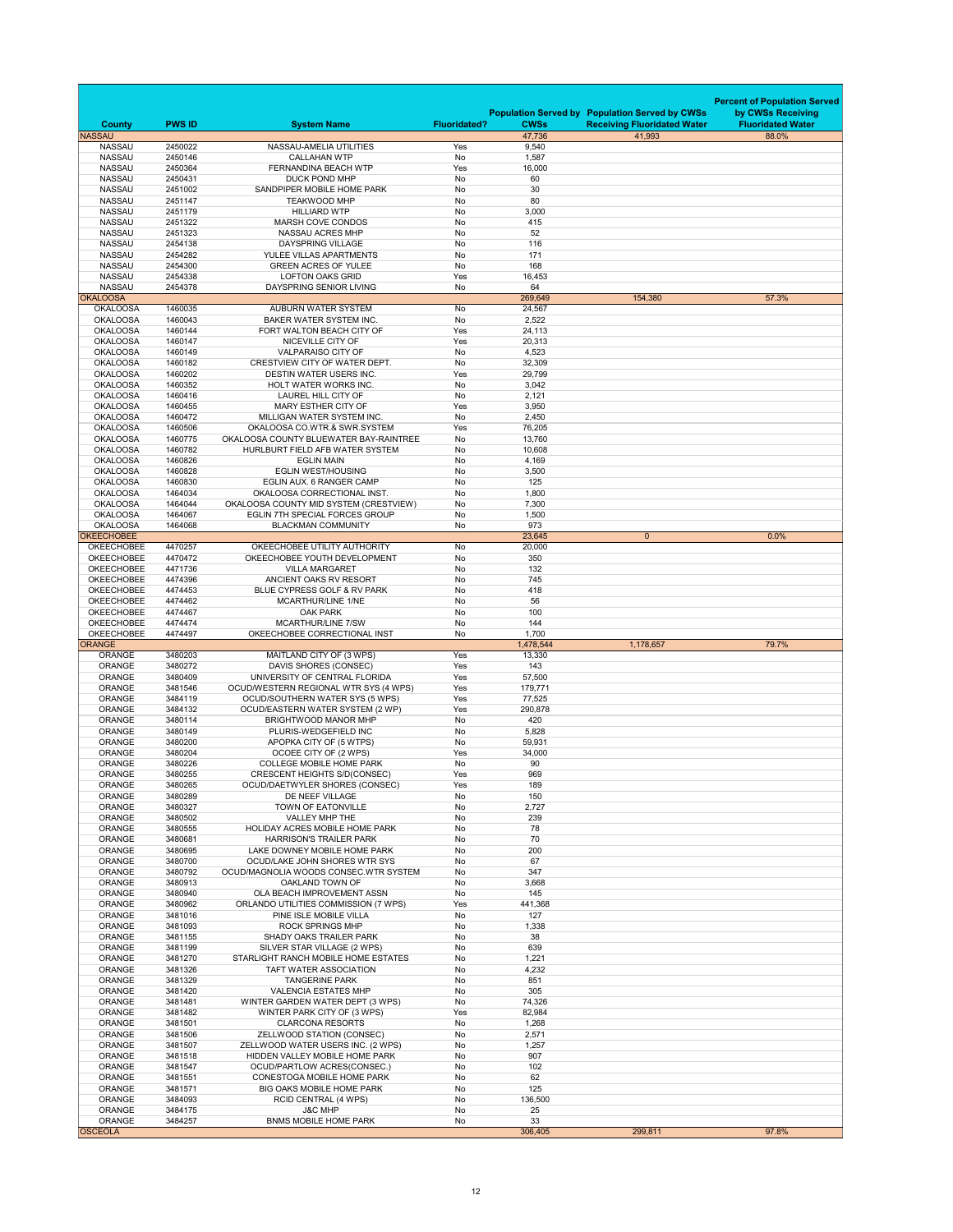|                                        |                    |                                                                        |                     |                     |                                                       | <b>Percent of Population Served</b> |
|----------------------------------------|--------------------|------------------------------------------------------------------------|---------------------|---------------------|-------------------------------------------------------|-------------------------------------|
|                                        |                    |                                                                        |                     |                     | <b>Population Served by Population Served by CWSs</b> | by CWSs Receiving                   |
| <b>County</b>                          | <b>PWS ID</b>      | <b>System Name</b>                                                     | <b>Fluoridated?</b> | <b>CWSs</b>         | <b>Receiving Fluoridated Water</b>                    | <b>Fluoridated Water</b>            |
| <b>OSCEOLA</b><br><b>OSCEOLA</b>       | 3490090<br>3490184 | <b>BAY LAKE ESTATES</b><br>TOHO BUENAVENTURA LAKES                     | No<br>Yes           | 229<br>16,569       |                                                       |                                     |
| <b>OSCEOLA</b>                         | 3490265            | <b>COLONIAL MOBILE HOME PARK</b>                                       | No                  | 115                 |                                                       |                                     |
| <b>OSCEOLA</b>                         | 3490293            | MILL CREEK RV RESORT                                                   | No                  | 120                 |                                                       |                                     |
| <b>OSCEOLA</b>                         | 3490314            | <b>CYPRESS COVE</b>                                                    | <b>No</b>           | 289                 |                                                       |                                     |
| <b>OSCEOLA</b><br><b>OSCEOLA</b>       | 3490751<br>3490770 | TOHO WATER AUTHORITY EASTERN<br>LAKE RUNNYMEADE MOBILE HOME PARK       | Yes<br><b>No</b>    | 110,102<br>222      |                                                       |                                     |
| <b>OSCEOLA</b>                         | 3490816            | <b>GREAT OAK R.V. RESORT</b>                                           | No                  | 35                  |                                                       |                                     |
| <b>OSCEOLA</b>                         | 3490986            | PLEASANT HILL VILLAGE                                                  | No                  | 165                 |                                                       |                                     |
| <b>OSCEOLA</b>                         | 3491002            | <b>KISSIMMEE RV PARK</b>                                               | <b>No</b>           | 43                  |                                                       |                                     |
| <b>OSCEOLA</b><br><b>OSCEOLA</b>       | 3491011<br>3491077 | TOHO WATER AUTHORITY WESTERN<br>BOGGY CREEK RESORT AND RV PARK         | Yes<br>No           | 40,330<br>94        |                                                       |                                     |
| <b>OSCEOLA</b>                         | 3491298            | SHELTER COVE RESORT                                                    | No                  | 187                 |                                                       |                                     |
| <b>OSCEOLA</b>                         | 3491373            | ST. CLOUD CITY OF (3 WPS)                                              | Yes                 | 53,792              |                                                       |                                     |
| <b>OSCEOLA</b>                         | 3491702            | FLORIDIAN SANDALWOOD MHC                                               | No                  | 450                 |                                                       |                                     |
| <b>OSCEOLA</b>                         | 3491726            | <b>SHARP'S MOBILE HOME PARK</b>                                        | No                  | 179                 |                                                       |                                     |
| <b>OSCEOLA</b><br><b>OSCEOLA</b>       | 3491904<br>3491956 | KING'S MOBILE HOME PARK<br>LAKE AJAY VILLAGE S/D (CONSEC.)             | <b>No</b><br>Yes    | 43<br>220           |                                                       |                                     |
| <b>OSCEOLA</b>                         | 3494313            | <b>WHISPERING PINES MHP</b>                                            | No                  | 465                 |                                                       |                                     |
| <b>OSCEOLA</b>                         | 3494316            | BERMUDA MOBILE HOME PARK                                               | No                  | 48                  |                                                       |                                     |
| <b>OSCEOLA</b>                         | 3494318            | <b>LAKE MARIAN SHORES</b>                                              | No                  | 130                 |                                                       |                                     |
| <b>OSCEOLA</b>                         | 3494359            | <b>HYATT FARMS</b>                                                     | <b>No</b>           | 40                  |                                                       |                                     |
| <b>OSCEOLA</b><br><b>OSCEOLA</b>       | 3494399<br>3494400 | <b>DEER PARK</b><br>HAMMOCK POINTE UTILITY ASSOCIATION INC             | No<br>No            | 85<br>515           |                                                       |                                     |
| <b>OSCEOLA</b>                         | 3494416            | <b>HIDDEN GLEN</b>                                                     | No                  | 70                  |                                                       |                                     |
| <b>OSCEOLA</b>                         | 3494418            | SPRINGLAKE VILLAGE WTP                                                 | No                  | 3,070               |                                                       |                                     |
| <b>OSCEOLA</b>                         | 3494427            | <b>HARMONY CDD</b>                                                     | Yes                 | 1,185               |                                                       |                                     |
| <b>OSCEOLA</b>                         | 3494428            | <b>ENTERPRISE CDD (CONSECUTIVE)</b>                                    | Yes                 | 8,166               |                                                       |                                     |
| <b>OSCEOLA</b><br><b>PALM BEACH</b>    | 3494429            | TOHO WATER AUTHORITY-POINCIANA SYSTEM                                  | Yes                 | 69,447<br>1,430,627 | 966,642                                               | 67.6%                               |
| PALM BEACH                             | 4504396            | <b>WHISPERING PINES MHP</b>                                            | Yes                 | 760                 |                                                       |                                     |
| PALM BEACH                             | 4500014            | <b>WELLINGTON WTP</b>                                                  | Yes                 | 56,475              |                                                       |                                     |
| PALM BEACH                             | 4500062            | MARALAGO CAY MHP                                                       | No                  | 1,200               |                                                       |                                     |
| PALM BEACH                             | 4500068            | <b>ATLANTIS CITY OF</b>                                                | Yes                 | 3,000               |                                                       |                                     |
| <b>PALM BEACH</b><br>PALM BEACH        | 4500130<br>4500145 | <b>BOCA RATON WTP</b><br><b>BOYNTON BEACH PWS</b>                      | No<br>Yes           | 130,001<br>112,000  |                                                       |                                     |
| PALM BEACH                             | 4500264            | <b>COLONIAL ESTATES MHP</b>                                            | No                  | 450                 |                                                       |                                     |
| PALM BEACH                             | 4500351            | DELRAY BEACH PUBLIC WATER SYSTEM                                       | Yes                 | 60,200              |                                                       |                                     |
| PALM BEACH                             | 4500455            | SEMINOLE MANOR SUBDIVISION                                             | Yes                 | 3,276               |                                                       |                                     |
| <b>PALM BEACH</b>                      | 4500466            | <b>LAKE CLARKE SHORES</b>                                              | No                  | 2,510               |                                                       |                                     |
| PALM BEACH                             | 4500565<br>4500609 | <b>GULFSTREAM TOWN OF</b><br><b>HIGHLAND BEACH WATER PLANT</b>         | Yes                 | 746                 |                                                       |                                     |
| PALM BEACH<br>PALM BEACH               | 4500634            | PALM LAKE ESTATES NORTH                                                | No<br>No            | 3,539<br>480        |                                                       |                                     |
| <b>PALM BEACH</b>                      | 4500773            | <b>LAKE WORTH UTILITIES</b>                                            | No                  | 40,000              |                                                       |                                     |
| PALM BEACH                             | 4500784            | LANTANA WATER TREATMENT PLANT                                          | No                  | 9,432               |                                                       |                                     |
| <b>PALM BEACH</b>                      | 4500840            | MANALAPAN WTP (LEROY C.PASLAY)                                         | No                  | 2,630               |                                                       |                                     |
| <b>PALM BEACH</b>                      | 4500841<br>4500981 | <b>MANGONIA PARK TOWN OF</b><br>TROPICAL BREEZE ESTATES INC            | No<br>No            | 2,388               |                                                       |                                     |
| PALM BEACH<br><b>PALM BEACH</b>        | 4501039            | <b>FAITH FARMS MINISTRIES</b>                                          | No                  | 600<br>200          |                                                       |                                     |
| PALM BEACH                             | 4501058            | PALM SPRINGS VILLAGE OF                                                | No                  | 32,467              |                                                       |                                     |
| PALM BEACH                             | 4501075            | PARRY TRAILER VILLAGE                                                  | No                  | 114                 |                                                       |                                     |
| PALM BEACH                             | 4501104            | PINE GROVE VILLAGE                                                     | No                  | 160                 |                                                       |                                     |
| <b>PALM BEACH</b><br><b>PALM BEACH</b> | 4501124<br>4501229 | SEACOAST UTILITIES AUTHORITY<br>RIVIERA BEACH UTILITY DISTRICT CITY OF | No<br>No            | 96,143<br>34,700    |                                                       |                                     |
| PALM BEACH                             | 4501438            | <b>TEQUESTA PWS VILLAGE OF</b>                                         | No                  | 15,500              |                                                       |                                     |
| <b>PALM BEACH</b>                      | 4501491            | JUPITER PUBLIC WATER SYSTEM TOWN OF                                    | No                  | 85,199              |                                                       |                                     |
| PALM BEACH                             | 4501528            | <b>VILLAGE OF GOLF</b>                                                 | No                  | 3,505               |                                                       |                                     |
| <b>PALM BEACH</b>                      | 4501559            | <b>WEST PALM BEACH WTP</b>                                             | Yes                 | 102,000             |                                                       |                                     |
| <b>PALM BEACH</b><br>PALM BEACH        | 4504285<br>4504287 | <b>SUNSHINE MEADOWS</b><br>PALM LAKE ESTATES SOUTH                     | No<br>No            | 75<br>700           |                                                       |                                     |
| PALM BEACH                             | 4504393            | <b>PALM BEACH COUNTY WATER UTILITIES</b>                               | Yes                 | 597,649             |                                                       |                                     |
| PALM BEACH                             | 4504998            | <b>HYPOLUXO VILLAGE</b>                                                | No                  | 1,770               |                                                       |                                     |
| <b>PALM BEACH</b>                      | 4505002            | PELICAN LAKE WATER PLANT                                               | No                  | 222                 |                                                       |                                     |
| <b>PALM BEACH</b>                      | 4505005            | PBCWUD - LAKE REGION WTP - SYSTEM 11                                   | Yes                 | 30,536              |                                                       |                                     |
| <b>PASCO</b><br><b>PASCO</b>           | 6512177            | <b>ANCLOTE VILLAGE</b>                                                 | Yes                 | 402,121<br>1,257    | 37,868                                                | 9.4%                                |
| <b>PASCO</b>                           | 6510050            | <b>ALOHA GARDENS UTILITIES</b>                                         | No                  | 8,136               |                                                       |                                     |
| <b>PASCO</b>                           | 6510165            | <b>BLUE JAY MHP</b>                                                    | No                  | 420                 |                                                       |                                     |
| <b>PASCO</b>                           | 6510216            | PCUD-CRYSTAL SPRINGS WATER SYSTEM                                      | No                  | 1,004               |                                                       |                                     |
| <b>PASCO</b>                           | 6510324            | PORT RICHEY WATER DEPT-CITY OF                                         | Yes                 | 7,611               |                                                       |                                     |
| <b>PASCO</b><br><b>PASCO</b>           | 6510325<br>6510355 | SAN ANTONIO WATER DEPT-CITY OF<br><b>COLONIAL MANOR WATER SYSTEM</b>   | No<br>No            | 1,138<br>1,794      |                                                       |                                     |
| <b>PASCO</b>                           | 6510378            | COUNTRY AIRE EST. SERVICE CORP                                         | No                  | 80                  |                                                       |                                     |
| <b>PASCO</b>                           | 6510379            | <b>COUNTRY AIRE VILLAGE MHP</b>                                        | No                  | 650                 |                                                       |                                     |
| <b>PASCO</b>                           | 6510389            | <b>COUNTRY VILLAGE MHP</b>                                             | No                  | 81                  |                                                       |                                     |
| <b>PASCO</b>                           | 6510403            | <b>CRESTRIDGE GARDENS UTILITIES</b>                                    | No                  | 1,209               |                                                       |                                     |
| <b>PASCO</b><br><b>PASCO</b>           | 6510424<br>6510461 | DADE CITY WATER DEPT<br><b>DIXIE GROVES ESTATES</b>                    | No<br>No            | 14,282<br>880       |                                                       |                                     |
| <b>PASCO</b>                           | 6510603            | PCUD-FLORIDA ESTATES (EAST PASCO)                                      | No                  | 575                 |                                                       |                                     |
| <b>PASCO</b>                           | 6510620            | <b>CYPRESS COVE - FOXWOOD</b>                                          | No                  | 1,588               |                                                       |                                     |
| <b>PASCO</b>                           | 6510650            | <b>GEM ESTATES MH VILLAGE</b>                                          | No                  | 423                 |                                                       |                                     |
| <b>PASCO</b><br><b>PASCO</b>           | 6510678<br>6510689 | <b>TROPIC BREEZE</b><br><b>GREENHILLS ESTATES</b>                      | No<br>No            | 125<br>240          |                                                       |                                     |
| <b>PASCO</b>                           | 6510709            | <b>HACIENDA VILLAGE MHP</b>                                            | No                  | 960                 |                                                       |                                     |
| <b>PASCO</b>                           | 6510760            | PCUD-HICKORY HILL (EAST PASCO)                                         | No                  | 374                 |                                                       |                                     |
| <b>PASCO</b>                           | 6510778            | <b>HILLCREST ESTATES INC.</b>                                          | No                  | 130                 |                                                       |                                     |
| <b>PASCO</b>                           | 6510807            | <b>HOLIDAY GARDENS UTIL INC</b>                                        | No                  | 886                 |                                                       |                                     |
| <b>PASCO</b><br><b>PASCO</b>           | 6511076<br>6511077 | <b>LINDA LAKE GROVES</b><br><b>GULF HARBORS</b>                        | No<br>No            | 283<br>9,110        |                                                       |                                     |
| <b>PASCO</b>                           | 6511255            | NEW PORT RICHEY WATER DEPT                                             | Yes                 | 29,000              |                                                       |                                     |
| <b>PASCO</b>                           | 6511307            | ORANGELAND SUBDIVISION                                                 | No                  | 186                 |                                                       |                                     |
| <b>PASCO</b>                           | 6511311            | ORANGEWOOD WATER SYSTEM                                                | No                  | 5,937               |                                                       |                                     |
| <b>PASCO</b>                           | 6511315            | OSCEOLA MOBILE HOME PARK                                               | No                  | 128                 |                                                       |                                     |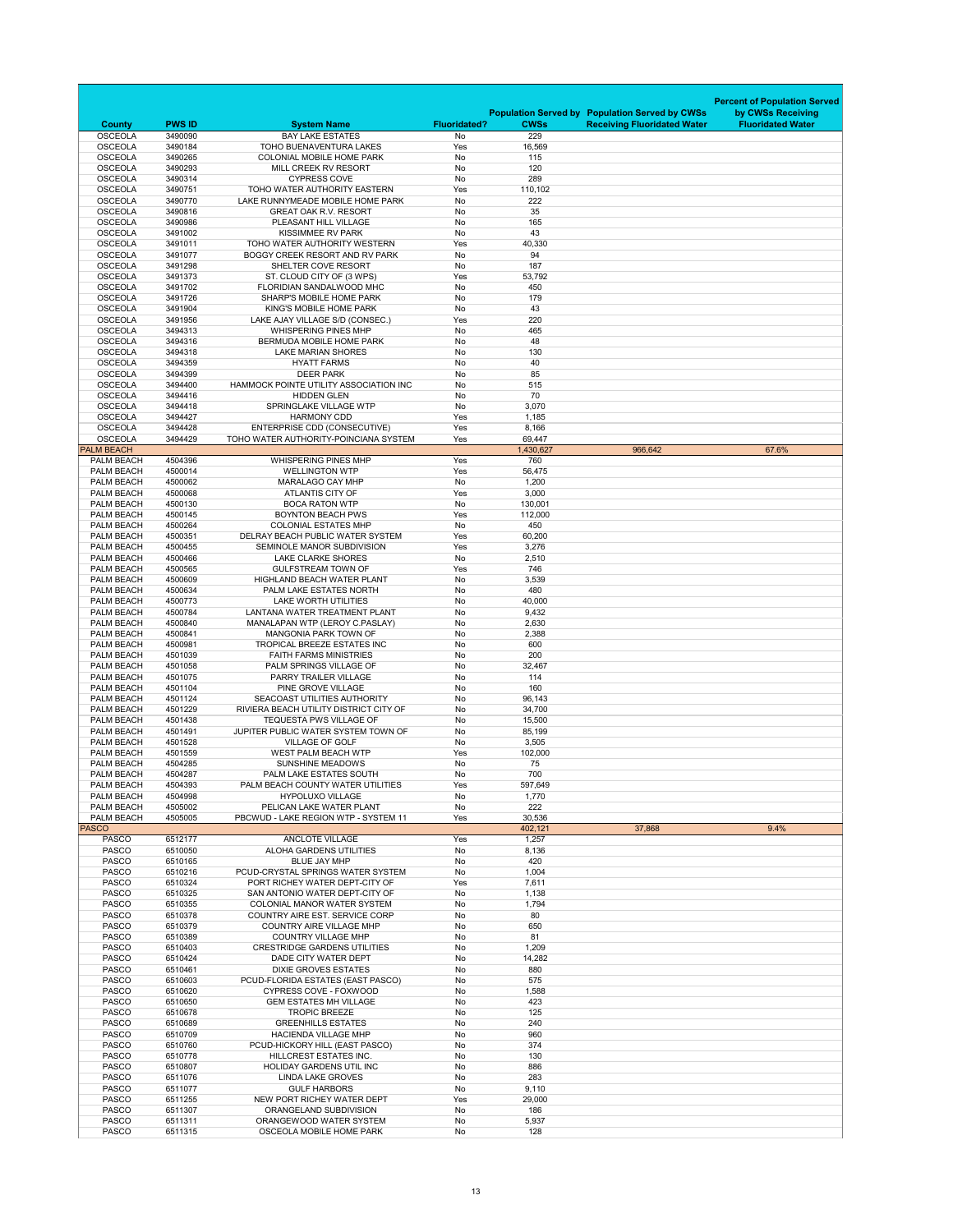|                                    |                    |                                                                            |                        |                    |                                                       | <b>Percent of Population Served</b> |
|------------------------------------|--------------------|----------------------------------------------------------------------------|------------------------|--------------------|-------------------------------------------------------|-------------------------------------|
|                                    |                    |                                                                            |                        |                    | <b>Population Served by Population Served by CWSs</b> | by CWSs Receiving                   |
| <b>County</b>                      | <b>PWS ID</b>      | <b>System Name</b>                                                         | <b>Fluoridated?</b>    | <b>CWSs</b>        | <b>Receiving Fluoridated Water</b>                    | <b>Fluoridated Water</b>            |
| <b>PASCO</b>                       | 6511331            | PALM TERRACE GARDENS                                                       | No                     | 2,543              |                                                       |                                     |
| <b>PASCO</b><br><b>PASCO</b>       | 6511332<br>6511348 | PALM TREE ACRES MHP<br>PARKVIEW ACRES                                      | <b>No</b><br><b>No</b> | 500<br>190         |                                                       |                                     |
| <b>PASCO</b>                       | 6511360            | <b>ANGUS VALLEY</b>                                                        | No                     | 1,797              |                                                       |                                     |
| <b>PASCO</b>                       | 6511361            | PCUD-PASCO COUNTY REGIONAL PWS                                             | <b>No</b>              | 214,409            |                                                       |                                     |
| <b>PASCO</b>                       | 6511388            | PCUD-PINE BREEZE (EAST PASCO)                                              | No                     | 174                |                                                       |                                     |
| <b>PASCO</b>                       | 6511423            | <b>SUMMERTREE</b>                                                          | No                     | 2,850              |                                                       |                                     |
| <b>PASCO</b>                       | 6511569            | SOUTH PRETTY POND MHP                                                      | No                     | 80                 |                                                       |                                     |
| <b>PASCO</b>                       | 6511710            | ST. LEO ABBEY WATER DEPT                                                   | No                     | 250                |                                                       |                                     |
| <b>PASCO</b><br><b>PASCO</b>       | 6511745<br>6511824 | PCUD-SUNBURST HILL<br>TIPPECANOE VILLAGE HOMEOWN ASSOC.                    | No<br>No               | 507<br>480         |                                                       |                                     |
| <b>PASCO</b>                       | 6511850            | <b>TRAVELERS REST RESORT INC</b>                                           | No                     | 1,400              |                                                       |                                     |
| <b>PASCO</b>                       | 6511859            | <b>TROPICAL TRAILER PARK</b>                                               | No                     | 250                |                                                       |                                     |
| <b>PASCO</b>                       | 6511907            | <b>VIRGINIA CITY</b>                                                       | No                     | 787                |                                                       |                                     |
| <b>PASCO</b>                       | 6511953            | WESTWOOD S/D                                                               | No                     | 344                |                                                       |                                     |
| <b>PASCO</b>                       | 6512004            | <b>WOODDALE MHP</b>                                                        | No                     | 266                |                                                       |                                     |
| <b>PASCO</b>                       | 6512018            | ZEPHYR SHORES MOBILE HOME EST                                              | No                     | 978                |                                                       |                                     |
| <b>PASCO</b><br><b>PASCO</b>       | 6512020<br>6512033 | ZEPHYRHILLS CITY OF<br>PCUD-BLANTON LAKE PARK                              | No                     | 23,097<br>120      |                                                       |                                     |
| <b>PASCO</b>                       | 6512064            | <b>TURTLE LAKES</b>                                                        | No<br>No               | 7,021              |                                                       |                                     |
| <b>PASCO</b>                       | 6512069            | ORANGEWOOD LAKES MHP                                                       | No                     | 452                |                                                       |                                     |
| <b>PASCO</b>                       | 6512070            | <b>JASMINE LAKES UTL</b>                                                   | No                     | 3,311              |                                                       |                                     |
| <b>PASCO</b>                       | 6512182            | <b>CARIBBEAN MOBILE HOME ESTATES</b>                                       | No                     | 124                |                                                       |                                     |
| <b>PASCO</b>                       | 6512198            | LAKE BAMBI MH RANCH                                                        | No                     | 100                |                                                       |                                     |
| <b>PASCO</b>                       | 6512200            | PCUD-NORTHEAST                                                             | No                     | 1,885              |                                                       |                                     |
| <b>PASCO</b>                       | 6512205            | PCUD-PASADENA SHORES (EAST PASCO)                                          | No                     | 114                |                                                       |                                     |
| <b>PASCO</b><br><b>PASCO</b>       | 6512214<br>6512226 | <b>SEVEN SPRINGS</b><br><b>HUDSON WATER WORKS</b>                          | No<br>No               | 32,834<br>7,800    |                                                       |                                     |
| <b>PASCO</b>                       | 6512230            | <b>TAMPA BAY WATER - CYPRESS CREEK</b>                                     | No                     | 25                 |                                                       |                                     |
| <b>PASCO</b>                       | 6512309            | <b>HOLIDAY OAKS CONDO ASSN</b>                                             | No                     | 50                 |                                                       |                                     |
| <b>PASCO</b>                       | 6512537            | <b>LAKESIDE OAKS MHP</b>                                                   | No                     | 60                 |                                                       |                                     |
| <b>PASCO</b>                       | 6514120            | PCUD-SOUTHEAST #2                                                          | No                     | 551                |                                                       |                                     |
| <b>PASCO</b>                       | 6514545            | <b>PARADISE LAKES</b>                                                      | No                     | 1,173              |                                                       |                                     |
| <b>PASCO</b>                       | 6514837            | <b>TIMBER LAKE ESTATES</b>                                                 | No                     | 1,225              |                                                       |                                     |
| <b>PASCO</b><br><b>PASCO</b>       | 6514838<br>6514841 | RAMBLEWOOD MHP<br><b>FOREST GREEN MHP</b>                                  | No<br>No               | 401<br>283         |                                                       |                                     |
| <b>PASCO</b>                       | 6514842            | LABRADOR (FOREST LAKE ESTATES)                                             | No                     | 2,356              |                                                       |                                     |
| <b>PASCO</b>                       | 6514852            | CHELSEA MEADOWS / WATERS EDGE                                              | No                     | 120                |                                                       |                                     |
| <b>PASCO</b>                       | 6514862            | HUDSON MANOR ALF (FKA HUDSON HOUSE)                                        | No                     | 45                 |                                                       |                                     |
| <b>PASCO</b>                       | 6514873            | <b>GLENDALE VILLAS / LOL VILLAGE APTS</b>                                  | No                     | 298                |                                                       |                                     |
| <b>PASCO</b>                       | 6515161            | <b>ST. LEO UNIVERSITY</b>                                                  | No                     | 300                |                                                       |                                     |
| <b>PASCO</b>                       | 6515179            | <b>SOUTH FORK MHP</b>                                                      | No                     | 240                |                                                       |                                     |
| <b>PASCO</b><br><b>PASCO</b>       | 6515208<br>6515234 | <b>KEENE'S ADULT MHP</b><br><b>TAMPA BAY WATER/LAKE BRIDGE</b>             | No<br>No               | 130<br>25          |                                                       |                                     |
| <b>PASCO</b>                       | 6515250            |                                                                            |                        |                    |                                                       |                                     |
|                                    |                    |                                                                            |                        |                    |                                                       |                                     |
| <b>PASCO</b>                       | 6515275            | PCUD-LAKE JOVITA GOLF AND C.C.<br>TBW/S. PASCO WELLFIELD CHEMICAL FEED SYS | No<br>No               | 1,664<br>25        |                                                       |                                     |
| <b>PINELLAS</b>                    |                    |                                                                            |                        | 1,038,456          | 1,038,456                                             | 100.0%                              |
| <b>PINELLAS</b>                    | 6520135            | <b>BELLEAIR WATER PLANT</b>                                                | Yes                    | 5,299              |                                                       |                                     |
| <b>PINELLAS</b>                    | 6520336            | <b>CLEARWATER WATER SYSTEM</b>                                             | Yes                    | 110,000            |                                                       |                                     |
| <b>PINELLAS</b>                    | 6521000            | LAKE TARPON MOBILE HOME VILLAG                                             | Yes                    | 1,285              |                                                       |                                     |
| <b>PINELLAS</b>                    | 6521576            | SAFETY HARBOR WATER DEPT<br>SOUTHERN COMFORT MHP                           | Yes                    | 16,473             |                                                       |                                     |
| <b>PINELLAS</b><br><b>PINELLAS</b> | 6521680<br>6521784 | <b>TARPON SPRINGS WATER SYSTEM</b>                                         | Yes<br>Yes             | 368<br>30,415      |                                                       |                                     |
| <b>PINELLAS</b>                    | 6524777            | INNISBROOK RESORT AND GOLF CLUB                                            | Yes                    | 1,400              |                                                       |                                     |
| <b>PINELLAS</b>                    | 6520486            | <b>DUNEDIN WATER SYSTEM</b>                                                | Yes                    | 43,614             |                                                       |                                     |
| <b>PINELLAS</b>                    | 6520705            | <b>GULFPORT WATER SYSTEM</b>                                               | Yes                    | 12,600             |                                                       |                                     |
| <b>PINELLAS</b>                    | 6521405            | PINELLAS COUNTY UTILITIES                                                  | Yes                    | 449,316            |                                                       |                                     |
| <b>PINELLAS</b>                    | 6521406            | PINELLAS PARK WATER DEPT                                                   | Yes                    | 48,939             |                                                       |                                     |
| <b>PINELLAS</b>                    | 6521417            | <b>OLDSMAR WATER SYSTEM</b>                                                | Yes                    | 14,731             |                                                       |                                     |
| <b>PINELLAS</b><br><b>POLK</b>     | 6521715            | ST PETERSBURG CITY OF                                                      | Yes                    | 304,016<br>606,555 | 382,167                                               | 63.0%                               |
| <b>POLK</b>                        | 3530240            | <b>CAMP ROSALIE</b>                                                        | No                     | 59                 |                                                       |                                     |
| <b>POLK</b>                        | 3530592            | <b>FLORIDA CAMP INN</b>                                                    | No                     | 1,150              |                                                       |                                     |
| <b>POLK</b>                        | 3530683            | <b>GRAPE HAMMOCK</b>                                                       | No                     | 120                |                                                       |                                     |
| <b>POLK</b>                        | 3530711            | HAINES CITY MOBILE HOME PARK                                               | No                     | 200                |                                                       |                                     |
| <b>POLK</b>                        | 3530736            | THE HARBOR WATERFRONT RESORT                                               | No                     | 211                |                                                       |                                     |
| <b>POLK</b><br><b>POLK</b>         | 3530814<br>3530854 | <b>HOLIDAY MANOR</b><br><b>ILE UTILITIES</b>                               | No<br>No               | 78<br>678          |                                                       |                                     |
| <b>POLK</b>                        | 3530946            | KISSIMMEE RIVER PARK AND MARINA                                            | No                     | 425                |                                                       |                                     |
| <b>POLK</b>                        | 3531008            | <b>GOLD COAST UTILITY</b>                                                  | No                     | 2,500              |                                                       |                                     |
| <b>POLK</b>                        | 3531009            | <b>WALK-IN-THE-WATER LAKE ESTATES</b>                                      | No                     | 502                |                                                       |                                     |
| <b>POLK</b>                        | 3531198            | <b>MINERVA MHP</b>                                                         | No                     | 45                 |                                                       |                                     |
| <b>POLK</b>                        | 3531275            | OAK HARBOUR CAMPGROUND                                                     | No                     | 75                 |                                                       |                                     |
| <b>POLK</b>                        | 3531318            | <b>OUTDOOR RESORTS</b>                                                     | No                     | 1,500              |                                                       |                                     |
| <b>POLK</b><br><b>POLK</b>         | 3531517<br>3531546 | NEW RIVER RANCH & RV RESORT<br><b>ROSALIE OAKS</b>                         | No<br>No               | 2,100<br>205       |                                                       |                                     |
| <b>POLK</b>                        | 3531744            | <b>EAST WATER SYSTEM</b>                                                   | No                     | 5,052              |                                                       |                                     |
| <b>POLK</b>                        | 3532183            | AVON PARK CORRECTIONAL INSTITUTION                                         | No                     | 3,000              |                                                       |                                     |
| <b>POLK</b>                        | 3532355            | BREEZE HILL MOBILE HOME PARK                                               | No                     | 279                |                                                       |                                     |
| <b>POLK</b>                        | 3532582            | <b>EMERALD LAKE MHP</b>                                                    | No                     | 250                |                                                       |                                     |
| <b>POLK</b>                        | 3535116            | LAKE KISSIMMEE MOBILE HOME PK                                              | No                     | 35                 |                                                       |                                     |
| <b>POLK</b><br><b>POLK</b>         | 6530057<br>6530079 | <b>ALTURAS WATER LLC</b><br><b>GIBSONIA ESTATES WATER SYSTEM</b>           | No<br>No               | 300<br>414         |                                                       |                                     |
| <b>POLK</b>                        | 6530090            | AUBURNDALE CITY OF                                                         | Yes                    | 30,761             |                                                       |                                     |
| <b>POLK</b>                        | 6530091            | <b>G &amp; H MOBILE HOME PARK INC</b>                                      | No                     | 80                 |                                                       |                                     |
| <b>POLK</b>                        | 6530098            | <b>BABSON PARK</b>                                                         | No                     | 2,161              |                                                       |                                     |
| <b>POLK</b>                        | 6530170            | <b>BOB'S LANDING MOBILE HOME PARK</b>                                      | No                     | 100                |                                                       |                                     |
| <b>POLK</b>                        | 6530261            | <b>CHRISTMAS TREE TP</b>                                                   | No                     | 60                 |                                                       |                                     |
| <b>POLK</b>                        | 6530262            | LA CASA CONDOMINIUM                                                        | No                     | 143                |                                                       |                                     |
| <b>POLK</b><br><b>POLK</b>         | 6530315<br>6530320 | <b>BARTOW CITY OF</b><br>CITY OF FORT MEADE                                | Yes<br>No              | 21,501<br>5,455    |                                                       |                                     |
| <b>POLK</b>                        | 6530321            | LAKE ALFRED CITY OF                                                        | Yes                    | 5,584              |                                                       |                                     |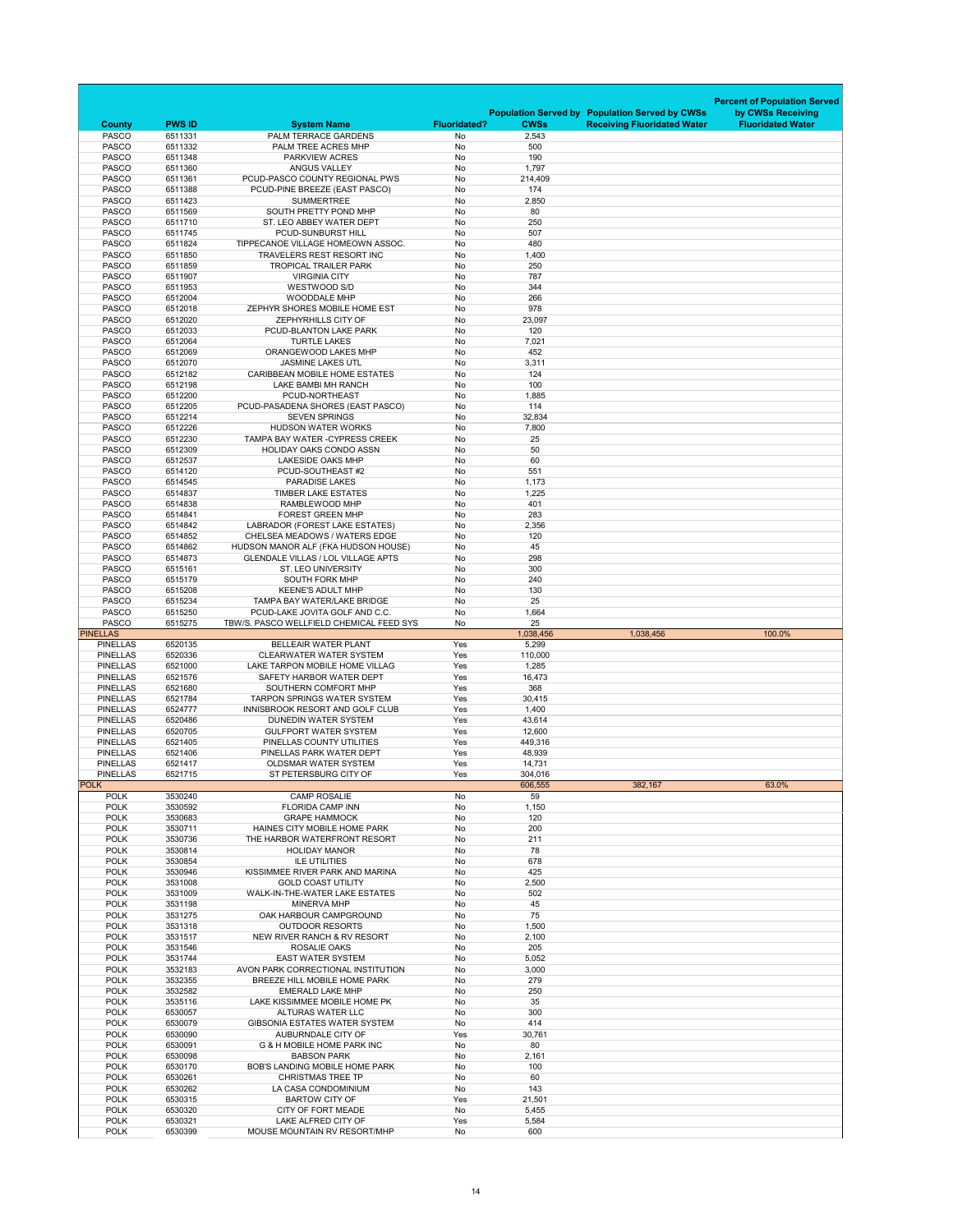|                            |                    |                                                                      |                     |              |                                                       | <b>Percent of Population Served</b> |
|----------------------------|--------------------|----------------------------------------------------------------------|---------------------|--------------|-------------------------------------------------------|-------------------------------------|
|                            |                    |                                                                      |                     |              | <b>Population Served by Population Served by CWSs</b> | by CWSs Receiving                   |
| <b>County</b>              | <b>PWS ID</b>      | <b>System Name</b>                                                   | <b>Fluoridated?</b> | <b>CWSs</b>  | <b>Receiving Fluoridated Water</b>                    | <b>Fluoridated Water</b>            |
| <b>POLK</b><br><b>POLK</b> | 6530407<br>6530408 | <b>CROFT'S MOBILE HOME PARK</b><br>PARK WATER COMPANY                | No<br>No            | 40<br>1,948  |                                                       |                                     |
| <b>POLK</b>                | 6530418            | <b>CYPRESS GARDENS M.H. &amp; R.V. PARK</b>                          | No                  | 250          |                                                       |                                     |
| <b>POLK</b>                | 6530431            | DAVENPORT CITY OF                                                    | No                  | 5,733        |                                                       |                                     |
| <b>POLK</b>                | 6530485            | DUNDEE TOWN OF                                                       | No                  | 3,824        |                                                       |                                     |
| <b>POLK</b><br><b>POLK</b> | 6530492<br>6530521 | <b>EAGLE LAKE CITY OF</b><br>PRIME INCOME PROPERTIES - ELM LLC       | No<br>No            | 2,600<br>77  |                                                       |                                     |
| <b>POLK</b>                | 6530573            | <b>FISH HAVEN LLC</b>                                                | No                  | 66           |                                                       |                                     |
| <b>POLK</b>                | 6530617            | <b>NORTHEAST</b>                                                     | No                  | 60,557       |                                                       |                                     |
| <b>POLK</b>                | 6530623            | TWIN FOUNTAIN MOBILE HOME PARK                                       | No                  | 375          |                                                       |                                     |
| <b>POLK</b><br><b>POLK</b> | 6530627<br>6530677 | <b>FROSTPROOF CITY OF</b><br><b>CYPRESS ACRES MOBILE HOME PARK</b>   | No<br>No            | 3,550<br>78  |                                                       |                                     |
| <b>POLK</b>                | 6530686            | <b>GREEN ACRES S/D</b>                                               | No                  | 750          |                                                       |                                     |
| <b>POLK</b>                | 6530692            | <b>GRENELEFE RESORT UTILITY INC</b>                                  | No                  | 2,114        |                                                       |                                     |
| <b>POLK</b>                | 6530698            | <b>GROVE SHORES MOBILE HOME COMMUNITY</b>                            | No                  | 100          |                                                       |                                     |
| <b>POLK</b>                | 6530717            | HAMMOCK LAKE MOBILE HOME PARK                                        | No                  | 100          |                                                       |                                     |
| <b>POLK</b><br><b>POLK</b> | 6530718<br>6530723 | <b>HAMMONDELL CAMPSITES</b><br>HAPPY DAY TR. PK.                     | <b>No</b><br>No     | 275<br>122   |                                                       |                                     |
| <b>POLK</b>                | 6530746            | SHADY OAKS MHP WATER SYSTEM                                          | No                  | 80           |                                                       |                                     |
| <b>POLK</b>                | 6530772            | <b>HIGHLAND PARK</b>                                                 | No                  | 246          |                                                       |                                     |
| <b>POLK</b>                | 6530840            | LAND SOUTH OAKS MEADOW                                               | No                  | 200          |                                                       |                                     |
| <b>POLK</b><br><b>POLK</b> | 6530852<br>6530870 | SOUTHWEST/POLK COUNTY UTILITY<br>KATHLEEN OAKS MHP                   | Yes<br>No           | 39,209<br>35 |                                                       |                                     |
| <b>POLK</b>                | 6530915            | <b>BRIARWOOD ESTATES</b>                                             | No                  | 80           |                                                       |                                     |
| <b>POLK</b>                | 6530956            | <b>CAMP INN RESORTS</b>                                              | No                  | 1,500        |                                                       |                                     |
| <b>POLK</b>                | 6530973            | <b>LAKEFRONT TRAILER PARK</b>                                        | No                  | 70           |                                                       |                                     |
| <b>POLK</b>                | 6530977            | LAKE HAMILTON TOWN OF                                                | Yes                 | 2,430        |                                                       |                                     |
| <b>POLK</b><br><b>POLK</b> | 6530995<br>6531000 | LAKE REGION MOBILE HOME VILLAGE<br><b>GCP PLANTATION LANDING LLC</b> | No                  | 930<br>600   |                                                       |                                     |
| <b>POLK</b>                | 6531014            | <b>LAKELAND CITY OF</b>                                              | No<br>Yes           | 178,114      |                                                       |                                     |
| <b>POLK</b>                | 6531021            | LAKESIDE RANCH INVESTMENT CORP                                       | No                  | 325          |                                                       |                                     |
| <b>POLK</b>                | 6531024            | SNELL ISLE REALTY LLC                                                | No                  | 200          |                                                       |                                     |
| <b>POLK</b>                | 6531052            | LAUREL MOBILE HOME PARK/MOTEL                                        | No                  | 100          |                                                       |                                     |
| <b>POLK</b><br><b>POLK</b> | 6531161<br>6531222 | <b>MAYGROVE MHP</b><br><b>CHAPMAN'S M.H.P.</b>                       | No<br>No            | 140<br>180   |                                                       |                                     |
| <b>POLK</b>                | 6531226            | <b>MOUNTAIN LAKE ESTATES</b>                                         | No                  | 300          |                                                       |                                     |
| <b>POLK</b>                | 6531237            | <b>MULBERRY CITY OF</b>                                              | No                  | 3,780        |                                                       |                                     |
| <b>POLK</b>                | 6531265            | NORTH POINTE S/D                                                     | No                  | 192          |                                                       |                                     |
| <b>POLK</b>                | 6531271            | <b>LAND SOUTH COUNTRY VILLAS</b>                                     | No                  | 64           |                                                       |                                     |
| <b>POLK</b><br><b>POLK</b> | 6531305<br>6531313 | <b>ORANGE HILL - SUGAR CREEK</b><br><b>ORCHID SPRINGS</b>            | No<br>No            | 647<br>750   |                                                       |                                     |
| <b>POLK</b>                | 6531328            | PALM SHORES MHP LLC                                                  | No                  | 35           |                                                       |                                     |
| <b>POLK</b>                | 6531340            | PARADISE ISLAND S/D                                                  | No                  | 268          |                                                       |                                     |
| <b>POLK</b>                | 6531350            | <b>DOGWOOD ESTATES LLC</b>                                           | No                  | 50           |                                                       |                                     |
| <b>POLK</b>                | 6531396            | PINE RIDGE ESTATES                                                   | No                  | 52           |                                                       |                                     |
| <b>POLK</b><br><b>POLK</b> | 6531397<br>6531424 | PINE LAKE MOBILE HOME PARK<br>POLK CITY SYSTEM                       | No<br>No            | 124<br>2,568 |                                                       |                                     |
| <b>POLK</b>                | 6531426            | POLK CORRECTIONAL INSTITUTION                                        | No                  | 1,500        |                                                       |                                     |
| <b>POLK</b>                | 6531527            | LAKEMONT RIDGE HOME & RV PARK                                        | No                  | 469          |                                                       |                                     |
| <b>POLK</b>                | 6531572            | SADDLEBAG LAKE RESORT                                                | No                  | 1,200        |                                                       |                                     |
| <b>POLK</b>                | 6531584            | <b>OUTPOST RV/MH PARK</b>                                            | No                  | 70           |                                                       |                                     |
| <b>POLK</b><br><b>POLK</b> | 6531596<br>6531657 | <b>SCENIC VIEW MHP</b><br>PROCTOR'S MHP                              | No<br>No            | 120<br>85    |                                                       |                                     |
| <b>POLK</b>                | 6531697            | <b>SPRING LAKE TRAILER PARK</b>                                      | No                  | 55           |                                                       |                                     |
| <b>POLK</b>                | 6531739            | <b>SUNRISE WATER LLC</b>                                             | No                  | 730          |                                                       |                                     |
| <b>POLK</b>                | 6531742            | <b>SOUTHEAST</b>                                                     | No                  | 2,828        |                                                       |                                     |
| <b>POLK</b><br><b>POLK</b> | 6531751<br>6531792 | <b>ENCHANTED GROVE MHP</b><br>MHP COUNTRY LIVING TENOROC MINE        | No<br>No            | 230<br>30    |                                                       |                                     |
| <b>POLK</b>                | 6531796            | PINES THE                                                            | Yes                 | 505          |                                                       |                                     |
| <b>POLK</b>                | 6531812            | <b>KISSIMMEE SOUTH</b>                                               | No                  | 50           |                                                       |                                     |
| <b>POLK</b>                | 6531837            | TOWER MANOR MOBILE HOME COMMUNITY                                    | No                  | 310          |                                                       |                                     |
| <b>POLK</b>                | 6531873            | <b>HIGHLAND PINES MOBILE HOME PK</b>                                 | No                  | 36           |                                                       |                                     |
| <b>POLK</b><br><b>POLK</b> | 6531917<br>6531923 | <b>WAHNETA WATER SYSTEM</b><br>LINWOOD OAKS M. H. P.                 | No<br>No            | 4,500<br>78  |                                                       |                                     |
| <b>POLK</b>                | 6531955            | <b>WHIDDEN MOBILE HOME PARK</b>                                      | No                  | 141          |                                                       |                                     |
| <b>POLK</b>                | 6531957            | <b>WHISPERING PINES MHP</b>                                          | No                  | 215          |                                                       |                                     |
| <b>POLK</b>                | 6531991            | <b>WINTER HAVEN MHP</b>                                              | No                  | 476          |                                                       |                                     |
| <b>POLK</b><br><b>POLK</b> | 6531992<br>6531993 | WINTER HAVEN WATER DEPARTMENT<br><b>WINTERSET SHORES EST</b>         | Yes<br>No           | 70,653<br>51 |                                                       |                                     |
| <b>POLK</b>                | 6532232            | <b>HAINES CITY CITY OF</b>                                           | Yes                 | 30,545       |                                                       |                                     |
| <b>POLK</b>                | 6532234            | LAKE WALES CITY OF                                                   | No                  | 18,722       |                                                       |                                     |
| <b>POLK</b>                | 6532235            | NEW HARMONY M H P                                                    | No                  | 26           |                                                       |                                     |
| <b>POLK</b>                | 6532277            | <b>LAKE GARFIELD ESTATES</b>                                         | No                  | 296          |                                                       |                                     |
| <b>POLK</b><br><b>POLK</b> | 6532339<br>6532344 | PEAK MOBILE HOME PARK<br>SHEPHERD S/D                                | No<br>No            | 55<br>100    |                                                       |                                     |
| <b>POLK</b>                | 6532345            | <b>MOUNT OLIVE ESTATES</b>                                           | No                  | 2,724        |                                                       |                                     |
| <b>POLK</b>                | 6532347            | <b>LAKE GIBSON ESTATES</b>                                           | No                  | 1,897        |                                                       |                                     |
| <b>POLK</b>                | 6532348            | <b>NORTHWEST</b>                                                     | No                  | 28,082       |                                                       |                                     |
| <b>POLK</b><br><b>POLK</b> | 6532352<br>6532587 | <b>FAIRVIEW VILLAGE</b><br><b>FOXWOOD LAKE ESTATES</b>               | No<br>Yes           | 155<br>1,816 |                                                       |                                     |
| <b>POLK</b>                | 6532715            | <b>SWISS VILLAGE MHP</b>                                             | No                  | 1,410        |                                                       |                                     |
| <b>POLK</b>                | 6532718            | DAVENPORT MOB EST                                                    | No                  | 390          |                                                       |                                     |
| <b>POLK</b>                | 6532779            | <b>VILLAGE WATER</b>                                                 | Yes                 | 493          |                                                       |                                     |
| <b>POLK</b>                | 6532781            | ARROW LEE APARTMENTS                                                 | No                  | 70           |                                                       |                                     |
| <b>POLK</b><br><b>POLK</b> | 6532863<br>6534223 | <b>WOODLAND LAKES MHP</b><br><b>SOUTH SHORE RESORT</b>               | No<br>No            | 376<br>60    |                                                       |                                     |
| <b>POLK</b>                | 6534441            | <b>TOWERWOOD MOBILE HOME PARK</b>                                    | No                  | 300          |                                                       |                                     |
| <b>POLK</b>                | 6534553            | <b>STW PROPERTY DUPLEXES</b>                                         | No                  | 100          |                                                       |                                     |
| <b>POLK</b>                | 6534609            | <b>CENTRAL</b>                                                       | No                  | 13,595       |                                                       |                                     |
| <b>POLK</b><br><b>POLK</b> | 6534736            | <b>HIDDEN COVE MHP</b>                                               | No<br>No            | 240<br>344   |                                                       |                                     |
| <b>POLK</b>                | 6534766<br>6534771 | <b>VAN LAKES</b><br>PLEASANT VIEW MHP                                | No                  | 30           |                                                       |                                     |
| <b>POLK</b>                | 6534834            | <b>GOOD LIFE RV RESORT</b>                                           | No                  | 106          |                                                       |                                     |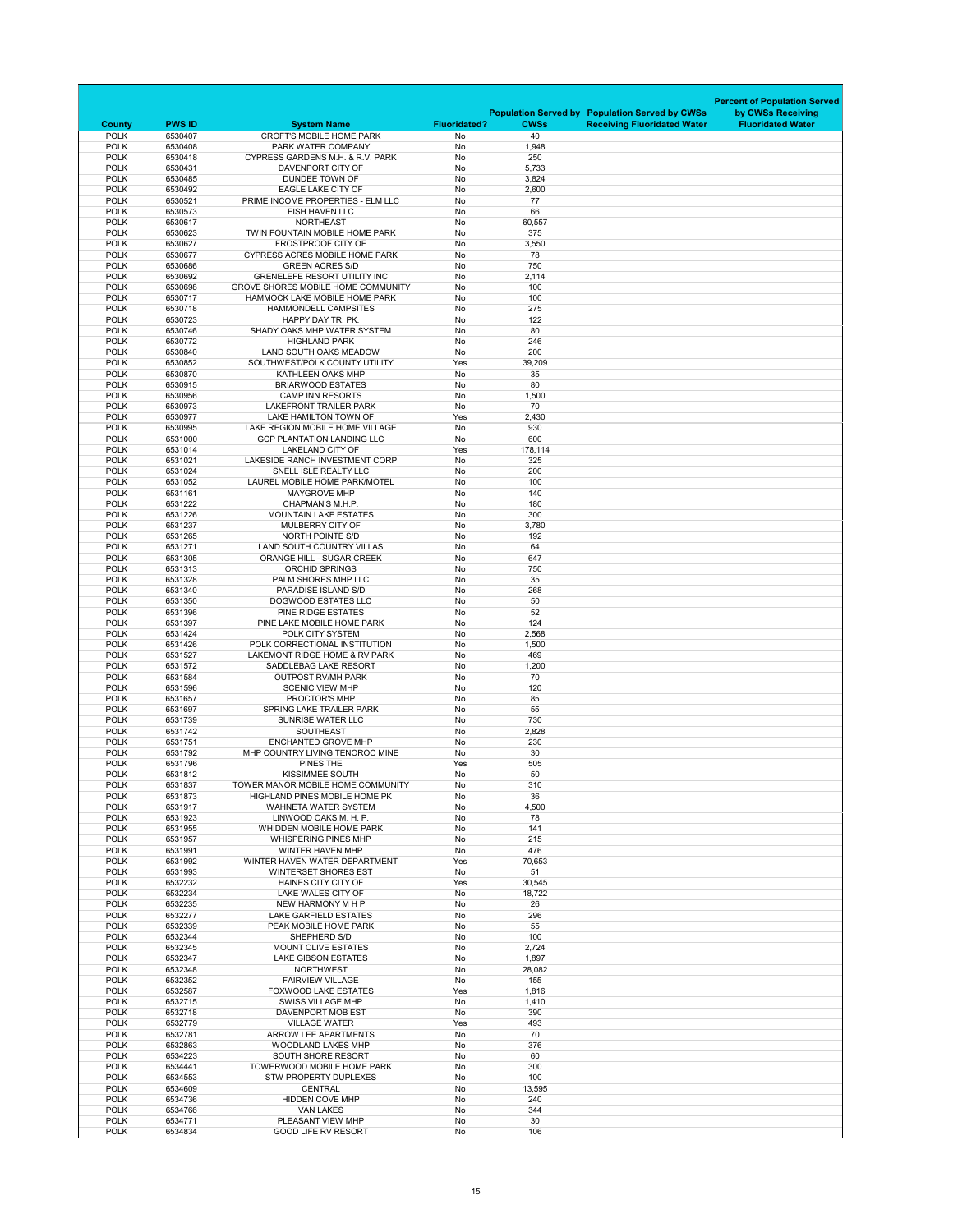|                                        |                    |                                                                       |                        |                    |                                                       | <b>Percent of Population Served</b> |
|----------------------------------------|--------------------|-----------------------------------------------------------------------|------------------------|--------------------|-------------------------------------------------------|-------------------------------------|
|                                        |                    |                                                                       |                        |                    | <b>Population Served by Population Served by CWSs</b> | by CWSs Receiving                   |
| <b>County</b>                          | <b>PWS ID</b>      | <b>System Name</b><br><b>TIMBER CREEK SUBDIVISION</b>                 | <b>Fluoridated?</b>    | <b>CWSs</b><br>556 | <b>Receiving Fluoridated Water</b>                    | <b>Fluoridated Water</b>            |
| <b>POLK</b><br><b>POLK</b>             | 6534868<br>6534880 | <b>SPRING HILL MHP</b>                                                | Yes<br><b>No</b>       | 764                |                                                       |                                     |
| <b>POLK</b>                            | 6534886            | SUNLAKE TERRACE WATER SYSTEMS                                         | <b>No</b>              | 1,000              |                                                       |                                     |
| <b>POLK</b>                            | 6534902            | <b>HICKORY LAKE ESTATES</b>                                           | No                     | 114                |                                                       |                                     |
| <b>POLK</b><br><b>POLK</b>             | 6534918<br>6534994 | <b>CAREFREE RV COUNTRY CLUB</b><br><b>WILLOW OAK ESTATES</b>          | <b>No</b><br><b>No</b> | 784<br>108         |                                                       |                                     |
| <b>POLK</b>                            | 6534996            | ORANGE ACRES RANCH                                                    | <b>No</b>              | 200                |                                                       |                                     |
| <b>POLK</b>                            | 6534999            | <b>COUNTRY CLASS</b>                                                  | No                     | 256                |                                                       |                                     |
| <b>POLK</b><br><b>POLK</b>             | 6535026<br>6535055 | CENTRAL LEISURE LAKE MHP & RV<br><b>CYPRESS LAKE UTILITIES INC</b>    | No<br><b>No</b>        | 194<br>3,418       |                                                       |                                     |
| <b>POLK</b>                            | 6535063            | SOUTHERN OAKS MHP                                                     | <b>No</b>              | 25                 |                                                       |                                     |
| <b>POLK</b>                            | 6535064            | <b>SWISS GOLF &amp; TENNIS CLUB</b>                                   | <b>No</b>              | 1,900              |                                                       |                                     |
| <b>POLK</b>                            | 6535070            | <b>LELYNN RV RESORT</b>                                               | <b>No</b>              | 350                |                                                       |                                     |
| <b>POLK</b><br><b>POLK</b>             | 6535079<br>6535084 | PINECREST UTILITIE LLC<br><b>GREEN ACRES MOBILE HOME PARK</b>         | No<br><b>No</b>        | 405<br>62          |                                                       |                                     |
| <b>POLK</b>                            | 6535097            | <b>BAILEY PLACE MHP</b>                                               | No                     | 150                |                                                       |                                     |
| <b>POLK</b>                            | 6535171            | SWEETWATER COMMUNITY INC                                              | <b>No</b>              | 640                |                                                       |                                     |
| <b>POLK</b><br><b>POLK</b>             | 6535235<br>6535242 | <b>KEEN MOBILE HOME SUBDIVISION</b><br>SOUTHERN PINES RESORT          | No<br>No               | 265<br>400         |                                                       |                                     |
| <b>POLK</b>                            | 6535269            | <b>LAKE HENRY ESTATES</b>                                             | No                     | 480                |                                                       |                                     |
| <b>POLK</b>                            | 6535304            | <b>BRADLEY JUNCTION TOWN OF</b>                                       | No                     | 1,260              |                                                       |                                     |
| <b>POLK</b>                            | 6535360            | <b>FOUR LAKES GOLF CLUB</b>                                           | No                     | 1,600              |                                                       |                                     |
| <b>POLK</b><br><b>POLK</b>             | 6535393<br>6535463 | MCLEOD GARDENS UTILITY LLC<br><b>RAINBOW RV RESORT</b>                | No<br>No               | 380<br>750         |                                                       |                                     |
| <b>POLK</b>                            | 6535676            | DEER CREEK RV GOLF & COUNTRY CLUB                                     | No                     | 1,300              |                                                       |                                     |
| <b>POLK</b>                            | 6535707            | <b>WAVERLY WATER SYSTEM</b>                                           | No                     | 1,479              |                                                       |                                     |
| <b>PUTNAM</b>                          |                    |                                                                       |                        | 26,690             | $\overline{0}$                                        | 0.0%                                |
| <b>PUTNAM</b><br><b>PUTNAM</b>         | 2540058<br>2540070 | <b>BASS CAPITAL MHP</b><br><b>BEECHER'S POINT S/D</b>                 | No<br>No               | 99<br>189          |                                                       |                                     |
| <b>PUTNAM</b>                          | 2540239            | <b>CRESCENT CITY WTP</b>                                              | No                     | 1,800              |                                                       |                                     |
| <b>PUTNAM</b>                          | 2540482            | <b>HERMITS COVE WATER SYSTEM</b>                                      | No                     | 558                |                                                       |                                     |
| <b>PUTNAM</b><br><b>PUTNAM</b>         | 2540545<br>2540631 | <b>INTERLACHEN LAKE ESTATES</b><br>LAKE COMO WATER ASSOCIATION        | No<br>No               | 717<br>450         |                                                       |                                     |
| <b>PUTNAM</b>                          | 2540865            | PALM PORT SUBDIVISION                                                 | No                     | 375                |                                                       |                                     |
| <b>PUTNAM</b>                          | 2540905            | POMONA PARK WATER SYSTEM                                              | No                     | 672                |                                                       |                                     |
| <b>PUTNAM</b>                          | 2540911            | PORT BUENA VISTA                                                      | No                     | 135                |                                                       |                                     |
| <b>PUTNAM</b><br><b>PUTNAM</b>         | 2540959<br>2540964 | RIVERGROVE SUBDIVISON WTP<br><b>RPUMA</b>                             | No<br>No               | 375<br>1,000       |                                                       |                                     |
| <b>PUTNAM</b>                          | 2540974            | RODEHEAVER BOYS RANCH                                                 | No                     | 70                 |                                                       |                                     |
| <b>PUTNAM</b>                          | 2541008            | <b>SARATOGA HARBOR</b>                                                | No                     | 150                |                                                       |                                     |
| <b>PUTNAM</b><br><b>PUTNAM</b>         | 2541086<br>2541087 | <b>ST. JOHN'S HARBOR</b><br>SAINT JOHNS CAMPGROUND                    | No<br>No               | 325<br>80          |                                                       |                                     |
| <b>PUTNAM</b>                          | 2541180            | <b>INTERLACHEN WTP</b>                                                | No                     | 1,260              |                                                       |                                     |
| <b>PUTNAM</b>                          | 2541200            | <b>RIVER VILLAS</b>                                                   | No                     | 95                 |                                                       |                                     |
| <b>PUTNAM</b>                          | 2541242            | <b>WELAKA MHP</b>                                                     | No                     | 318                |                                                       |                                     |
| <b>PUTNAM</b><br><b>PUTNAM</b>         | 2541280<br>2544255 | <b>WOOTEN'S MHP</b><br><b>MELROSE WTP</b>                             | No<br>No               | 87<br>1,300        |                                                       |                                     |
| <b>PUTNAM</b>                          | 2544257            | <b>CRESCENT HILLS SUBDIVISION</b>                                     | No                     | 88                 |                                                       |                                     |
| <b>PUTNAM</b>                          | 2544258            | SILVER LAKE OAKS MHV                                                  | No                     | 102                |                                                       |                                     |
| <b>PUTNAM</b><br><b>PUTNAM</b>         | 2544260<br>2544265 | R. C. WILLIS WTP (CITY OF PALATKA)<br>MOUNT ROYAL COMMON PROPERTY LLC | No<br>No               | 11,900<br>86       |                                                       |                                     |
| <b>PUTNAM</b>                          | 2544266            | ST. JOHN'S RIVER CLUB UTILITIES                                       | No                     | 170                |                                                       |                                     |
| <b>PUTNAM</b>                          | 2544278            | <b>HIDE-A-WAY ACRES</b>                                               | No                     | 60                 |                                                       |                                     |
| <b>PUTNAM</b>                          | 2544295            | <b>SAN MATEO ESTATES</b>                                              | No                     | 112                |                                                       |                                     |
| <b>PUTNAM</b><br><b>PUTNAM</b>         | 2544298<br>2544392 | <b>GRASSY LAKE WTP</b><br><b>TOWN OF WELAKA</b>                       | No<br>No               | 140<br>2,382       |                                                       |                                     |
| <b>PUTNAM</b>                          | 2544434            | <b>WESTWOOD VILLAGE APARTMENTS</b>                                    | No                     | 50                 |                                                       |                                     |
| <b>PUTNAM</b>                          | 2544444            | <b>EAST PUTNAM REGIONAL</b>                                           | No                     | 1,500              |                                                       |                                     |
| <b>PUTNAM</b><br><b>SANTA ROSA</b>     | 2544488            | <b>KIRKWOOD ESTATES</b>                                               | No                     | 45<br>185,684      | 79,289                                                | 42.7%                               |
| <b>SANTA ROSA</b>                      | 1570042            | <b>BAGDAD-GARCON POINT WATER SYSTEM</b>                               | No                     | 8,225              |                                                       |                                     |
| <b>SANTA ROSA</b>                      | 1570064            | BERRYDALE WATER SYSTEM                                                | No                     | 3,182              |                                                       |                                     |
| <b>SANTA ROSA</b><br><b>SANTA ROSA</b> | 1570140<br>1570146 | CHUMUCKLA WATER SYSTEM INC.<br>MILTON CITY OF WATER SYSTEM            | No<br>No               | 3,895              |                                                       |                                     |
| <b>SANTA ROSA</b>                      | 1570232            | <b>EAST MILTON WATER SYSTEM</b>                                       | No                     | 19,600<br>12,078   |                                                       |                                     |
| <b>SANTA ROSA</b>                      | 1570316            | <b>GULF BREEZE WATER DEPARTMENT</b>                                   | Yes                    | 5,938              |                                                       |                                     |
| <b>SANTA ROSA</b>                      | 1570349            | <b>HOLLEY-NAVARRE WATER SYSTEM</b>                                    | Yes                    | 41,567             |                                                       |                                     |
| <b>SANTA ROSA</b><br><b>SANTA ROSA</b> | 1570384<br>1570470 | JAY TOWN OF - UTILITIES DEPT.<br>MIDWAY WATER SYSTEM INC.             | No<br>Yes              | 1,855<br>15,317    |                                                       |                                     |
| <b>SANTA ROSA</b>                      | 1570479            | MOORE CREEK MOUNT CARMEL UTILITIES                                    | No                     | 4,274              |                                                       |                                     |
| <b>SANTA ROSA</b>                      | 1570489            | <b>NAS WHITING FIELD</b>                                              | No                     | 3,081              |                                                       |                                     |
| <b>SANTA ROSA</b>                      | 1570540            | POINT BAKER WATER SYSTEM INC.                                         | No                     | 9,105              |                                                       |                                     |
| <b>SANTA ROSA</b><br><b>SANTA ROSA</b> | 1570593<br>1570671 | <b>SOUTH SANTA ROSA UTILITIES</b><br>PACE WATER SYSTEM INC.           | Yes<br>No              | 10,822<br>41,100   |                                                       |                                     |
| <b>SANTA ROSA</b>                      | 1570874            | NAVARRE BEACH WATER SYSTEM                                            | Yes                    | 5,645              |                                                       |                                     |
| <b>SARASOTA</b>                        |                    |                                                                       |                        | 364,341            | 242,270                                               | 66.5%                               |
| <b>SARASOTA</b><br><b>SARASOTA</b>     | 6580326<br>6580531 | SARASOTA-CITY OF<br><b>ENGLEWOOD WATER DIST</b>                       | Yes<br>No              | 55,364<br>38,005   |                                                       |                                     |
| <b>SARASOTA</b>                        | 6580600            | <b>FLORIDA PINES MOBILE HOME PARK</b>                                 | No                     | 280                |                                                       |                                     |
| <b>SARASOTA</b>                        | 6580651            | NORTH PORT UTILITIES                                                  | No                     | 44,959             |                                                       |                                     |
| <b>SARASOTA</b><br><b>SARASOTA</b>     | 6581246<br>6581591 | <b>MYAKKA MOBILE HOME CT</b><br>SARASOTA CO SPECIAL UTIL DIST         | No<br>Yes              | 154                |                                                       |                                     |
| <b>SARASOTA</b>                        | 6581741            | SUN N FUN RESORT INC                                                  | No                     | 171,009<br>3,800   |                                                       |                                     |
| <b>SARASOTA</b>                        | 6581900            | <b>VENICE RANCH MOBILE HOME ESTATES</b>                               | No                     | 295                |                                                       |                                     |
| <b>SARASOTA</b>                        | 6581901            | <b>VENICE WATER DEPT CITY OF</b>                                      | No                     | 31,358             |                                                       |                                     |
| <b>SARASOTA</b><br><b>SARASOTA</b>     | 6581987<br>6582294 | WINDWARD ISLE MHP WATER SYSTEM<br><b>LAKE TIPPECANOE</b>              | No<br>No               | 305<br>377         |                                                       |                                     |
| <b>SARASOTA</b>                        | 6582544            | <b>KINGS GATE CLUB</b>                                                | No                     | 838                |                                                       |                                     |
| <b>SARASOTA</b>                        | 6584439            | <b>CAMELOT LAKES</b>                                                  | No                     | 1,700              |                                                       |                                     |
| <b>SARASOTA</b><br><b>SEMINOLE</b>     | 6588003            | PLURIS-SOUTH GATE UTILITIES                                           | Yes                    | 15,897<br>480,970  | 395,025                                               | 82.1%                               |
| <b>SEMINOLE</b>                        | 3590159            | CASSELBERRY CITY OF (3 WPS)                                           | Yes                    | 54,747             |                                                       |                                     |
| <b>SEMINOLE</b>                        | 3590202            | LONGWOOD CITY OF (2 WPS)                                              | Yes                    | 20,332             |                                                       |                                     |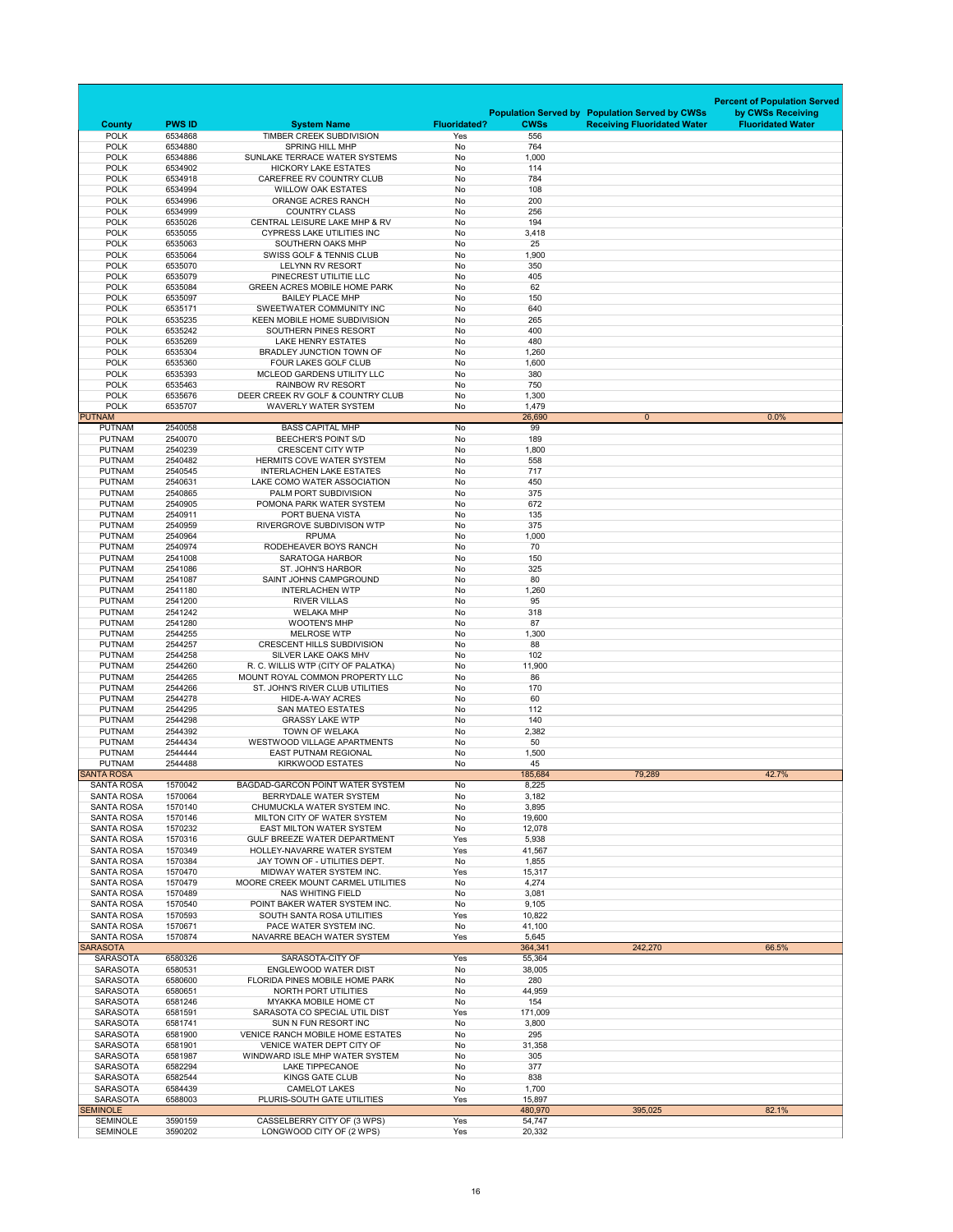|                                                 |                          |                                                                                         |                            |                       |                                                       | <b>Percent of Population Served</b> |
|-------------------------------------------------|--------------------------|-----------------------------------------------------------------------------------------|----------------------------|-----------------------|-------------------------------------------------------|-------------------------------------|
|                                                 |                          |                                                                                         |                            |                       | <b>Population Served by Population Served by CWSs</b> | by CWSs Receiving                   |
| <b>County</b><br><b>SEMINOLE</b>                | <b>PWS ID</b><br>3590473 | <b>System Name</b><br>SEMINOLE COUNTY NORTHEAST                                         | <b>Fluoridated?</b><br>Yes | <b>CWSs</b><br>18,757 | <b>Receiving Fluoridated Water</b>                    | <b>Fluoridated Water</b>            |
| <b>SEMINOLE</b>                                 | 3590571                  | SEMINOLE COUNTY SOUTHEAST                                                               | Yes                        | 63,498                |                                                       |                                     |
| <b>SEMINOLE</b>                                 | 3594216                  | SUNSHADOW APARTMENTS (CONSEC)                                                           | Yes                        | 1,015                 |                                                       |                                     |
| <b>SEMINOLE</b><br><b>SEMINOLE</b>              | 3590026<br>3590039       | ALTAMONTE SPRINGS WATER DEPT (2 WPS)<br>APPLE VALLEY (CONSEC)                           | Yes<br>Yes                 | 55,576<br>3,232       |                                                       |                                     |
| <b>SEMINOLE</b>                                 | 3590069                  | <b>BEAR LAKE MANOR</b>                                                                  | Yes                        | 777                   |                                                       |                                     |
| <b>SEMINOLE</b>                                 | 3590111                  | <b>DRUID HILLS</b>                                                                      | No                         | 661                   |                                                       |                                     |
| <b>SEMINOLE</b><br><b>SEMINOLE</b>              | 3590186<br>3590201       | <b>CHULUOTA WATER SYSTEM</b><br>LAKE MARY CITY OF                                       | No<br>Yes                  | 3,863<br>16,538       |                                                       |                                     |
| <b>SEMINOLE</b>                                 | 3590205                  | SANFORD CITY OF (2 WPS)                                                                 | Yes                        | 65,216                |                                                       |                                     |
| <b>SEMINOLE</b>                                 | 3590338                  | ELDER SPRINGS MOBILE HOME PARK                                                          | No                         | 62                    |                                                       |                                     |
| <b>SEMINOLE</b><br><b>SEMINOLE</b>              | 3590497<br>3590615       | <b>HARMONY HOMES</b><br><b>JANSEN S/D</b>                                               | No<br>No                   | 234<br>868            |                                                       |                                     |
| <b>SEMINOLE</b>                                 | 3590685                  | LAKE BRANTLEY (CONSEC)                                                                  | No                         | 184                   |                                                       |                                     |
| <b>SEMINOLE</b>                                 | 3590698                  | LAKE HARNEY WATER ASSOCIATION                                                           | <b>No</b>                  | 700                   |                                                       |                                     |
| <b>SEMINOLE</b><br><b>SEMINOLE</b>              | 3590762<br>3590785       | <b>LITTLE WEKIVA ESTATES</b><br>SEMINOLE COUNTY SOUTHWEST                               | No<br>Yes                  | 214<br>10,435         |                                                       |                                     |
| <b>SEMINOLE</b>                                 | 3590823                  | <b>MEREDITH MANOR (CONSEC.)</b>                                                         | No                         | 1,656                 |                                                       |                                     |
| <b>SEMINOLE</b>                                 | 3590865                  | MULLET LAKE WATER ASSOCIATION                                                           | No                         | 920                   |                                                       |                                     |
| <b>SEMINOLE</b><br><b>SEMINOLE</b>              | 3590879<br>3590912       | WINTER SPRINGS CITY OF (3 WPS)<br><b>OAKLAND SHORES</b>                                 | No<br>Yes                  | 34,657<br>788         |                                                       |                                     |
| <b>SEMINOLE</b>                                 | 3590970                  | OVIEDO CITY OF                                                                          | Yes                        | 46,683                |                                                       |                                     |
| <b>SEMINOLE</b>                                 | 3590988                  | PALM VALLEY MOBILE HOME PARK                                                            | No                         | 1,476                 |                                                       |                                     |
| <b>SEMINOLE</b><br><b>SEMINOLE</b>              | 3590993<br>3591008       | <b>PARK RIDGE</b><br>PHILLIPS SECTION                                                   | No<br>Yes                  | 246<br>273            |                                                       |                                     |
| <b>SEMINOLE</b>                                 | 3591061                  | <b>RAVENNA PARK</b>                                                                     | No                         | 1,796                 |                                                       |                                     |
| <b>SEMINOLE</b>                                 | 3591121                  | SANLANDO (3 WTPS)                                                                       | No                         | 36,953                |                                                       |                                     |
| <b>SEMINOLE</b><br><b>SEMINOLE</b>              | 3591248<br>3591395       | <b>SPRING HAMMOCK MHP</b><br><b>TWELVE OAKS R.V.RESORT</b>                              | No<br><b>No</b>            | 175<br>500            |                                                       |                                     |
| <b>SEMINOLE</b>                                 | 3591451                  | <b>WEATHERSFIELD</b>                                                                    | Yes                        | 4,221                 |                                                       |                                     |
| <b>SEMINOLE</b>                                 | 3594050                  | <b>SEMINOLE WOODS</b>                                                                   | No                         | 780                   |                                                       |                                     |
| <b>SEMINOLE</b><br><b>SEMINOLE</b>              | 3594107<br>3594186       | SEMINOLE COUNTY NORTHWEST<br><b>BLACK HAMMOCK -MSBU(CONSEC)</b>                         | Yes<br>Yes                 | 25,811<br>735         |                                                       |                                     |
| <b>SEMINOLE</b>                                 | 3594214                  | <b>CHASE GROVES(CONSEC.)</b>                                                            | Yes                        | 4,052                 |                                                       |                                     |
| <b>SEMINOLE</b>                                 | 3594230                  | MIDWAY-CANAAN WATER ASSOCIATION (CONSEC)                                                | Yes                        | 1,500                 |                                                       |                                     |
| <b>SEMINOLE</b><br><b>SEMINOLE</b>              | 3594240<br>3594241       | DOVERA (CONSEC.)<br><b>OVIEDO MARKETPLACE (CONSEC.)</b>                                 | Yes<br>Yes                 | 150<br>689            |                                                       |                                     |
| <b>ST. JOHNS</b>                                |                          |                                                                                         |                            | 166,429               | 45,919                                                | 27.6%                               |
| ST. JOHNS                                       | 2550210                  | <b>ST. AUGUSTINE WS</b>                                                                 | No                         | 45,470                |                                                       |                                     |
| ST. JOHNS<br>ST. JOHNS                          | 2550250<br>2550396       | <b>CYPRESS LANDING WTP</b><br>SJCU-FRUIT COVE OAKS WS                                   | No<br>Yes                  | 38<br>463             |                                                       |                                     |
| ST. JOHNS                                       | 2550476                  | <b>SJCU-HASTINGS WTP</b>                                                                | Yes                        | 430                   |                                                       |                                     |
| ST. JOHNS                                       | 2550812                  | <b>NORTH BEACH UTILITIES</b>                                                            | Yes                        | 3,585                 |                                                       |                                     |
| ST. JOHNS<br>ST. JOHNS                          | 2550866<br>2550908       | <b>JEA: PALM VALLEY WS</b><br><b>JEA: PONTE VEDRA GRID</b>                              | Yes<br>Yes                 | 835<br>5,223          |                                                       |                                     |
| ST. JOHNS                                       | 2551004                  | <b>SJCU-SAWGRASS GRID</b>                                                               | Yes                        | 12,133                |                                                       |                                     |
| ST. JOHNS                                       | 2551120<br>2551228       | <b>SJCU-BARTRAM OAKS WTP</b>                                                            | Yes<br>No                  | 150<br>50             |                                                       |                                     |
| ST. JOHNS                                       |                          | <b>WAGON WHEEL MHP</b>                                                                  |                            |                       |                                                       |                                     |
|                                                 |                          | <b>WILDWOOD WATER SYSTEM</b>                                                            |                            |                       |                                                       |                                     |
| ST. JOHNS<br>ST. JOHNS                          | 2551370<br>2551459       | ST. AUGUSTINE RV PARK LLC (FKA SHAMROCK                                                 | No<br>No                   | 858<br>110            |                                                       |                                     |
| ST. JOHNS                                       | 2554166                  | CAMACHEE COVE YACHT HARBOR WTP                                                          | No                         | 306                   |                                                       |                                     |
| ST. JOHNS<br>ST. JOHNS                          | 2554332<br>2554334       | <b>OAK HAVEN</b><br>PONCE DE LEON GRID                                                  | No<br>Yes                  | 40<br>2,249           |                                                       |                                     |
| ST. JOHNS                                       | 2554337                  | HOMEOWNERS UTILITIES INC.                                                               | Yes                        | 315                   |                                                       |                                     |
| ST. JOHNS                                       | 2554343                  | <b>SJCU-PONTE VEDRA WS</b>                                                              | Yes                        | 12,948                |                                                       |                                     |
| ST. JOHNS<br>ST. JOHNS                          | 2554344<br>2554346       | <b>BAYSIDE ESTATES WTP</b><br>OAKS AT WILDWOOD                                          | No<br>No                   | 180<br>153            |                                                       |                                     |
| ST. JOHNS                                       | 2554353                  | <b>SJCU-EAGLE CREEK WS</b>                                                              | No                         | 655                   |                                                       |                                     |
| ST. JOHNS                                       | 2554447                  | SJCU-CR214 MAINLAND WTP                                                                 | No                         | 52,338                |                                                       |                                     |
| ST. JOHNS<br>ST. JOHNS                          | 2554471<br>2554475       | SJCU-NORTHWEST UTILITIES WTP<br>SJCU-NORTHEAST UTILITIES WS                             | No<br>Yes                  | 20,312<br>7,588       |                                                       |                                     |
| <b>ST. LUCIE</b>                                |                          |                                                                                         |                            | 258,776               | 249,462                                               | 96.4%                               |
| <b>ST. LUCIE</b>                                | 4560069                  | <b>COUNTRY COVE MOBILE HOME PARK</b>                                                    | No                         | 197                   |                                                       |                                     |
| <b>ST. LUCIE</b><br><b>ST. LUCIE</b>            | 4560075<br>4560266       | <b>BENTONWOOD</b><br><b>COLONY CLUB MHP</b>                                             | No<br>No                   | 80<br>102             |                                                       |                                     |
| <b>ST. LUCIE</b>                                | 4560490                  | FT. PIERCE UTILITIES AUTHORITY                                                          | Yes                        | 58,000                |                                                       |                                     |
| <b>ST. LUCIE</b><br><b>ST. LUCIE</b>            | 4560954<br>4560971       | PORT ST LUCIE UTILITIES<br>NORTH HUTCHINSON ISLAND                                      | Yes<br>Yes                 | 157,943<br>3,954      |                                                       |                                     |
| <b>ST. LUCIE</b>                                | 4561005                  | <b>CYPRESS MHP</b>                                                                      | No                         | 87                    |                                                       |                                     |
| <b>ST. LUCIE</b>                                | 4561689                  | ST LUCIE COUNTY UTIL NORTH COUNTY SYSTEM                                                | Yes                        | 3,213                 |                                                       |                                     |
| <b>ST. LUCIE</b><br><b>ST. LUCIE</b>            | 4561916<br>4564006       | LAKEWOOD PARK SUBDIVISION<br>SPANISH LAKES COUNTRY CLUB VILLAGE                         | No<br>No                   | 175<br>2,331          |                                                       |                                     |
| <b>ST. LUCIE</b>                                | 4564007                  | <b>INDIAN RIVER LANDING</b>                                                             | No                         | 130                   |                                                       |                                     |
| <b>ST. LUCIE</b>                                | 4564322                  | <b>GROVE THE</b>                                                                        | No                         | 1,125                 |                                                       |                                     |
| <b>ST. LUCIE</b><br><b>ST. LUCIE</b>            | 4564397<br>4564399       | <b>MEADOWOOD</b><br>SANDALWOOD ESTATES S/D                                              | No<br>No                   | 650<br>120            |                                                       |                                     |
| <b>ST. LUCIE</b>                                | 4565002                  | <b>HARBOUR RIDGE</b>                                                                    | No                         | 1,573                 |                                                       |                                     |
| <b>ST. LUCIE</b>                                | 4565030                  | <b>RESERVE UTILITIES</b>                                                                | Yes                        | 4,163                 |                                                       |                                     |
| <b>ST. LUCIE</b><br><b>ST. LUCIE</b>            | 4565031<br>4565043       | ST. LUCIE WEST SERVICES DISTRICT<br><b>SPANISH LAKES FAIRWAYS</b>                       | Yes<br>No                  | 16,795<br>2,600       |                                                       |                                     |
| <b>ST. LUCIE</b>                                | 4565097                  | <b>LAKE MANOR MHP</b>                                                                   | No                         | 100                   |                                                       |                                     |
| <b>ST. LUCIE</b>                                | 4565154                  | H & H MHP                                                                               | No                         | 44                    |                                                       |                                     |
| <b>ST. LUCIE</b><br><b>ST. LUCIE</b>            | 4565198<br>4565204       | <b>NETTLES ISLAND</b><br><b>INDIAN RIVER ESTATES</b>                                    | Yes<br>Yes                 | 3,056<br>2,338        |                                                       |                                     |
| <b>SUMTER</b>                                   |                          |                                                                                         |                            | 127,165               | $\overline{0}$                                        | 0.0%                                |
| <b>SUMTER</b>                                   | 3600007                  | VILLAGE OF PINE RIDGE (CONSEC)                                                          | No                         | 4,075                 |                                                       |                                     |
| <b>SUMTER</b><br><b>SUMTER</b>                  | 6600210<br>6600316       | <b>BUSHNELL CITY OF (2 WPS)</b><br>CENTER HILL WATER DEPT-CITY OF                       | No<br>No                   | 2,109<br>762          |                                                       |                                     |
| <b>SUMTER</b>                                   | 6600330                  | WEBSTER CITY OF (2 WPS)                                                                 | No                         | 800                   |                                                       |                                     |
| <b>SUMTER</b>                                   | 6600331                  | WILDWOOD CITY OF (6 WPS)                                                                | No                         | 19,949                |                                                       |                                     |
| <b>SUMTER</b><br><b>SUMTER</b><br><b>SUMTER</b> | 6600347<br>6600533       | THE WOODS UTILITY COMPANY<br>WEBSTER RV RESORT LLC.<br>LAKE PANASOFFKEE WATER ASSN 2WPS | No<br>No<br>No             | 216<br>155<br>4,642   |                                                       |                                     |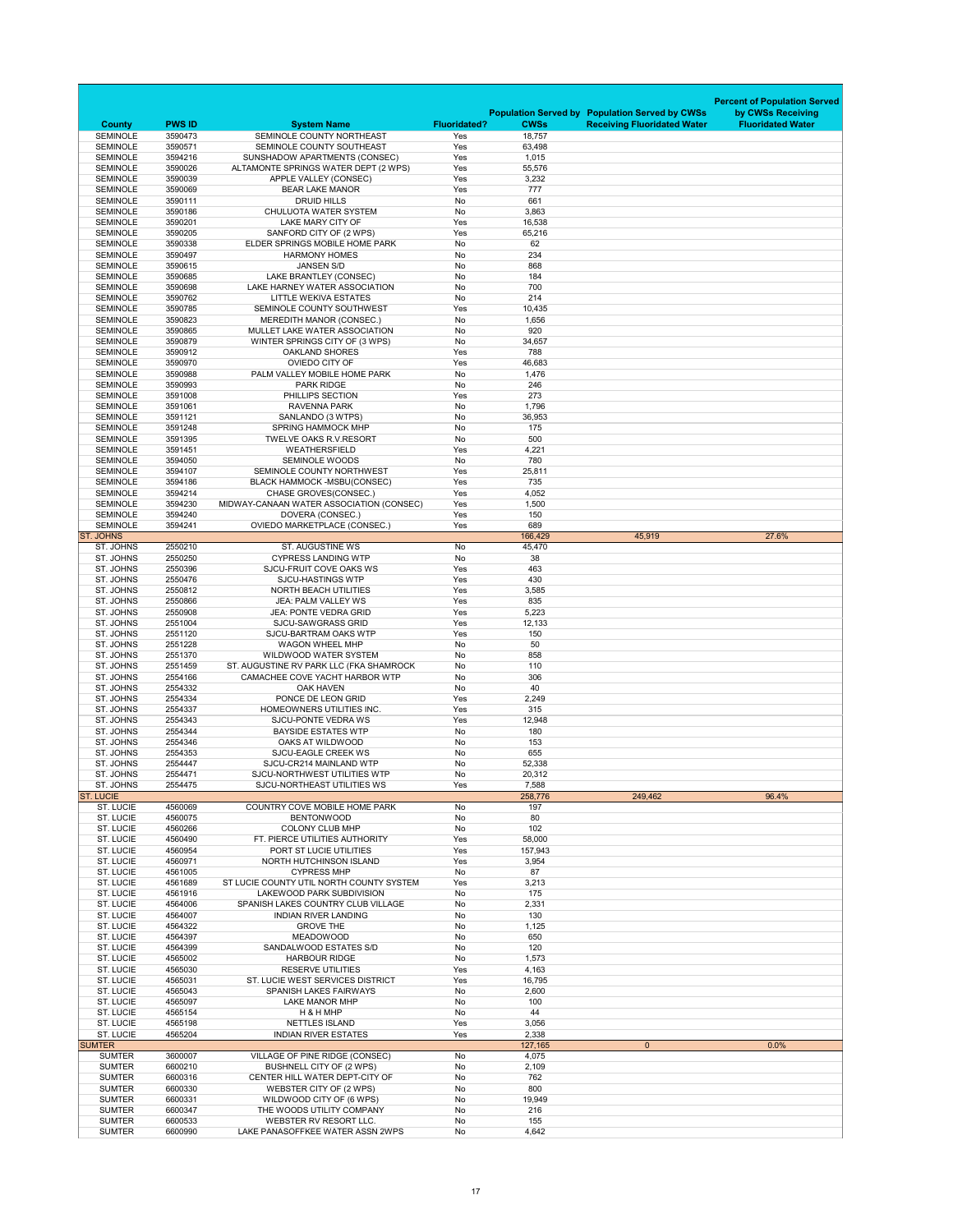|                                    |                    |                                                                                     |                     |                  |                                                       | <b>Percent of Population Served</b> |
|------------------------------------|--------------------|-------------------------------------------------------------------------------------|---------------------|------------------|-------------------------------------------------------|-------------------------------------|
|                                    |                    |                                                                                     |                     |                  | <b>Population Served by Population Served by CWSs</b> | by CWSs Receiving                   |
| <b>County</b>                      | <b>PWS ID</b>      | <b>System Name</b>                                                                  | <b>Fluoridated?</b> | <b>CWSs</b>      | <b>Receiving Fluoridated Water</b>                    | <b>Fluoridated Water</b>            |
| <b>SUMTER</b><br><b>SUMTER</b>     | 6601062<br>6601345 | LEISURE TIME MOBILE HOME PARK<br><b>ISLEWORTH</b>                                   | No<br><b>No</b>     | 112<br>60        |                                                       |                                     |
| <b>SUMTER</b>                      | 6601460            | <b>RAILS END TR PK</b>                                                              | No                  | 150              |                                                       |                                     |
| <b>SUMTER</b>                      | 6601467            | OAK TREE CIRCLE PARK LLC                                                            | No                  | 70               |                                                       |                                     |
| <b>SUMTER</b>                      | 6601737            | SUMTER CORRECTIONAL INSTITUTION                                                     | No                  | 2,008            |                                                       |                                     |
| <b>SUMTER</b><br><b>SUMTER</b>     | 6601866<br>6604824 | LAKE PAN RV VILLAGE (KOA/TURTLEBACK RV)<br><b>OAKLAND HILLS</b>                     | No<br>No            | 200<br>1,050     |                                                       |                                     |
| <b>SUMTER</b>                      | 6604861            | <b>COLEMAN CITY OF</b>                                                              | No                  | 824              |                                                       |                                     |
| <b>SUMTER</b>                      | 6604862            | LITTLE SUMTER UTILITIES 3WPS                                                        | No                  | 25,382           |                                                       |                                     |
| <b>SUMTER</b>                      | 6605002            | JUMPER CREEK UTILITY COMPANY                                                        | No                  | 50               |                                                       |                                     |
| <b>SUMTER</b>                      | 6605012            | NORTH SUMTER UTILITY 3WPS                                                           | No                  | 44,517           |                                                       |                                     |
| <b>SUMTER</b><br><b>SUMTER</b>     | 6605023<br>6605038 | ORANGE BLOSSOM UTILITIES INC<br><b>CENTRAL SUMTER UTILITY</b>                       | No<br>No            | 335<br>19,699    |                                                       |                                     |
| <b>SUWANNEE</b>                    |                    |                                                                                     |                     | 14,179           | 11,800                                                | 83.2%                               |
| <b>SUWANNEE</b>                    | 2610012            | ADVENT CHRISTIAN VILLAGE                                                            | No                  | 784              |                                                       |                                     |
| <b>SUWANNEE</b>                    | 2610109            | <b>BRANFORD WTP</b>                                                                 | No                  | 700              |                                                       |                                     |
| <b>SUWANNEE</b><br><b>SUWANNEE</b> | 2610203<br>2610370 | <b>LIVE OAK WTP</b><br>FLORIDA SHERIFF'S BOYS RANCH                                 | Yes<br>No           | 6,850<br>100     |                                                       |                                     |
| <b>SUWANNEE</b>                    | 2611239            | <b>WAYNE FRIER'S TRAILER PARK</b>                                                   | No                  | 295              |                                                       |                                     |
| <b>SUWANNEE</b>                    | 2611246            | <b>WELLBORN WTP</b>                                                                 | No                  | 500              |                                                       |                                     |
| <b>SUWANNEE</b>                    | 2614268            | SUWANNEE CORRECTIONAL INSTITUTE                                                     | Yes                 | 4,950            |                                                       |                                     |
| <b>TAYLOR</b>                      |                    |                                                                                     |                     | 13,130           | 8,900                                                 | 67.8%                               |
| <b>TAYLOR</b><br><b>TAYLOR</b>     | 2621102<br>2624165 | <b>BIG BEND WATER AUTHORITY</b><br><b>TAYLOR COASTAL WATER &amp; SEWER DISTRICT</b> | No<br>No            | 3,000<br>1,230   |                                                       |                                     |
| <b>TAYLOR</b>                      | 2620208            | PERRY WATER SYSTEM                                                                  | Yes                 | 8,900            |                                                       |                                     |
| <b>UNION</b>                       |                    |                                                                                     |                     | 4,800            | $\overline{0}$                                        | 0.0%                                |
| <b>UNION</b>                       | 2630202            | <b>LAKE BUTLER WTP</b>                                                              | No                  | 1,800            |                                                       |                                     |
| <b>UNION</b>                       | 2634222            | RECEPTION AND MEDICAL CENTER                                                        | No                  | 3,000            |                                                       |                                     |
| <b>VOLUSIA</b><br><b>VOLUSIA</b>   | 3640019            | <b>JOHN KNOX VILLAGE</b>                                                            | No                  | 504,967<br>740   | 344,800                                               | 68.3%                               |
| <b>VOLUSIA</b>                     | 3640156            | <b>MEADOWLEA ESTATES</b>                                                            | No                  | 440              |                                                       |                                     |
| <b>VOLUSIA</b>                     | 3640158            | <b>VC/CASSADAGA WATER SUPPLY (WS#5)</b>                                             | No                  | 277              |                                                       |                                     |
| <b>VOLUSIA</b>                     | 3640275            | DAYTONA BEACH CITY OF                                                               | Yes                 | 90,620           |                                                       |                                     |
| <b>VOLUSIA</b>                     | 3640285            | <b>APPLEGATE ESTATES MHP</b>                                                        | No                  | 310              |                                                       |                                     |
| <b>VOLUSIA</b><br><b>VOLUSIA</b>   | 3640286<br>3640287 | DELAND CITY OF<br><b>DELTONA WATER</b>                                              | Yes<br>No           | 49,238<br>76,268 |                                                       |                                     |
| <b>VOLUSIA</b>                     | 3640331            | EDGEWATER CITY OF                                                                   | No                  | 23,626           |                                                       |                                     |
| <b>VOLUSIA</b>                     | 3640336            | <b>ELDORADO ESTATES</b>                                                             | No                  | 250              |                                                       |                                     |
| <b>VOLUSIA</b>                     | 3640403            | FLORIDA UNITED METHODIST CHILDRENS HOME                                             | No                  | 374              |                                                       |                                     |
| <b>VOLUSIA</b>                     | 3640412            | <b>VC/SPRUCE CREEK WTP-15</b>                                                       | No                  | 3,324            |                                                       |                                     |
| <b>VOLUSIA</b><br><b>VOLUSIA</b>   | 3640528<br>3640557 | <b>HIDDEN VALLEY MHP</b><br><b>CITY OF HOLLY HILL</b>                               | No<br>Yes           | 275<br>13,437    |                                                       |                                     |
| <b>VOLUSIA</b>                     | 3640643            | <b>KOVE ESTATES</b>                                                                 | No                  | 552              |                                                       |                                     |
| <b>VOLUSIA</b>                     | 3640682            | <b>LAKE ASHBY MHP</b>                                                               | No                  | 92               |                                                       |                                     |
| <b>VOLUSIA</b>                     | 3640683            | <b>LAKE BERESFORD</b>                                                               | No                  | 1,976            |                                                       |                                     |
| <b>VOLUSIA</b>                     | 3640727            | LAKESIDE VILLAGE MOBILE HOME PARK                                                   | No                  | 60               |                                                       |                                     |
| <b>VOLUSIA</b><br><b>VOLUSIA</b>   | 3640748<br>3640876 | LEMON BLUFF WATER ASSOCIATION<br>CITY OF NEW SMYRNA BEACH                           | No<br>Yes           | 128<br>55,775    |                                                       |                                     |
| <b>VOLUSIA</b>                     | 3640945            | ORANGE CITY COUNTRY VILLAGE                                                         | No                  | 1,820            |                                                       |                                     |
| <b>VOLUSIA</b>                     | 3640946            | <b>ORANGE CITY UTILITIES</b>                                                        | No                  | 7,606            |                                                       |                                     |
| <b>VOLUSIA</b>                     | 3640955            | ORANGEWOOD MOBILE HOME PARK                                                         | No                  | 67               |                                                       |                                     |
| <b>VOLUSIA</b>                     | 3640963            | <b>ORMOND BEACH</b>                                                                 | Yes                 | 50,632           |                                                       |                                     |
| <b>VOLUSIA</b><br><b>VOLUSIA</b>   | 3641014<br>3641041 | <b>VC/PINE ISLAND WTP-10</b><br>TOWN OF PONCE INLET                                 | No<br>Yes           | 288<br>3,693     |                                                       |                                     |
| <b>VOLUSIA</b>                     | 3641044            | PORT ORANGE CITY OF                                                                 | Yes                 | 67,898           |                                                       |                                     |
| <b>VOLUSIA</b>                     | 3641216            | SOUTH DAYTONA CITY OF                                                               | Yes                 | 12,500           |                                                       |                                     |
| <b>VOLUSIA</b>                     | 3641308            | <b>SUNNY SANDS RESORT</b>                                                           | No                  | 58               |                                                       |                                     |
| <b>VOLUSIA</b>                     | 3641315            | ENCORE-SUNSHINE HOLIDAY DAYTONA PARK                                                | No                  | 176              |                                                       |                                     |
| <b>VOLUSIA</b><br><b>VOLUSIA</b>   | 3641324<br>3641336 | PIERSON TOWN OF<br><b>VC/SOUTHWEST WATER SYSTEM</b>                                 | No<br>No            | 2,657<br>20,725  |                                                       |                                     |
| <b>VOLUSIA</b>                     | 3641373            | <b>TOMOKA VIEW ESTATES</b>                                                          | No                  | 488              |                                                       |                                     |
| <b>VOLUSIA</b>                     | 3641399            | <b>TWIN RIVERS ESTATES</b>                                                          | No                  | 185              |                                                       |                                     |
| <b>VOLUSIA</b>                     | 3641401            | <b>TYMBER CREEK UTILITIES</b>                                                       | Yes                 | 1,007            |                                                       |                                     |
| <b>VOLUSIA</b>                     | 3641444            | PHOENIX ESTATES                                                                     | No                  | 167              |                                                       |                                     |
| <b>VOLUSIA</b><br><b>VOLUSIA</b>   | 3641550<br>3644119 | <b>CITY OF LAKE HELEN</b><br>VILLAGE OF PINE RUN UTILITY CORP.                      | No<br>No            | 2,700<br>258     |                                                       |                                     |
| <b>VOLUSIA</b>                     | 3644123            | <b>VC/HALIFAX PLANTATION (WTP-8)</b>                                                | No                  | 4,546            |                                                       |                                     |
| <b>VOLUSIA</b>                     | 3644125            | <b>MAGNOLIA VILLAGE</b>                                                             | No                  | 394              |                                                       |                                     |
| <b>VOLUSIA</b>                     | 3644127            | <b>JUNGLE DEN</b>                                                                   | No                  | 230              |                                                       |                                     |
| <b>VOLUSIA</b>                     | 3644155            | <b>VC/SOUTHWEST WTP-2</b>                                                           | No                  | 3,638            |                                                       |                                     |
| <b>VOLUSIA</b><br><b>VOLUSIA</b>   | 3644157<br>3644279 | <b>TOSCANA SUBDIVISION</b><br><b>HALCRESS MHP</b>                                   | No<br>No            | 137<br>31        |                                                       |                                     |
| <b>VOLUSIA</b>                     | 3644292            | <b>LAKE REESER COTTAGES</b>                                                         | No                  | 54               |                                                       |                                     |
| <b>VOLUSIA</b>                     | 3644327            | <b>VC/STONE ISLAND</b>                                                              | No                  | 711              |                                                       |                                     |
| <b>VOLUSIA</b>                     | 3644328            | <b>VC/ENTERPRISE</b>                                                                | No                  | 277              |                                                       |                                     |
| <b>VOLUSIA</b><br><b>VOLUSIA</b>   | 3644329<br>3644332 | VC/SOUTHEAST VOLUSIA INTERCONNECTED-WS#7<br><b>VC/NEW HOPE WTP-20</b>               | No<br>No            | 3,939<br>235     |                                                       |                                     |
| <b>VOLUSIA</b>                     | 3644349            | <b>VC/LAKES OF PINE RUN SUBDIVISION (WS#9)</b>                                      | No                  | 88               |                                                       |                                     |
| <b>WAKULLA</b>                     |                    |                                                                                     |                     | 22,505           | 643                                                   | 2.9%                                |
| <b>WAKULLA</b>                     | 1650514            | PANACEA AREA WATER SYSTEM                                                           | No                  | 2,650            |                                                       |                                     |
| <b>WAKULLA</b>                     | 1650612            | SOPCHOPPY CITY OF                                                                   | No                  | 8,554            |                                                       |                                     |
| <b>WAKULLA</b><br><b>WAKULLA</b>   | 1650630<br>1650778 | ST. MARKS CITY OF WATER SYS.<br><b>MYSTERIOUS WATERS SUBDIVISION</b>                | Yes<br>No           | 643<br>195       |                                                       |                                     |
| <b>WAKULLA</b>                     | 1650785            | WAKULLA REGIONAL-(AKA GULF COAST)                                                   | No                  | 6,572            |                                                       |                                     |
| <b>WAKULLA</b>                     | 1650791            | <b>WINCO UTILITIES W/S</b>                                                          | No                  | 3,545            |                                                       |                                     |
| <b>WAKULLA</b>                     | 1650792            | <b>WAKULLA WATER SYSTEM (RIVERSINK)</b>                                             | No                  | 346              |                                                       |                                     |
| <b>WALTON</b><br><b>WALTON</b>     | 1660028            | ARGYLE WATER SYSTEM INC.                                                            | No                  | 107,050<br>1,134 | $\overline{0}$                                        | 0.0%                                |
| <b>WALTON</b>                      | 1660196            | DEFUNIAK SPRINGS W/S CITY OF                                                        | No                  | 17,094           |                                                       |                                     |
| <b>WALTON</b>                      | 1660290            | <b>FREEPORT CITY OF</b>                                                             | No                  | 8,508            |                                                       |                                     |
| <b>WALTON</b>                      | 1660370            | <b>INLET BEACH WATER SYSTEM INC.</b>                                                | No                  | 2,615            |                                                       |                                     |
| <b>WALTON</b>                      | 1660407            | <b>LAKE SHARON ESTATES</b>                                                          | No                  | 175              |                                                       |                                     |
| <b>WALTON</b>                      | 1660524            | PAXTON CITY OF                                                                      | No                  | 2,216            |                                                       |                                     |